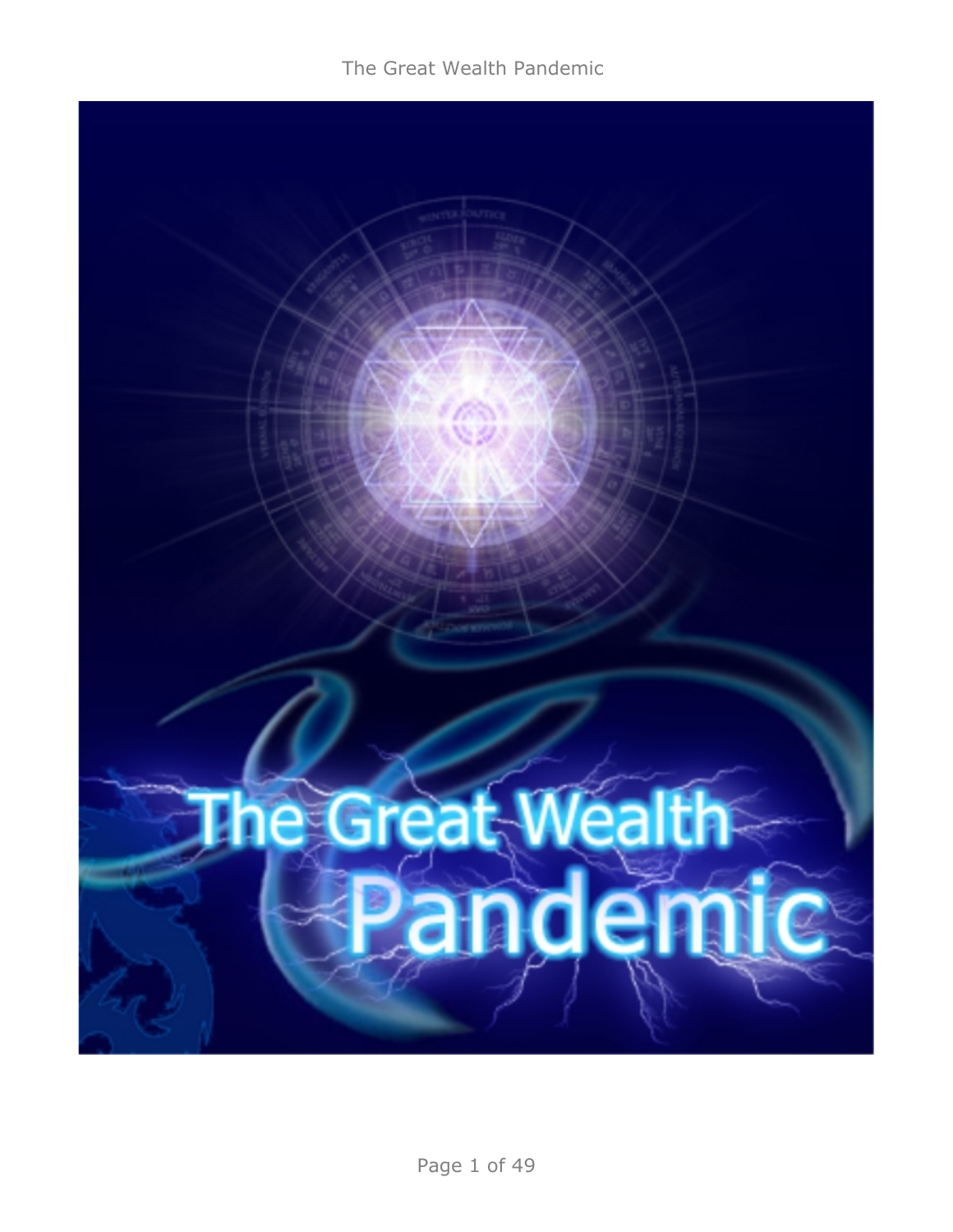# The Great Wealth Pandemic **A Cure for Poverty, Limitation and Lack. The Dis-eases of the mind.**

Brought to you by EnligtenedBeings.com [www.harmonicascension.com](http://www.harmonicascension.com/?go=9b6a48a4)

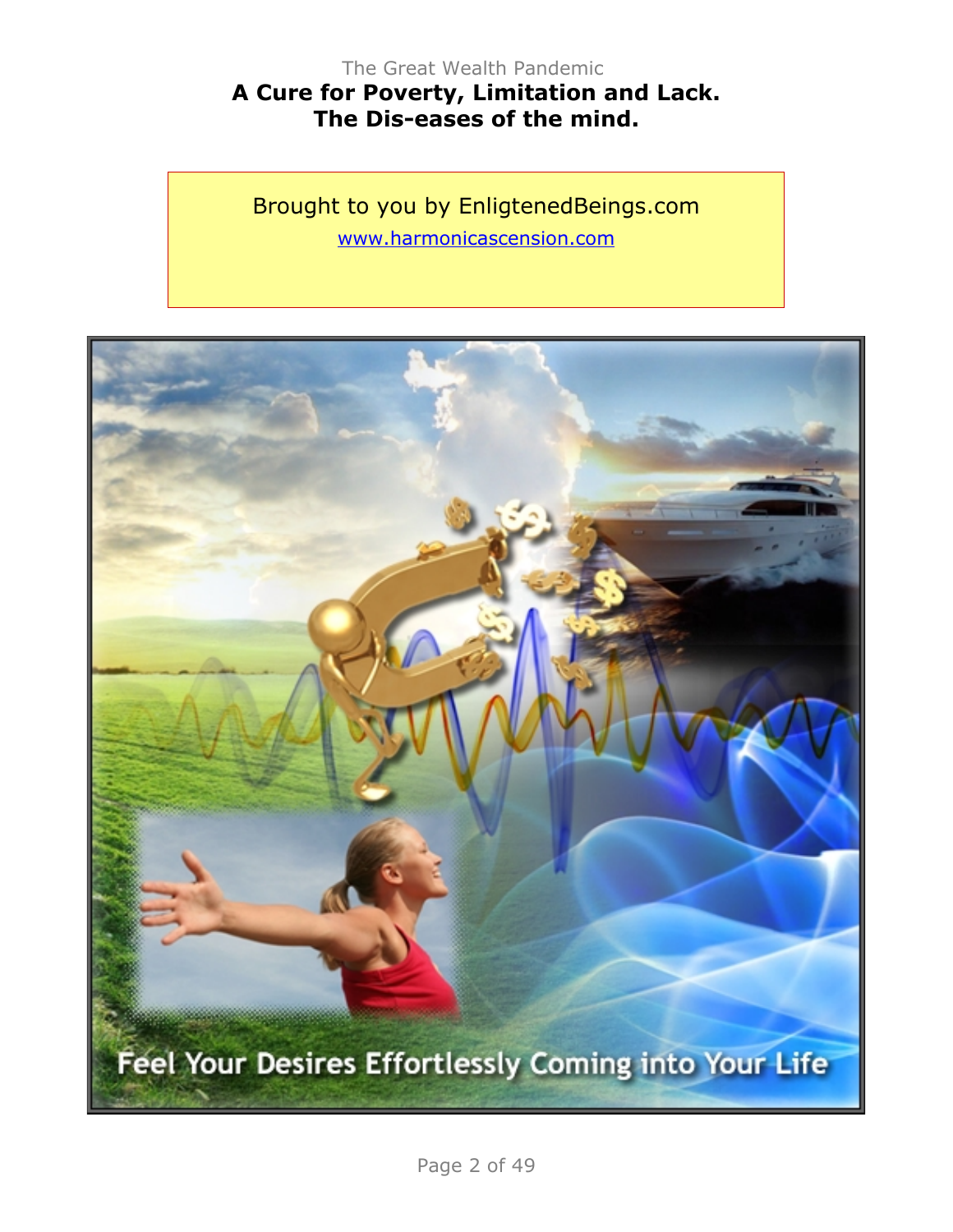| <b>Contents</b>                                                                                                                                                                                                                                                                                                                                                                 |                                                          |
|---------------------------------------------------------------------------------------------------------------------------------------------------------------------------------------------------------------------------------------------------------------------------------------------------------------------------------------------------------------------------------|----------------------------------------------------------|
| Contents                                                                                                                                                                                                                                                                                                                                                                        | 3                                                        |
| Introduction                                                                                                                                                                                                                                                                                                                                                                    | 5                                                        |
| Chapter 1 - Immediate Action                                                                                                                                                                                                                                                                                                                                                    | $\overline{7}$                                           |
| <b>Your first Action to become</b><br><b>Enjoy the Journey</b><br>You are wealthy now<br>Wealth, What is it?<br><b>Wealth is about Freedom</b><br>Time One of Our Most Valuable Assets<br>Write the Story of your life the way you want!                                                                                                                                        | $\overline{7}$<br>10<br>10<br>11<br>12<br>12<br>12       |
| Chapter 2 – Beliefs, Helping or Hurting You?                                                                                                                                                                                                                                                                                                                                    | 14                                                       |
| <b>Beliefs About Wealth</b><br><b>Subconscious vs. Conscious Beliefs</b><br>The Fastest Road to Wealth<br>Responsibility is the key<br><b>Stop Wasting Time Playing the Blame Game</b><br><b>Forgiveness is part of Accepting Responsibility</b><br>You Are Worthy of Great Wealth<br>Selfishness Vs. Selflessness<br>No thanks, I think I'll pass<br><b>Never Ever FORGET,</b> | 14<br>14<br>16<br>17<br>17<br>18<br>18<br>19<br>20<br>21 |
| Chapter 3 The Time for Wealth is Now                                                                                                                                                                                                                                                                                                                                            | 23                                                       |
| Tools of the wealthy<br><b>Start Programming Yourself to Become Wealthier Every Moment</b><br>Use Colors to Program your Mind for Wealth<br>The Power of a Stop Sign<br>Visualization - or as we used to call it when we were kids "pre-tending".<br>Putting Visualization into Practice, and Increasing Your Visualizing Skills.<br><b>Meditation is Essential</b>             | 23<br>23<br>25<br>26<br>26<br>27<br>28                   |
| Chapter $4$ – The Art of Allowing                                                                                                                                                                                                                                                                                                                                               | 29                                                       |
| The Art of Gratitude<br>Chapter 5 - The Universal Laws                                                                                                                                                                                                                                                                                                                          | 29<br>31                                                 |
| <b>What are the Universal Laws?</b><br>Sub-Laws                                                                                                                                                                                                                                                                                                                                 | 31<br>35                                                 |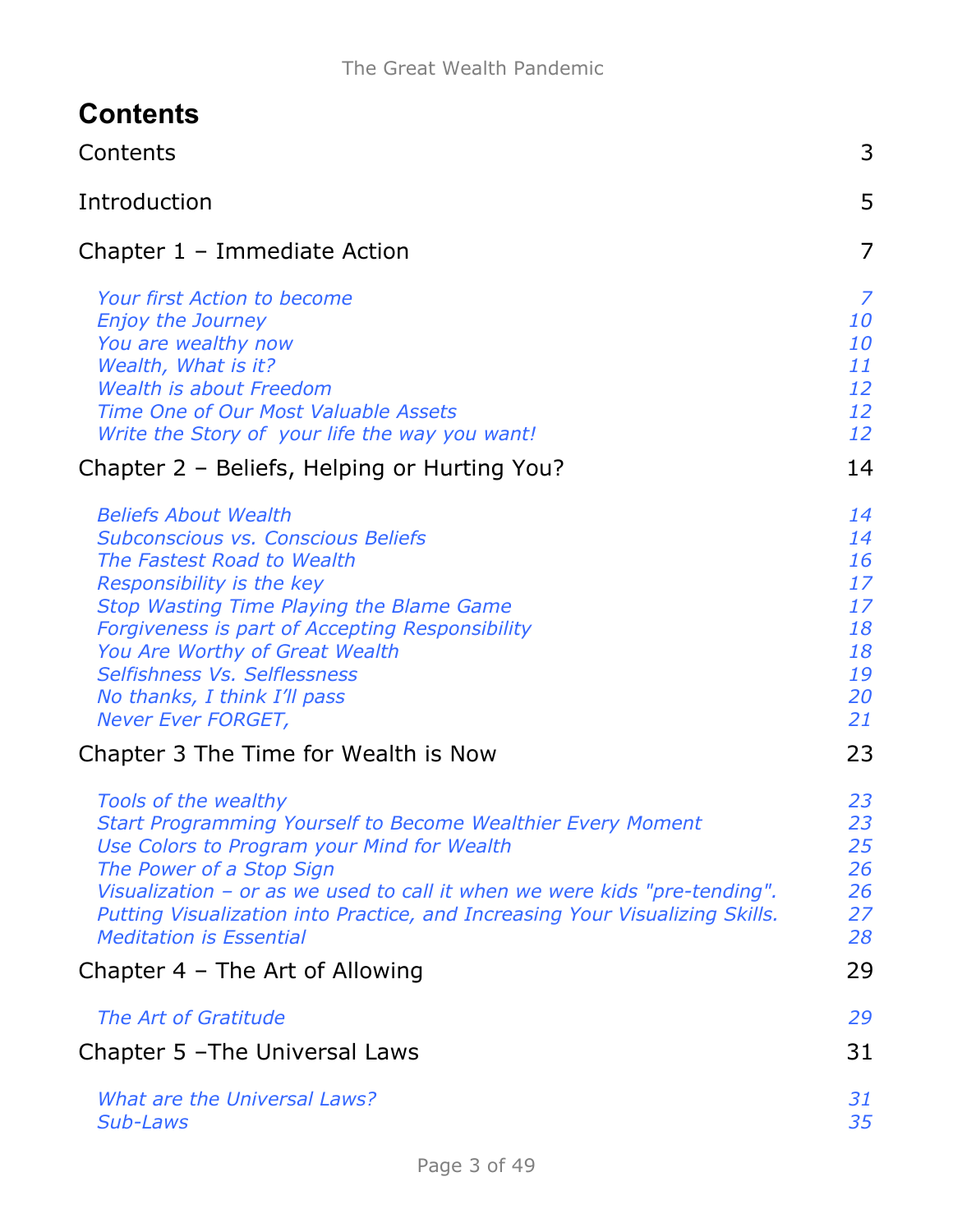| The Great Wealth Pandemic<br>Chapter 6 – Mastering Wealth | 36 |
|-----------------------------------------------------------|----|
| Manifesting your desires is a very natural process        | 36 |
| Live your highest purpose in each moment.                 | 37 |
| You are a powerful creator                                | 37 |
| The Breath IS Life.                                       | 38 |
| Discover your true potential.                             | 39 |
| Your reality is limitless!                                | 39 |
| You are worthy and you will always be worthy              | 39 |
| Let go of limitation based thinking.                      | 41 |
| Chapter 7 - Passion is Your Purpose                       | 42 |
| <b>Discover Your Purpose</b>                              | 42 |
| What are you Tolerating                                   | 43 |
| <b>Health and Well-Being</b>                              | 43 |
| Chapter 8 - The Law of True Wealth                        | 45 |
| The Truly Wealthy Know                                    | 46 |
| It is Very Important to Have Fun!                         | 46 |
| P.S. Before You Go                                        | 49 |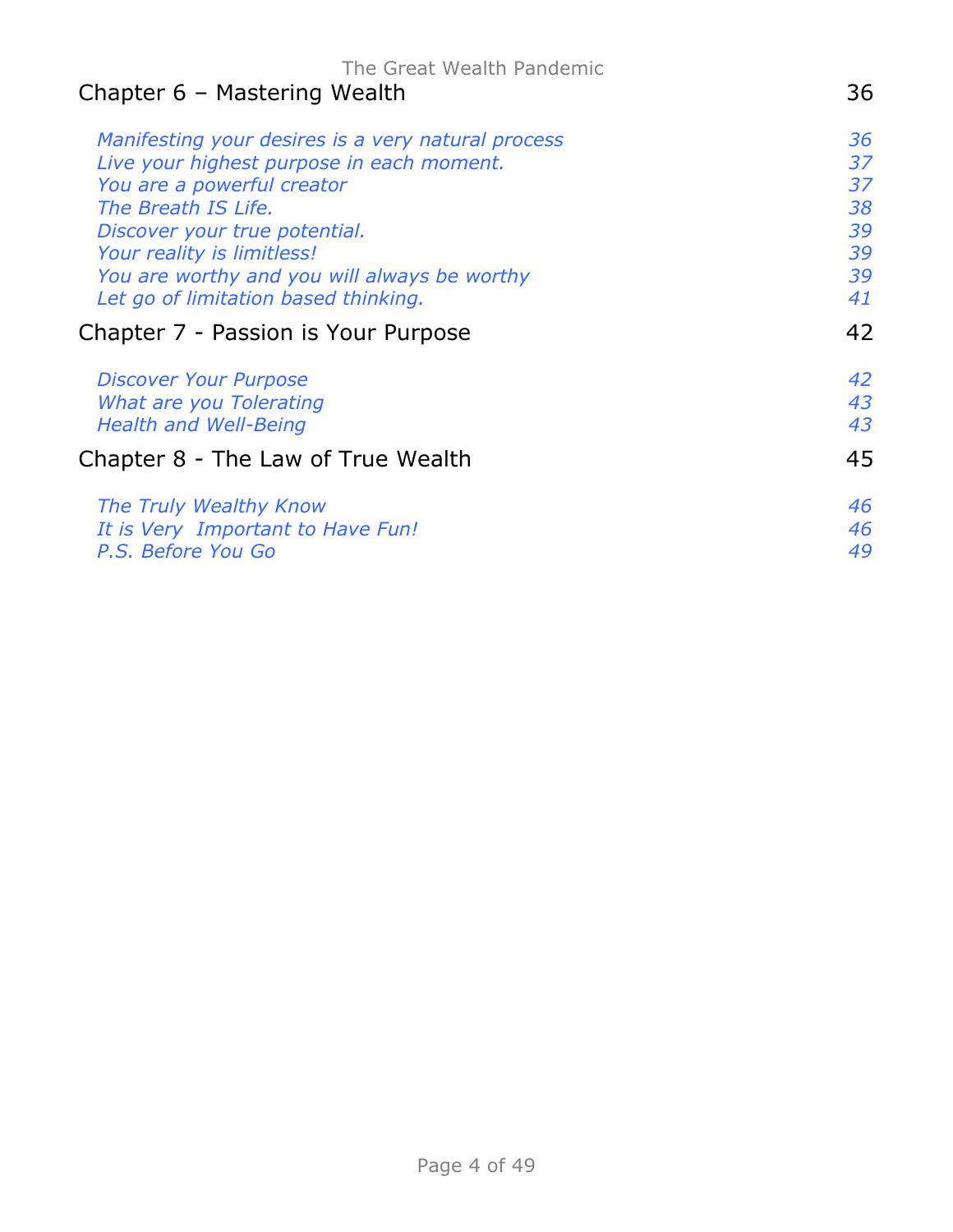# **Introduction**

First of all I would like to welcome you to a wonderfully grand experience that you are about to embark on. If you are reading this and have happened to receive this from a friend or a stranger or come upon it by chance, I want you to know that no matter what the case, or what state your life is in, you have attracted this experience into your life. It is meant to be.

This book may be exactly what you were looking for or it may be something you didn't even know you were looking for; regardless of the circumstances, I am greatly honored and grateful to share this experience with you as are the countless others before you that have also shared this experience. I have designed this book to be more than just a book. I have woven many powerful thoughts, feelings and actions into these words. I speak from my heart of hearts and the hearts of many. While you read these words, you are in great company.

In essence I have woven a part of myself into this book. As each person reads this book, they weave their own thoughts, feelings and actions into this experience. It then becomes more than a mere book; it becomes greater than just words; it becomes a living collective of experiences and now it is *our* book, *our* story, if you will. Soon *our* book will be your book and you will join the countless others before you that have made this book into a collective experience and that is called.... A Pandemic!

## **pan•dem•ic (adj.)**

**1.** Widespread; general.

**2.** Medicine. Epidemic over a wide geographic area and affecting a large proportion of the population

Our goal is to provide you with vital powerful information – information that could be called a tonic or a cure, but the cure is more of an infection. Instead of getting sick, weak, unhappy, broke, depressed, etc. you will be infected with Health, Vitality, Strength, Power, Well-Being, Happiness, Abundance and Great Wealth. Once infected there is no cure. There is no going back. This infection could very well be a cure for all that ails you, but it's a decision that does not come lightly.

Would you willingly infect yourself with something that there is no cure for?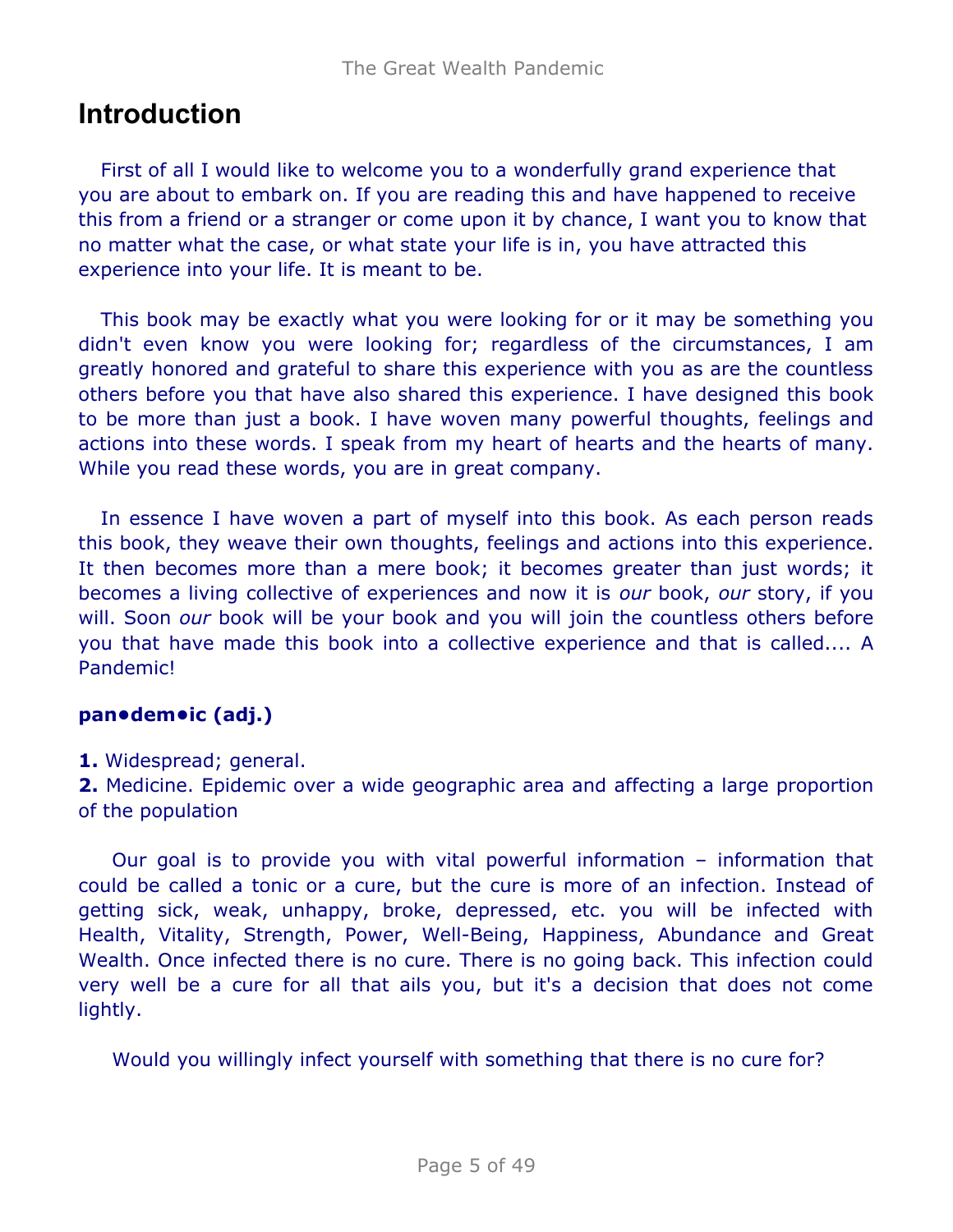Would you do it if your life depended on it? You cannot make this choice lightly, because once you are infected your life will never ever be the same as it was. There is no looking back. There will be no apologies and no one to hold responsible but you. It is your choice to be infected with this tonic, this cure.

The good news is, I have gone before you and countless others have been infected and are living very happy full wealthy lives. So are you going to take the plunge? Do you have the courage, the sense of adventure to try some radically new approach to something that has been known for countless generations?

Are you really ready? Are you ready to be wealthy, to have, be, and do anything you desire at any moment? Are you truly ready to accept yourself as being wealthy? If you are ready to BE wealthy now, read on. Be absolutely sure that you are ready, because after you read this book there is no turning back; you will become infected, and you will become wealthy. It is law.

I would like you to open your mind and allow this information to sink in by suspending any judgments or preconceived beliefs. Catch yourself as you feel the need to correct misspellings or grammatical errors. Just allow yourself to take in the information in what ever form it presents itself. The need to correct and argue points of perception are the things that keep you from fully experiencing the wonderful moment of right now.

Please commit yourself to keeping an open mind throughout this journey.

I look forward to *you* enjoying this wonderful journey.

You have made your decision. There is no going back, because from this moment on …being wealthy will be the only way.

## **There is an abundance of everything, shortage is only a perception.**

Yours Truly,

Mr. Jody L. Sachse and The Collective Experience Founder of Harmonic Ascension LLC [www.harmonicascension.com](http://www.harmonicascension.com/?go=9b6a48a4)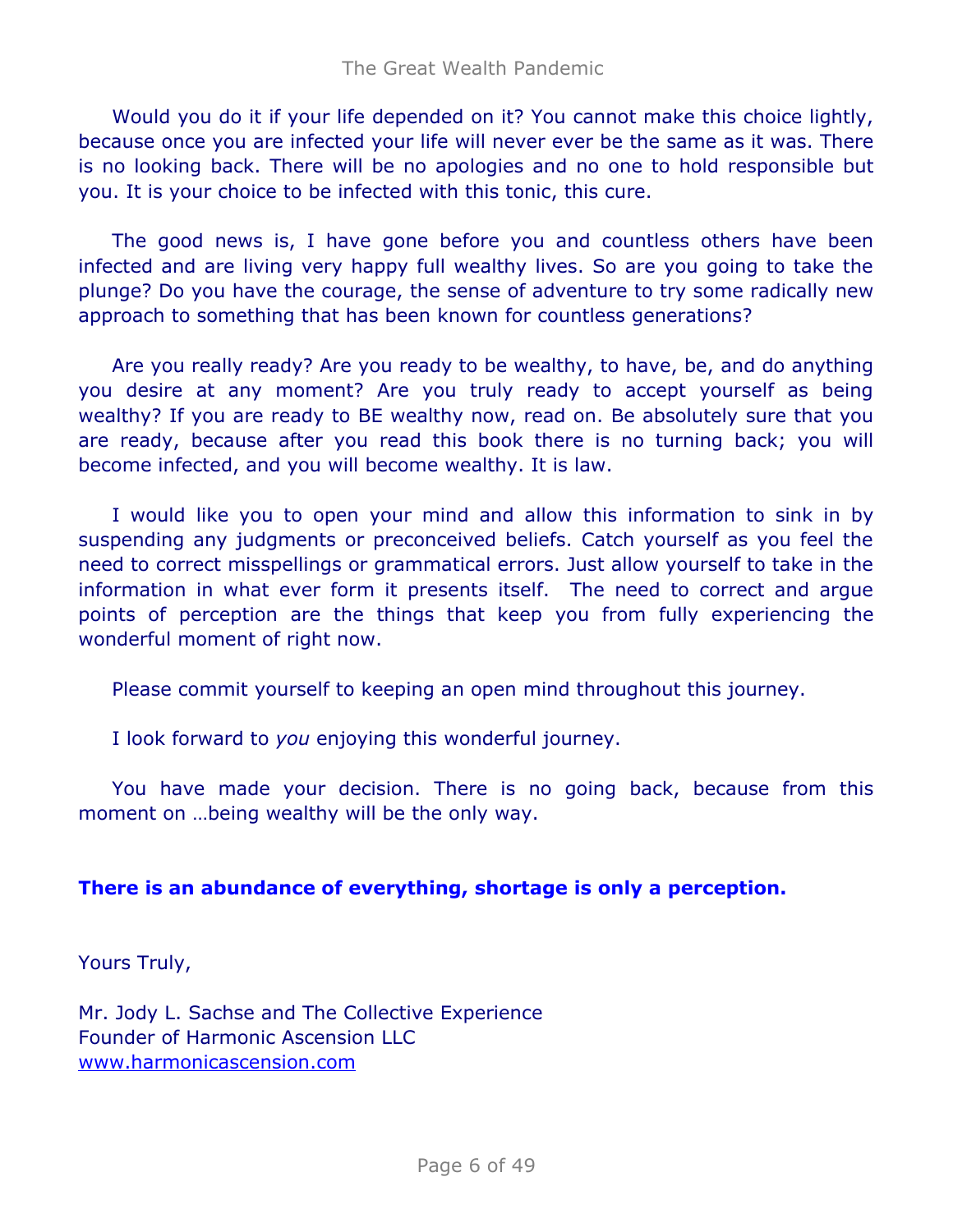# **Chapter 1 – Immediate Action**

## *Your first Action to become*

First thing to do is to insure your success at becoming wealthy, I want you to make up your mind right here and now that you are going to be wealthy. I know I covered this in my introduction but repetition is the key. Begin to see being wealthy as the only way. There is no other option. You ARE wealthy; live it now. See yourself as wealthy now and growing wealthier everyday, There is no other way. Commit to it with your entire being by saying it out loud: "**I AM WEALTHY there is no other way**".

Do you feel the infection taking hold?

Take action to become wealthy right now. Take the first step that guarantees that you are becoming wealthy. By taking this one simple step, you are taking action to be wealthy. You are going to take action which signs the contract with yourself and the universe that says you are ready and that you will accept nothing less then absolute abundance.

To take this small step of action, right now, I want you to imagine a life of abundance where you do not lack in any area; if you desire it you have it. Imagine it right now. Feel it! Really get into the feeling of how joyful it is to live a life of complete abundance and feel how thankful you are to have anything you desire in this moment. Be grateful right now because you are about to take focused action that will insure your success.

- 1. **Mindset Focus on Gratitude**
- 2. **Action Give**
- 3. **Relax Let go and allow**

Hold the thought of absolute abundance and that feeling of gratitude while you give this book to one person. Go ahead, it's an e-book. All you have to do is email it, print it out, make copies or whatever you have to do, just do it. It's not like I am asking you to dig a ditch, right? Not really too much physical labor involved. It doesn't matter who you give it to, just give it away to someone, anyone, do it now.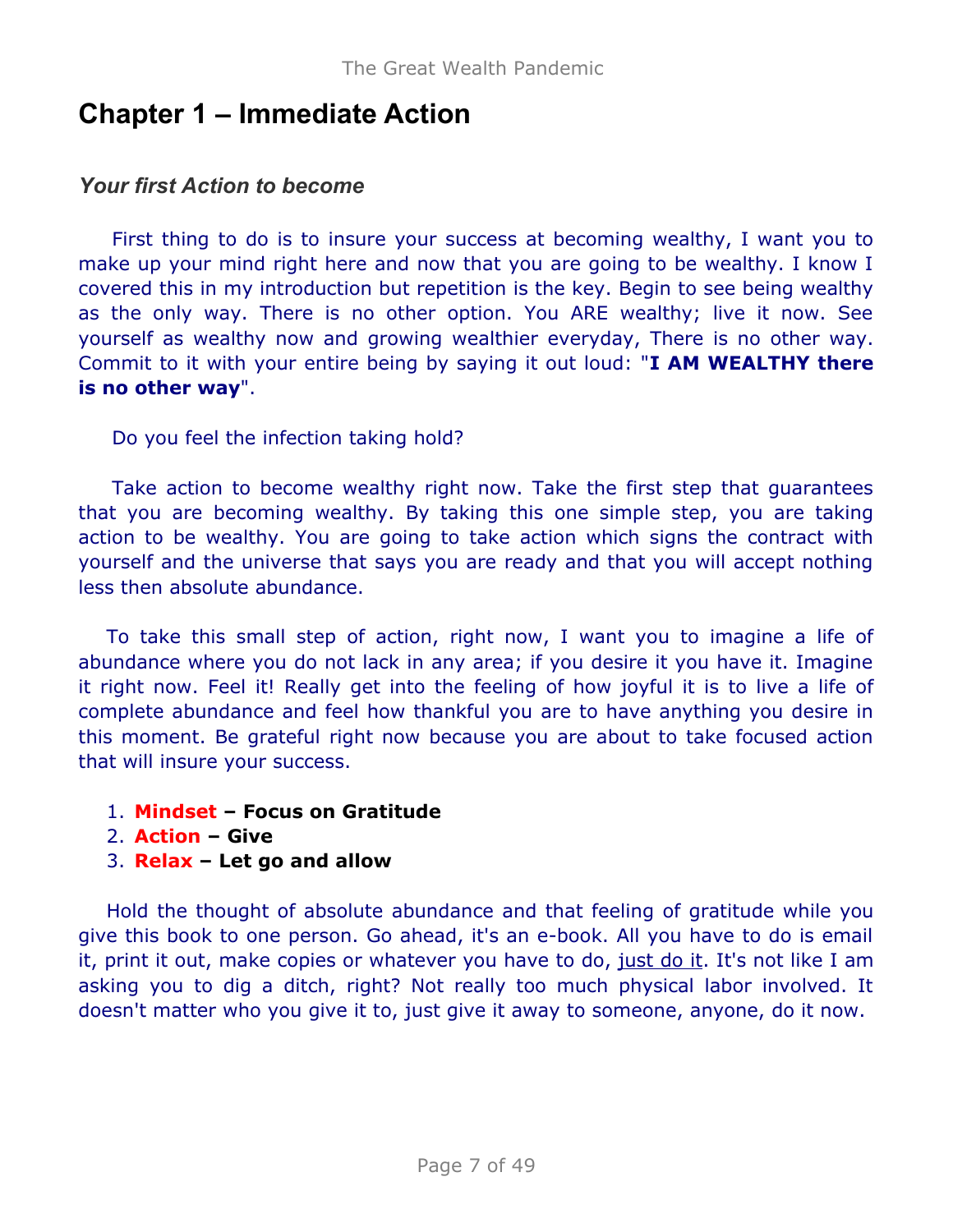#### The Great Wealth Pandemic

Please take this simple step. Take this small step and give this book to someone right now. Act on faith and on trust, while you hold onto the thought and feeling of complete abundance and gratitude. Most likely someone gave you this book and they took action. Take the first step to living a richer more prosperous, healthier and fuller life. I will explain why taking this action is of utmost importance to guarantee your wealth, right after you take action and give this book away with gratitude.

Did you do it? Did you take the action that will change your life right now? If you did then I would like to congratulate you on becoming wealthier. You have taken the first step, and you have continued the infection of true wealth. You have made the commitment, the binding contract; that will insure you are well on your way and will in fact be wealthy.

By taking action and giving this book away you have just exercised several universal laws. The law of reciprocation, the law of reciprocity, the law of attraction, the law of abundance, the law of action, the law of cause and effect, the law of karma, and the powerful force of gratitude, just to name a few.

(If you would like to know more about the universal laws you can do so later on in this book, but for now you only need to know that they consistently and constantly work, in every moment)

You get what you give and you just gave someone the keys to great and true wealth, a cure to poverty, lack and hopelessness and the dis-eases of the mind. Rest assured, that after having read this book and following the simple instructions, they will become wealthier just as you will soon become wealthier.

You have taken action with focused thought, intent, desire, emotion, gratitude, trust, faith, determination, commitment and exercised all the forces needed to bring you that which you desire; to be wealthy! There is no turning back, because you are infected. There is no other option, and you are becoming wealthier with each passing second from this moment on. Expectantly await good things to start flowing into your life starting now.

Prepare Yourself, Open your Mind, and Open your life to abundance!

"What lies behind us and what lies before us are tiny matters, compared to what lies within us." – *Oliver Wendell Holmes*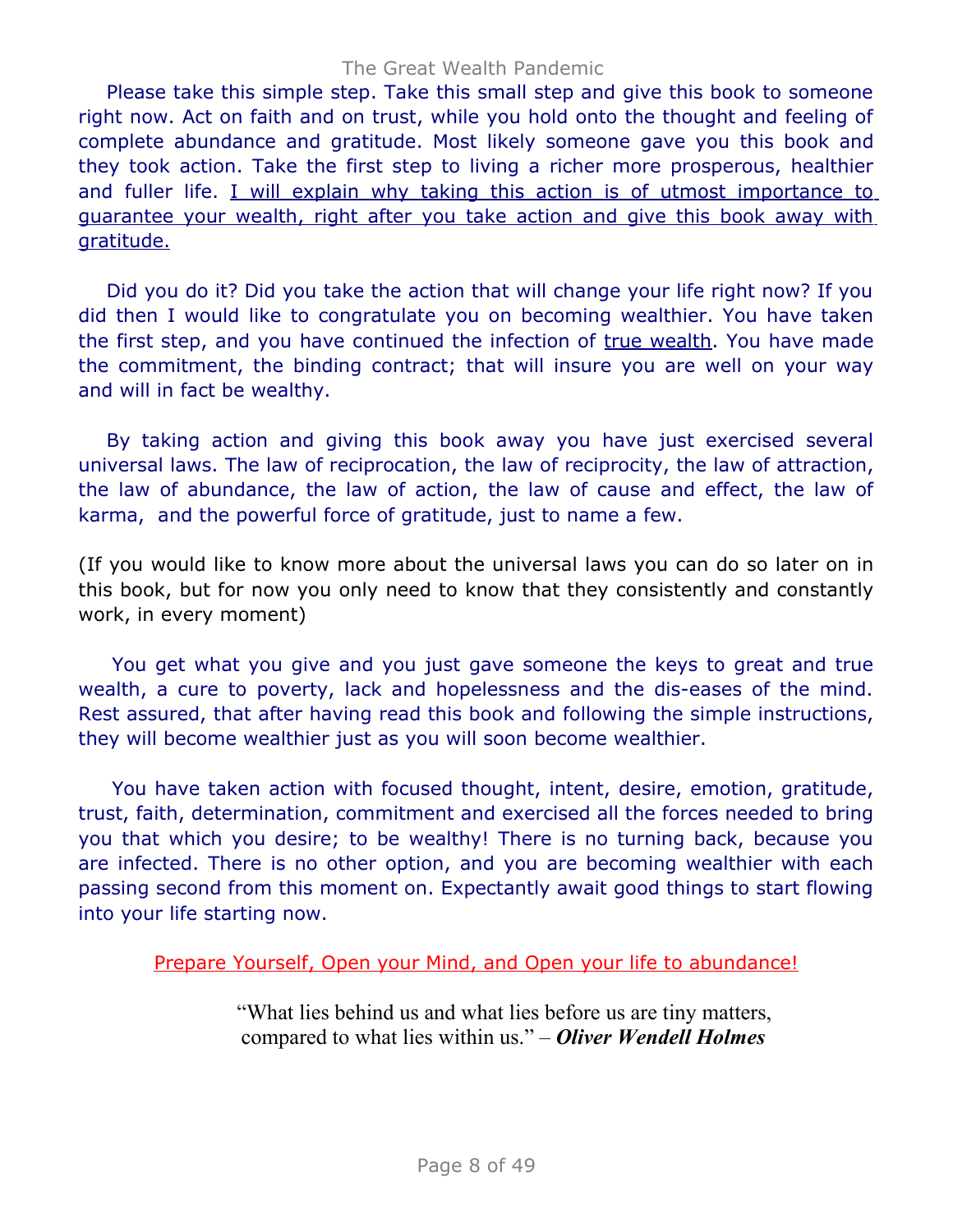You are about to do a very powerful visualization exercise, so I ask you once again to suspend any limiting beliefs for just a few moments and do this exercise.

Take a few deep breaths, relax and continue…

Let go of any inhibitions or beliefs and begin to enjoy your new wealth with unbridled passion. Take a moment to enjoy all the wealth you are about to receive. Go ahead enjoy yourself and your new found wealth. What would you be doing right now? Where would you go? What would you get yourself? What is it that you would be doing today if money was no object?



Really go all out, spend about a few minutes visualizing all you could be, do and have. Go ahead; I will still be here when you get back. Take your time and enjoy it!

Now imagine if you had already bought everything you desired, visited all the places you wanted to go, and did everything that you have ever wanted to do. What would you desire if all your basic needs were met and you had already lived all your dream desires?

Go ahead stretch that brain of yours. If you already had experienced everything you desired, what would you desire next?

That's a tough one huh? But think about it. If you were already wealthy, had done it all, and there was nothing you couldn't be, do, or have, what would be next?

**We will ask this question again at the end of this book and you should be able to answer it with confidence and certainty.**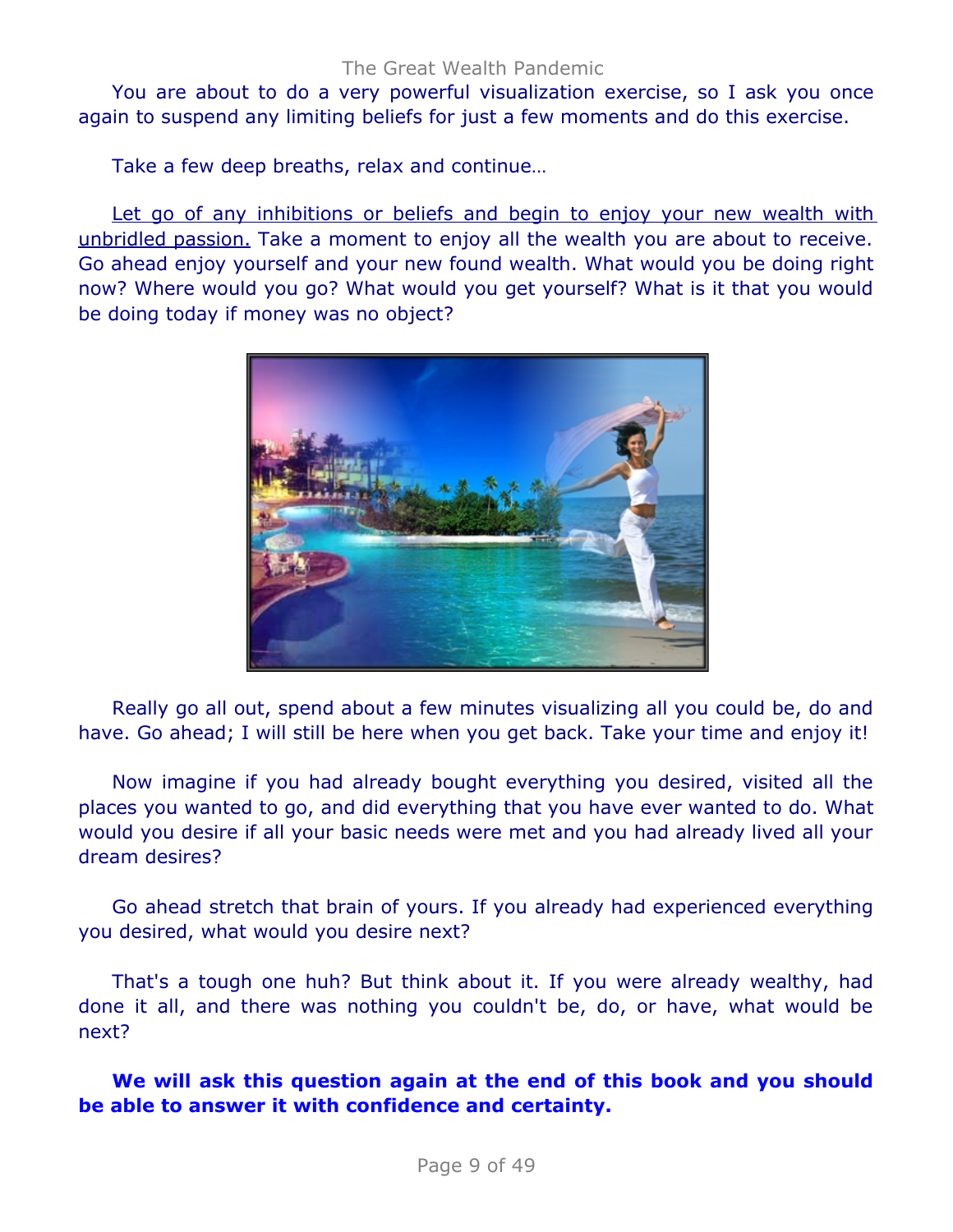# *Enjoy the Journey*

Learn to enjoy the journey to living the life of your dreams. It was my dream and desire after becoming wealthy to spread a cure and to do it as quickly as possible, because everyone's lives depend on it; our lives depend on it. By spreading a cure to poverty, lack, limitation the dis-eases of the mind, we are insuring our survival and our children's survival and by doing that, you and I are making the world a better, more joyful, more prosperous, healthy, abundant place to live for all of us.

Thank you for taking action (you did take action, right?) and making the commitment to becoming infected with this process, to become wealthy and live a fuller more prosperous and abundant life. You are in fact making the world a better place by becoming wealthy. It serves no one to live a life of lack and poverty. By becoming wealthy you are in fact helping to be part of the cure to end all poverty.

### *You are wealthy now*

There are a few simple basic laws that govern how much wealth you have in your life at this moment and they will be explained in simple easy to understand terms that you can put into practice today. You will realize instant results. Your life will become whatever you want it to be. By making the commitment and taking that first action: holding the thought and feeling of abundance and gratitude you put a super turbo-charged, positively energized, force into motion and every cause has an effect. It is law.

Everything you do from this point on will attract more abundance into your life, with minimal effort. Your success is assured; in fact it would actually take more effort on your part to fail. So relax and start to enjoy the changes taking place in your life (Look for them as they will be everywhere!).

Everything will start to happen rather quickly, and sometimes it may seem to fast and other times not fast enough, but it's all up to you and how much you relax into your new lifestyle of being wealthy, living a life of complete abundance. The more you relax and allow positive things into your life the faster it will be, and soon you will be looking back as if it was just yesterday where you were living a life of poverty, lack, dis-ease and despair. Start to enjoy your journey to great wealth starting now and remember to expectantly and effortlessly receive and allow wealth into your life.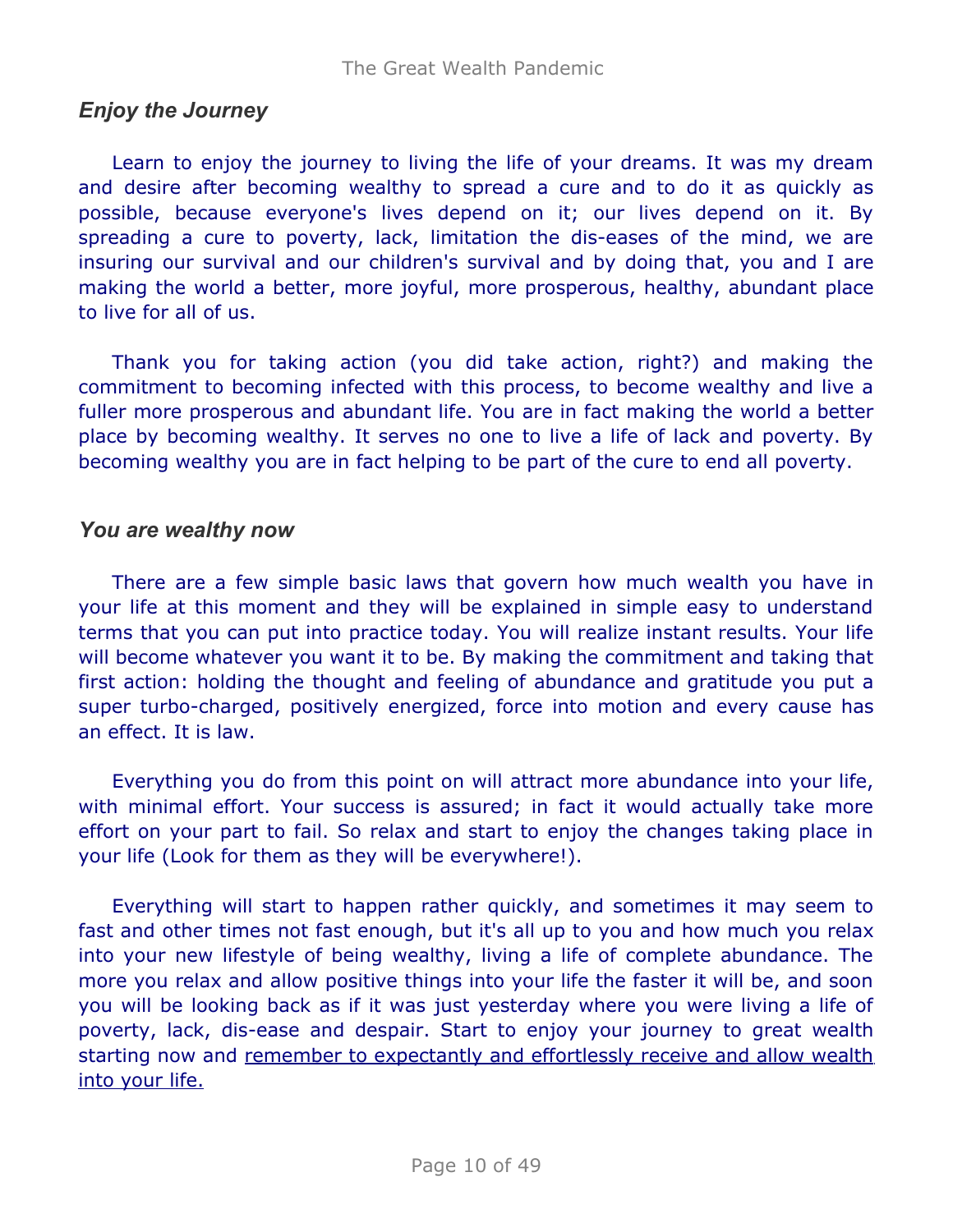## *Wealth, What is it?*

Since you are well on your way to living a life of great wealth it seems only fair that I give you the proper description of being truly wealthy.

Wealth, what is it? Is it that ever-elusive unattainable goal that only the lucky ones know the secret? Not anymore! You are already wealthy as you will soon see. First of all, what does wealth mean to you? Money? Material things? Power? What could wealth bring you that you don't have right now? What are your current beliefs about wealth?

# By dictionary definition wealth means:

### **Wealth**

- 1. An abundance of valuable material possessions or resources; riches.
- 2. The state of being rich; affluence.
- 3. All goods and resources having value in terms of exchange or use.
- 4. great amount; a profusion: a wealth of advice.

### **wealth•y**

- 1. Having wealth; rich.
- 2. Marked by abundance: a wealthy land.
- 3. Well supplied: wealthy in compassion.

## **So from that we can derive that wealth is basically abundance, and abundance is the opposite of lack.**

A popular misconception of being wealthy is being financially rich and that is only part of being truly wealthy.

You may be rich, but if you lack health to enjoy being rich, then you are merely financially prosperous, not truly wealthy in all areas of your life, and the cure is to be wealthy in all areas of your life.

You must accept abundance in all areas of your life. You do in fact need to be financially prosperous to enjoy life to its fullest: to have, be and do the things you desire; but that is just one part of the entire equation. Financial prosperity will come naturally and easily. (The hardest part is getting out of your own way.)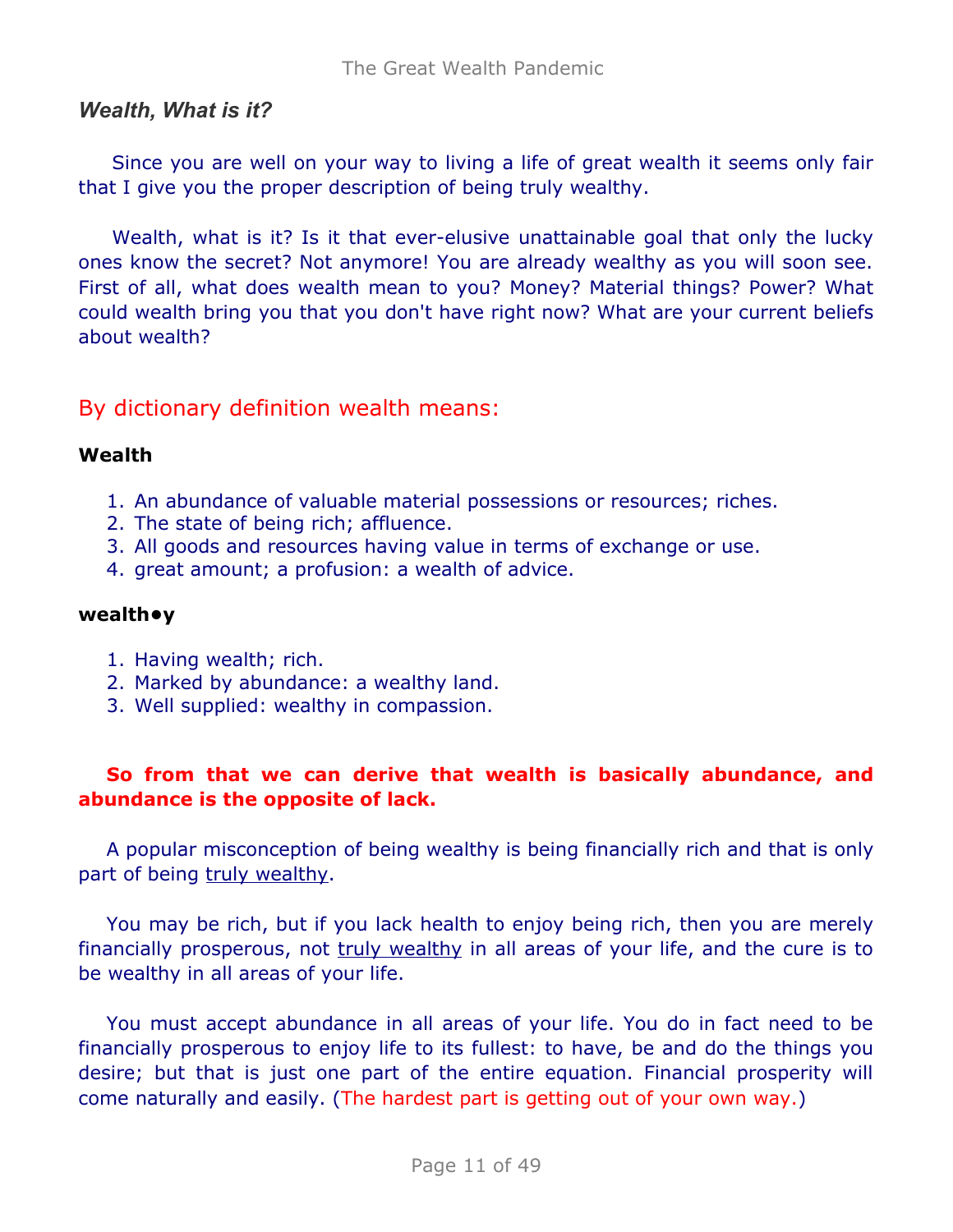## *Wealth is about Freedom*

Wealth is about abundance and freedom. Freedom to do what you want, when you want. Where *your time is your time* and abundance is having all that you desire without limitation.

### **Wealth = Life without Limits**

I want to take a few minutes to cover *time* as it is our most valuable asset and has everything to do with being truly wealthy.

## *Time One of Our Most Valuable Assets*

Since time is one of our most valuable assets I am going to cover some major concepts in a very short amount of time. I want you to be able to put into practice – practical techniques for a truly wealthier life starting today.

Time is basically a measurement of experience in the now, and we have developed time to catalog events of experiences. Basically it's like the table of contents and page numbers in your book of life. Let's say, Chapter 11, page 11, is basically 11:11, 60 pages per chapter, and there are 24 chapters in each book which equals one day of your life, and each day you write a new book.

Now with that information you can write whatever you want in your book each day, but you have to work from the previous books to make it all flow into a nice story that makes sense from one point to the next, but keep in mind yesterday's book has absolutely nothing to do with direction you want today's story to take. If your life up to this point has not been exactly as you have hoped, now is your chance to make you, the main character in your book, a hero; a saint, a wealthy tycoon, you name it. It's your book so start actively writing your story.

# *Write the Story of your life the way you want!*

Write your own story of miraculous recovery from poverty to wealth: you can be, do and have whatever you desire; you are the one writing your book of your life and you can write anything you want, anything! What kind of book would you write for your life? Would it be filled with magic? A romance novel? A book of wondrous achievement?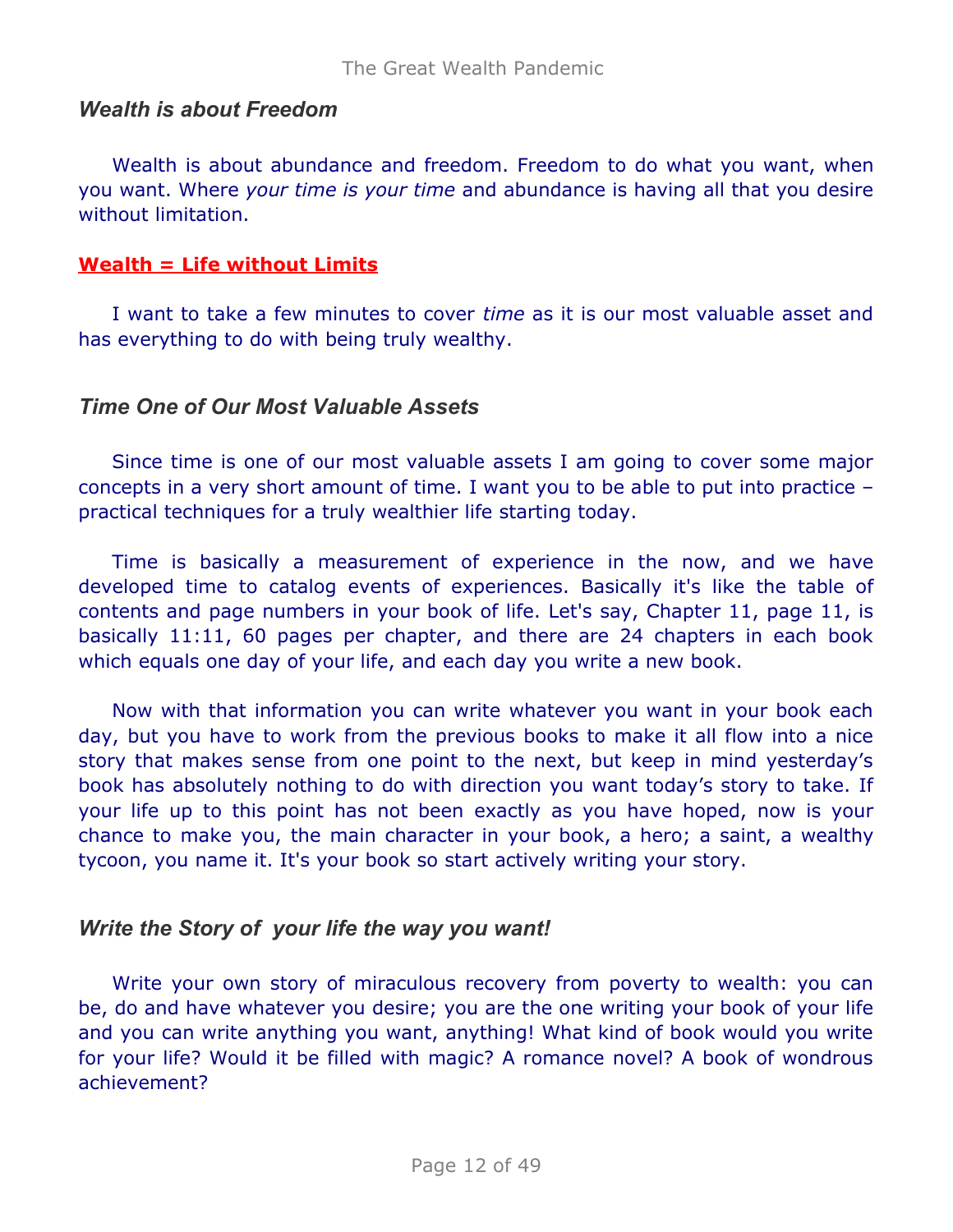Go ahead write your story any way you want. After we are done writing the story of our life, it's off to the great bottle of ink in the sky, where all the good little pens go after writing countless volumes of stories. Of course we all know where the bad little pens go.

They go off to the great inferno to be melted down and used as paper weights.

### **Number one thing about time, lighten up!!!**

Soon you will know it's really not as serious as we have all made it out to be, and we are all experts at taking things to seriously.

> "There is only one success - To be able to spend your life in your own way." – *Christopher Morley*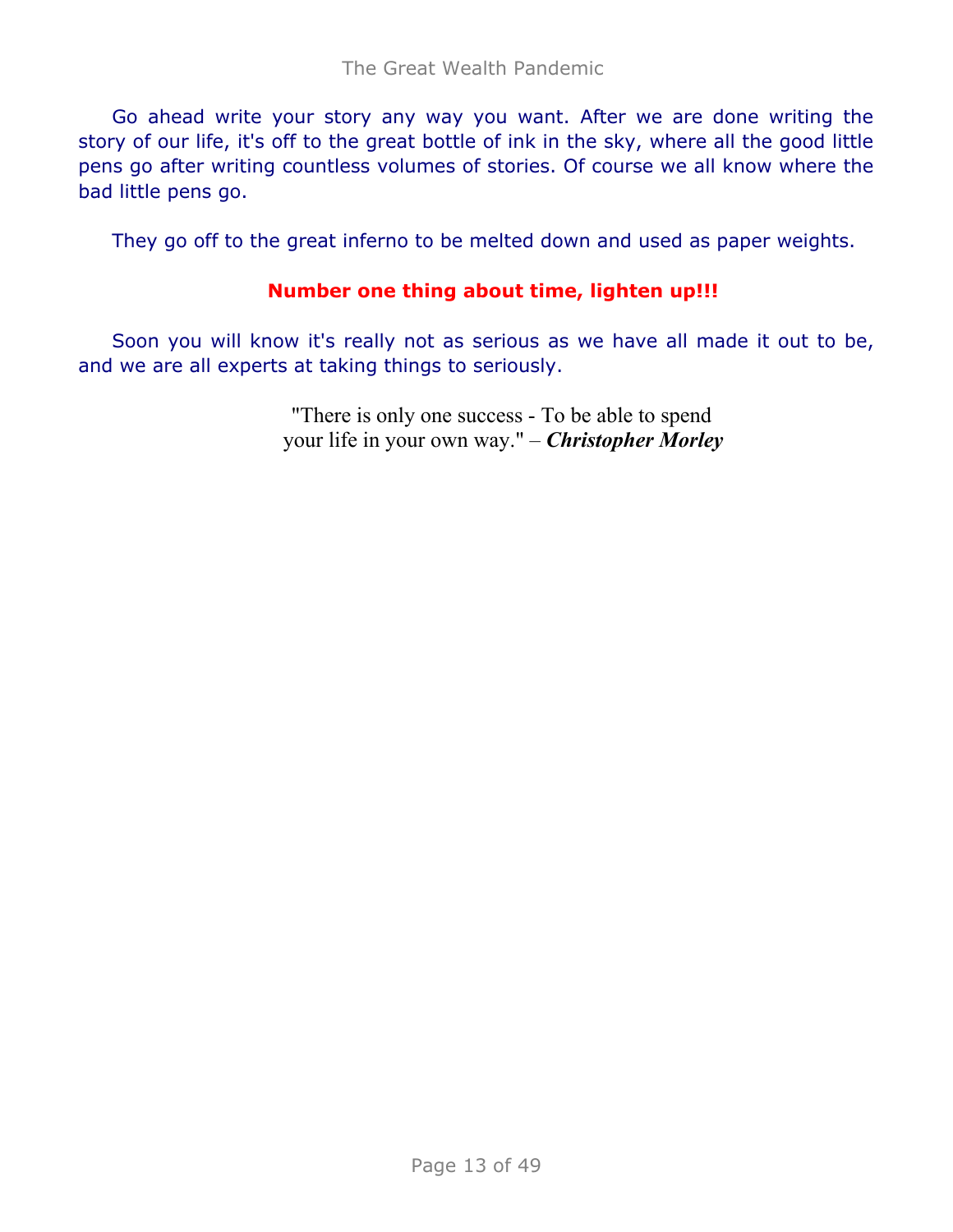# **Chapter 2 – Beliefs, Helping or Hurting You?**

# *Beliefs About Wealth*

# **This is the biggest step in relaxing into your natural state of being truly wealthy.**

Beliefs have everything to do with your life right now. What you experience is determined by your beliefs. Everybody is completely entitled to his or her own beliefs; however, the funny thing is, we have allowed a lot of things to determine what it is that we believe.

## **"Within you right now is the power to do things you never dreamed possible. This power becomes available to you just as you can change your beliefs." -** *Maxwell Maltz*

Remember, you also have the responsibility to choose what to believe as truth. Just because someone believes something is the truth doesn't mean you have to until you decide what you want to believe. We are constantly bombarded with all kinds of stimuli that affect our beliefs. Start to question every belief you have. Does it serve you? Does it reflect wealthy, healthy, joyful beliefs? Is it fear based? There are so many things we take for granted as truth, that you have to ask yourself… does that belief serve me, or serve my desires? Or does it keep me rooted in the dis-ease of the mind where poverty, lack, and dismay prevail?

You'll truly be surprised at what you can dig up that may be holding you back. I was amazed at just how much I was standing in my own way, and without a doubt you will be amazed to. Once I knew I was the cause, all I had to do was get the hell out of my own way!

## *Subconscious vs. Conscious Beliefs*

Subconscious beliefs can have a major impact on the quality of your life that you are experiencing right now. Since you were born you have been programmed on what to believe. I am going to present you with some techniques that you can use to overcome subconscious limiting beliefs.

Let's take a quick minute to determine your beliefs and how you feel about wealth.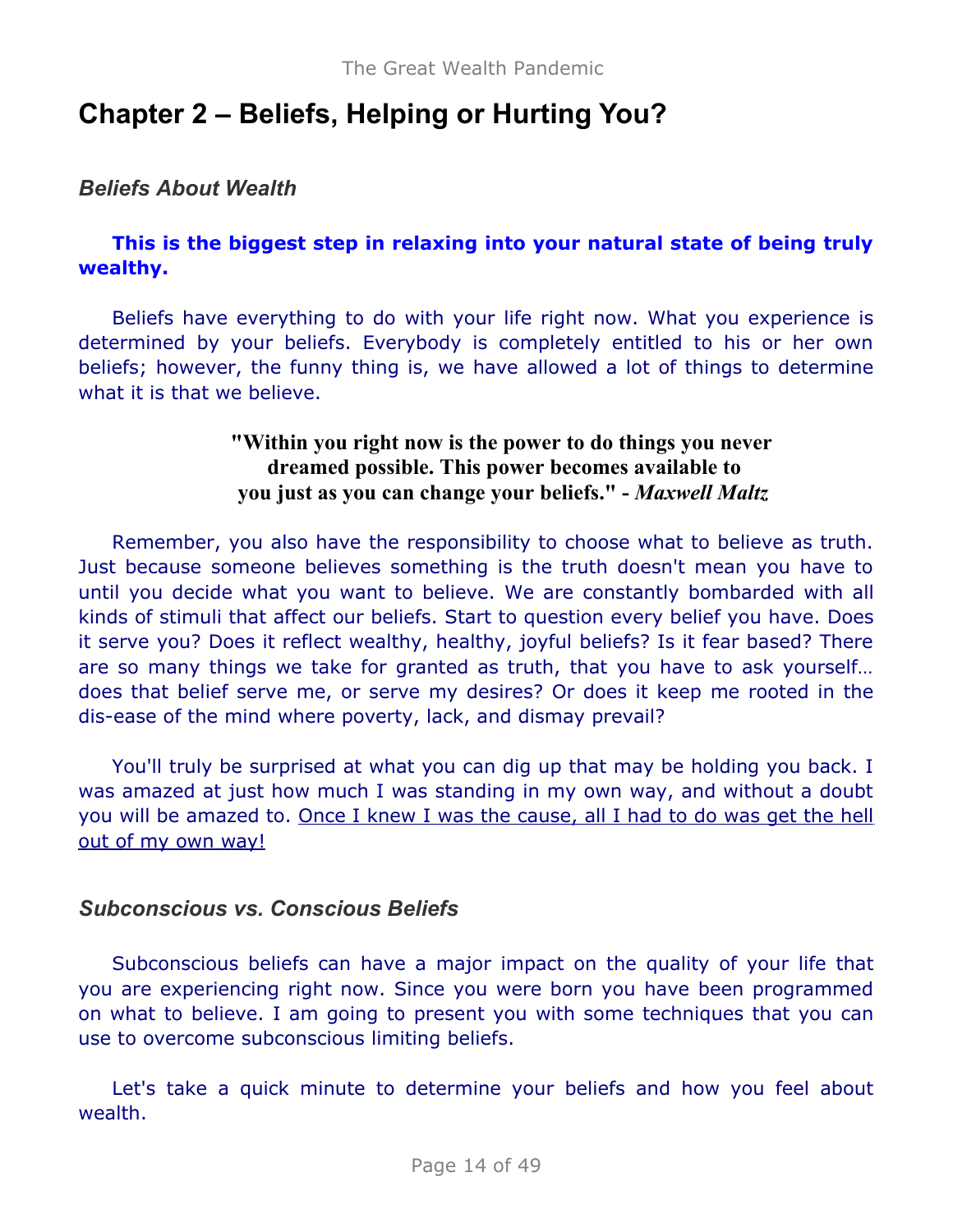Start by listing all your feelings and beliefs about wealth. Go ahead! In your mind, on paper, on the wall (Of course if you are at work, that might not be a good idea; your boss might try to steal this book and that might not be good – tell him you will be glad to "give" him his own copy but he can't have yours.) Just list your beliefs and feelings about wealth so you know what you have to work with.

- How do you feel about wealthy people?
- How do you think truly wealthy people feel about you? (Well that would be obvious; we want you to be truly wealthy too.)
- How do some of those beliefs make you feel? Do they make you feel wealthier?
- Now imagine for a moment, how do wealthy people feel?; what do they think about? What actions do they take?
- Haven't got a clue?

That's ok. I explain it in detail later on, but that's still no excuse for not using your imagination and, at least, trying to imagine how truly wealthy people feel, think and act! Imagination is free. We all have it and we all can use it at any time we see fit. Imagination can never be taken away from you unless you allow it to be taken away.

### **Practice thinking, feeling and taking action as if you already are wealthy.**

**Hint: When you are truly wealthy you focus on positive thoughts. You feel positive feelings, you take positive action, and you enjoy life and all it has to offer. You laugh, you cry, you experience fully in each moment and you are grateful for each moment of your life. Yes the bad and the good. It's part of the experience of life and by not fully experiencing your feelings you are not allowing yourself to fully express and feel in each moment. You are in fact missing out on the greater experience of life.**

**Be constructive, responsible, creative, helpful, relaxed, calm, grateful, loving, joyful, and playful… Be yourself! It may be a bit hard to hold positive thoughts in certain situations, but the key is remembering this too shall pass. Let it go, and move on and just be YOURSELF!**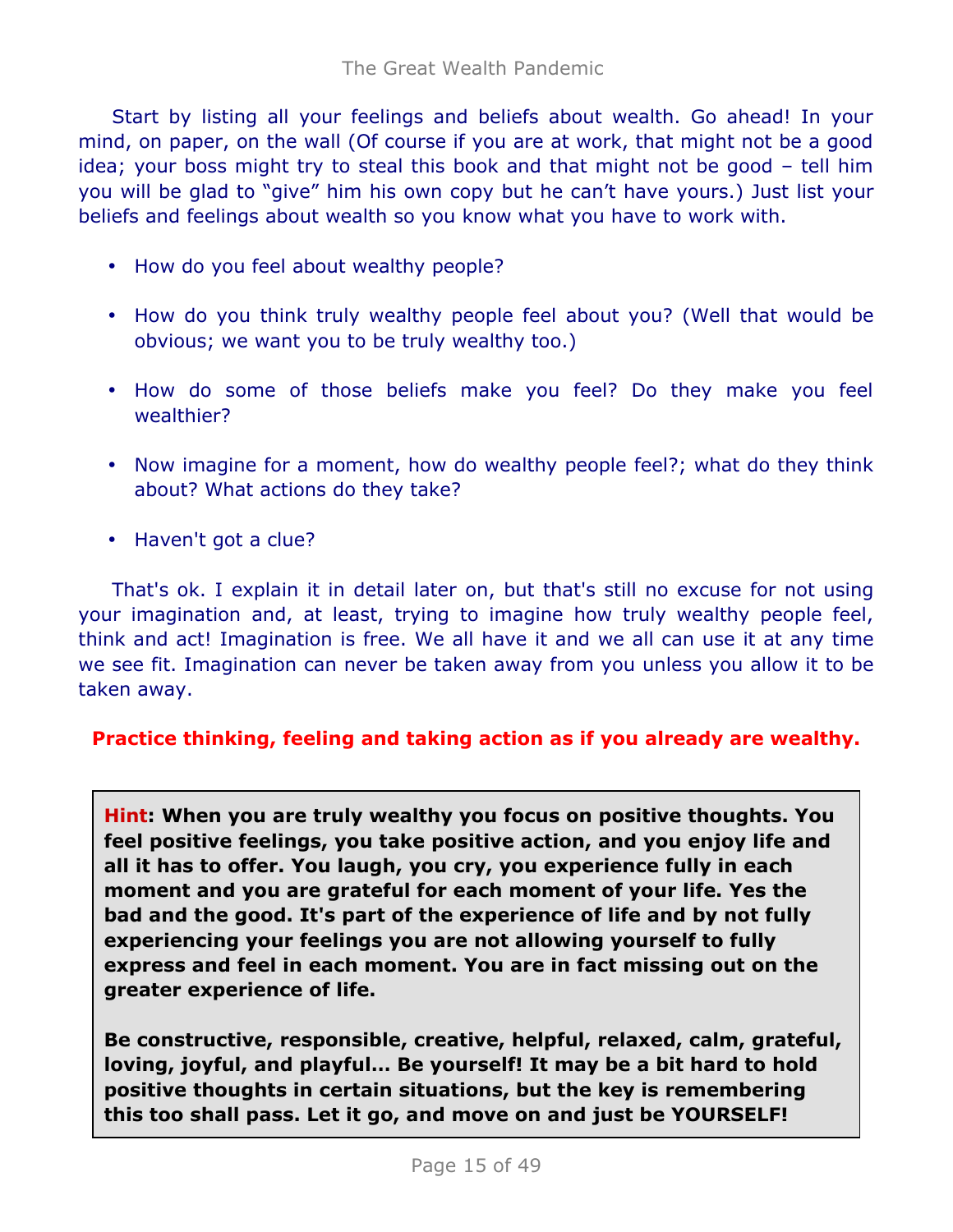#### The Great Wealth Pandemic

You must completely infect yourself with wealth; saturate your mind and life with wealthy thoughts, actions and emotions. Get books related to wealth, if not for any other reason than just to have them in your reach. Change your normal routines, get up 5 minutes earlier, or sleep in an extra 10 minutes. Little things like this have a huge impact on your subconscious. Your subconscious is based mainly on your habitual, Thoughts, Actions and Emotions. Once you change up the program, your subconscious has to reassess the situation and rebuild your habits.

> **"A positive thinker does not refuse to recognise the negative, he refuses to dwell on it. Positive thinking is a form of thought which habitually looks for the best results from the worst conditions. It is possible to look for something to build on; it is possible to expect the best for yourself even when things look bad. And the remarkable fact is that when you seek good you are very likely to find it." -** *Norman Vincent Peale*

### *The Fastest Road to Wealth*

Now for the Biggy; and this can be worse than taking castor oil or grandma's cure all recipe for colds. How much responsibility can you accept that your life is the way it is because of you. The way you think, the way you feel, The actions you take, what you have been taught, the beliefs you have accepted as truth? It all adds up to where you are now. If you are not where you want to be, it's because you are thinking, feeling and taking action to be where you don't want to be. There is no one to blame. It's like learning to ride a bike, you fall a few times but you can't blame anyone for it, because you're the one who made the choice to get on the bicycle. Falling is part of the learning process, but you pick yourself up, take responsibility, get back on the bicycle and learn to ride it.

# **The fastest road to being wealthy is accepting 100% responsibility for where your life is now.**

**Accepting 100% responsibility for you life may be one of the hardest things for you to accept, but it is the undeniable truth of you standing in your own way.**

> **"The block of granite which was an obstacle in the Pathway of the weak, became a stepping-stone in the pathway of the strong "** –*Thomas Carlyle*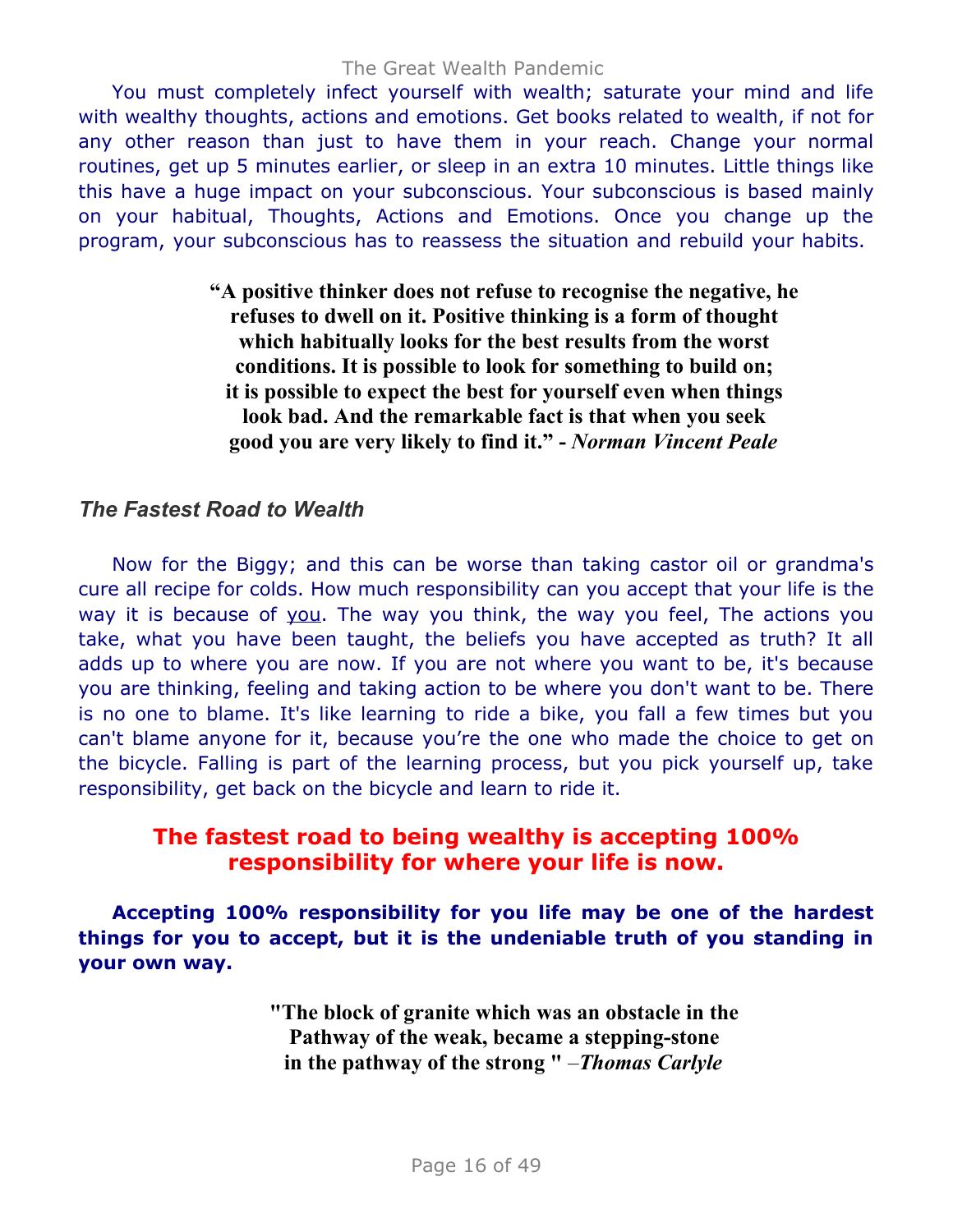## *Responsibility is the key*

Responsibility is the key in expanding your truth that you are in fact the creator of your experience at any given moment. The amount of responsibility that you accept is the exact amount of creation ability that you utilize for your experience.

To be completely responsible for your experience is to know that, without a doubt, the free will that is inherent in the human condition is unconditional.

You are free to do anything, be anything, and believe anything in any way it pleases you. That is your birthright.

## **"Your Limits are defined by the agreement you made of what's Possible. Change that agreement and you can dissolve All Limits" -** *Dr. Wayne Dyer*

With that freedom comes the right to reap the ramifications of all actions, so that you will be able to experience the results of your choices.

You must choose to "feel" wealthy now, and to think wealthy thoughts. You will constantly be tested to remember to choose to feel wealthy now, and to really feel wealthy you must live in wealthy thoughts. Let's say it's hard to actually feel wealthy when there is so much lack and despair around you right now. So, as you look around, you feel despair and you think poverty ridden thoughts based in lack. Is it the environment you are in that made you feel this way? Yes? That's absurd.

You chose to allow yourself to feel and think this way. Do you control your thoughts and feelings or does your environment? You do! You make the choice. Accept your responsibility to choose how you think and how you feel in every moment. Your environment is only showing you exactly how you feel and think to provide contrast so you can exercise choice; the choice of how you want to think and feel in any given situation.

### *Stop Wasting Time Playing the Blame Game*

Stop wasting time blaming others of all the injustices to you and the world. It doesn't do anyone any good and is part of the dis-ease. You are wasting precious time, holding thoughts of blame and victimization. You have a far better use for your time. It's called being responsible for your life and the way it is and to take control right now over YOUR life!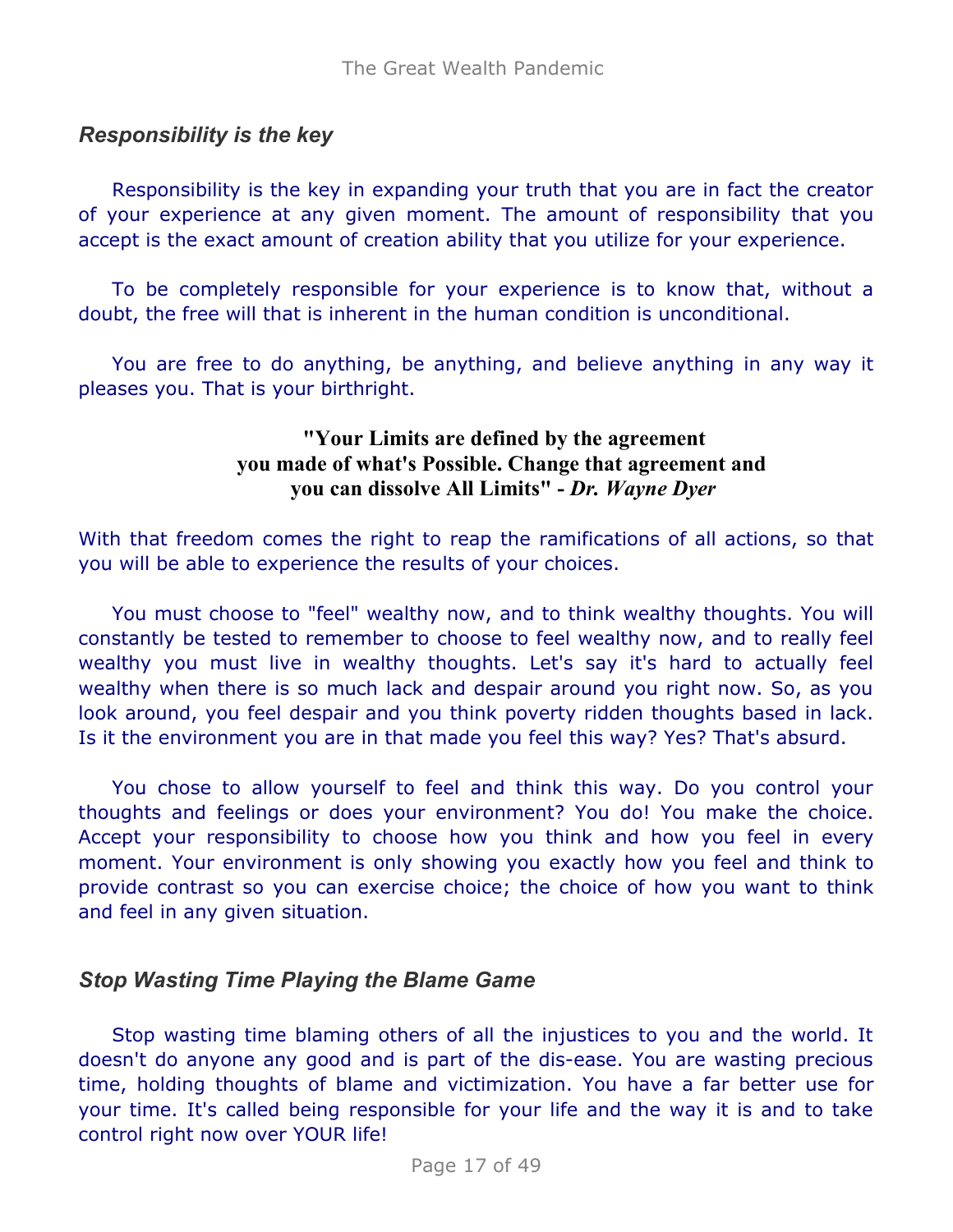I know it will take time to actually realize the full power of what I have just explained to you, but what have you got to lose accept a lot of useless baggage that doesn't help you in anyway. Just drop the blame game and get on with the real game of life, where the sky's the limit and all you have to do is take responsibility for how far and how high you want to go. Once you take responsibility, you take ownership of your life, and it's that simple. Most of us learned at an early age to play the blame game and give up ownership of our lives. If you ever want to own anything, start by owning your own life by taking responsibility for it.

> **"People are always blaming circumstances for what they are. I do not believe in circumstances. The people who get on in this world are the people who get up and look for the circumstances they want, and if they cannot find them, make them."** *- George Bernard Shaw*

## **The more responsibility you can accept for the condition your life is in the faster you will become truly wealthy.**

# *Forgiveness is part of Accepting Responsibility*

Now forgive yourself, for getting all caught up in the blame game and giving up ownership of your life. That may even be harder than accepting responsibility but it must be done. Forgive yourself, forgive everyone, because every thing that you can't forgive is extra baggage and that baggage carries the dis-ease of the mind that manifests itself as poverty and despair. You may even find it is harder to forgive yourself for some of the things you have done, or not done. It's ok, really, let it go. The more responsibility you accept for the condition of your life the more forgiveness you will need to give yourself.

# *You Are Worthy of Great Wealth*

You are worthy, you were born worthy of great wealth, and it is you who denies yourself any enjoyment in any moment. You have the choice in every moment: how to feel, what to think, and who to be. It is your choice! Take responsibility and take ownership for how you choose to feel, think and be in every moment.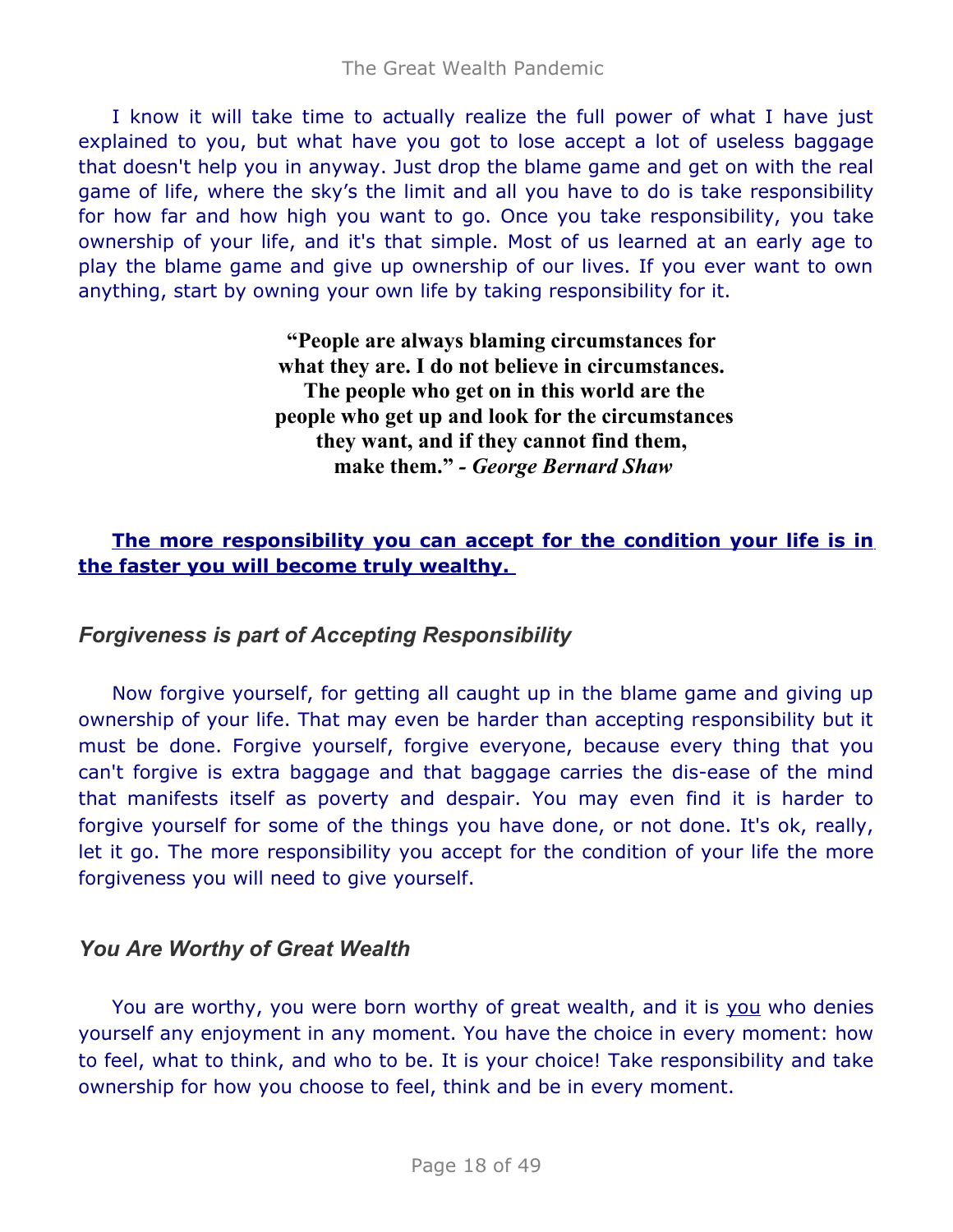It's not easy at first, but with practice you will be the rock that the waves of life crash against. Once you are very good at monitoring your Thoughts, Emotions and Actions, the storm will end and you will enjoy sunny, warm joyful days as your Thoughts, Feelings, and Actions will be your experience.

Monitoring your thoughts is like a great workout because you have to exercise the Joy muscle (No! not that one… go ahead laugh it up fuzzball!) by choosing joyful thoughts, feelings and actions over and over until you become strong in being Joyful it becomes habit, which means it becomes subconscious. Being Joyful makes you amazingly attractive and by being attractive you attract more of what you desire. It is Law!

## *Selfishness Vs. Selflessness*

One other major limiting belief I would like to cover is Selfishness VS. Selflessness. To put it simply: you must be selfish enough to want to change, you must be selfish enough to take ownership of your life and the way it is, be selfish enough to take the time to become strong and wealthy to be the best you can be.

Be selfish enough to be You. Not what someone else wants you to be. The only thing you will accomplish by being what someone else wants you to be is great disharmony in your life. Selflessness is bad if you are not strong enough and selfish enough to be yourself. You cannot be selfless and skip a meal to feed another if you have skipped a week of meals by feeding others, soon you will be the one that needs help with that mindset. It is good and noble to be selfless to an extent, but unless you want to be a burden rather than a helper, you must first be selfish enough to take care of you.

### **Are you selfish enough to feel good?**

Nothing matters more than that you feel good. When you *feel good* abundance flows into your life. You must reach the place where you say and feel "Nothing is more important than that I feel good". You must be selfish enough to want to feel good for you and your own well-being. It is a choice that you can make in any moment and until you make the choice you will be at the mercy of a world programming you that you need to have "this" or "that" to feel good. Once you begin to strive to feel good in every moment and you make the choice of how you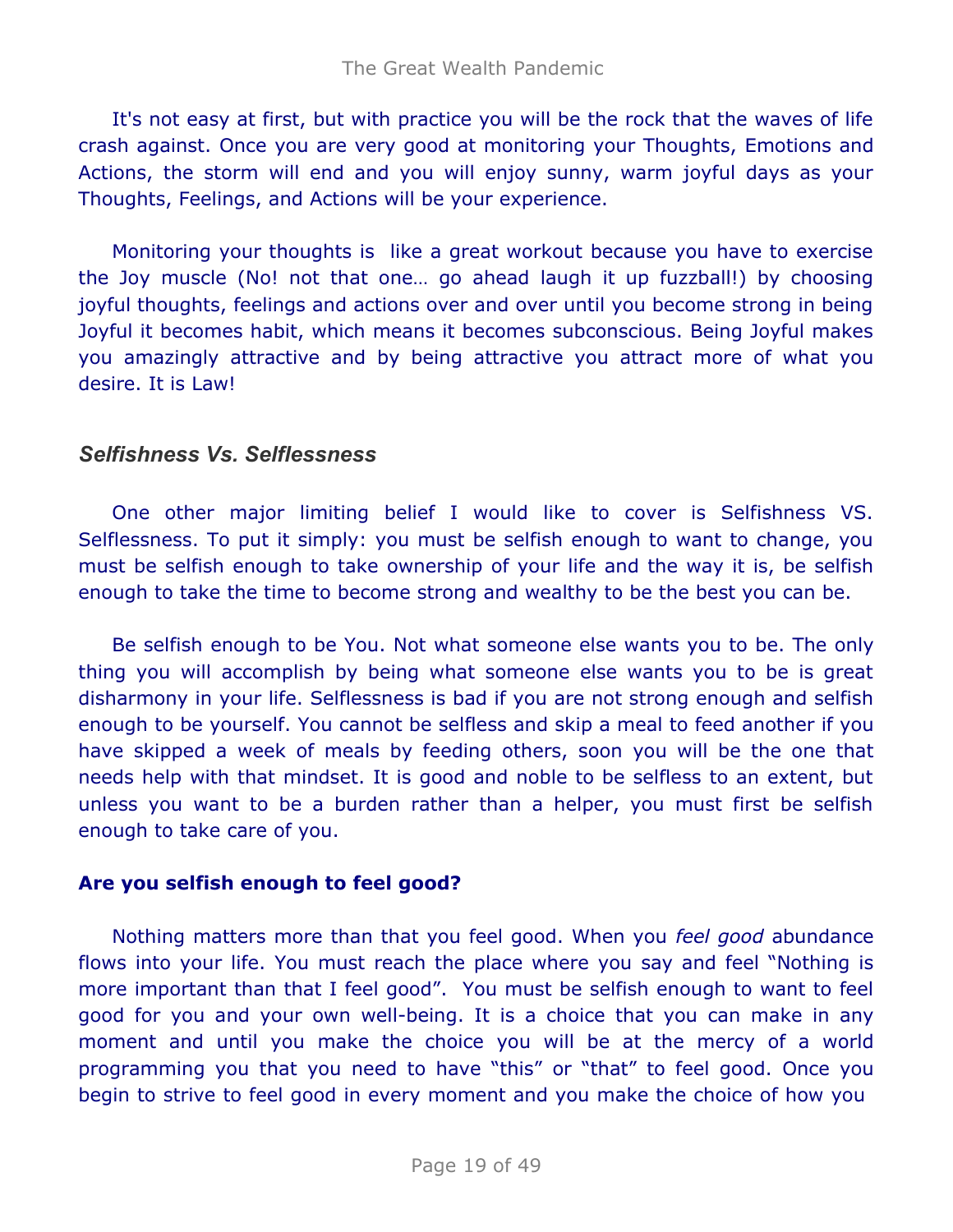want to feel, regardless of your current circumstances, you will begin experience effortless abundance.

## *No thanks, I think I'll pass*

Be selfish enough to skip out on the "My story is worse than your story game". Have you ever noticed how we all like to sit around with friends and family and compete with each other about the bad things that have happened to us? If I had a dollar for every time I joined into the "Victim Game" in the past, I would already be a gazillionaire. How about you?

### **"I don't know the key to success, but the key to failure is trying to please everybody." -** *Bill Cosby*

Next time you are in a situation where you can participate in the "Victim Game," catch yourself. Be selfish enough to tell a story of how something wonderful happened to you. I guarantee that conversation won't last long. It seems not to many of our friends and family are willing to sit and hear about all the good things that have happened to us.

We have allowed ourselves to be programmed that life is hard, full of lack, poverty and dis-ease. And we continually program ourselves with this negativity everyday: by the radio, T.V., friends and family and we spread it around as a disease of the mind.

Why do you think the news focuses on the negative? It's because that's what sells, that's what we listen to and tell others about. The news engages our emotions, (Oh that's so horrible), plays on our empathy and then we call up *so 'n so* and say, "Oh my god did you hear about the *such 'n such* that happened … it's so horrible." Just like it actually happened to us and is directly related to our experience even though it was miles away, maybe even in another country and happened to somebody you have never even heard of! It's completely absurd.

Then there we are sitting around feeling all horrible about all the terrible things in the world, then come the commercials. Showing us all the things we NEED to have to feel better. It's the job of the marketer to make us feel that we need this thing or that thing to feel complete, to feel good. They convince us that without xyz product we won't be as happy as we could be, we wont get things done easily, that we wont be as beautiful as we could be. The list goes on and on.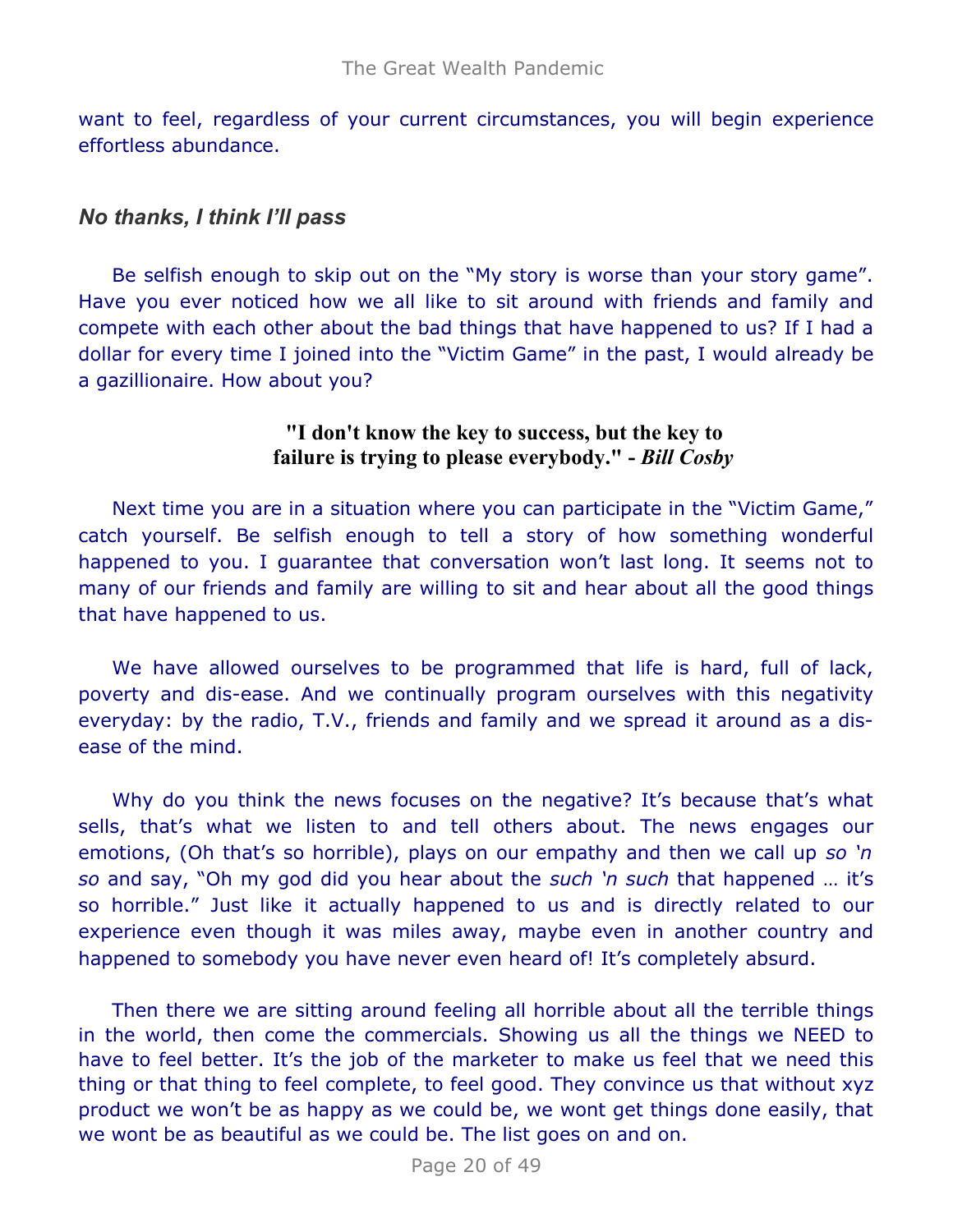## **So what do we accomplish by sitting down for hours a day in front of the TV?**

The only thing that is accomplished is that you allowed yourself to feel bad and then you spread the feeling around to others to your loved ones. What do you call something that spreads infection? A Carrier. Well are you a carrier of the cure or of the dis-ease. Fortunately with this type of dis-ease, it's a dis-ease of the mind and all it takes is a choice to begin to heal.

Let's get one belief straight: it serves no one to allow yourself to feel *negative* to things that don't directly effect you. And even when they do directly affect you, you have a choice of how to feel and what to think. Do you think for one minute that sharing negativity with the situation will help? Or would you, and the situation, be better served by choosing to be positive and working on a positive solution to a positive outcome? Sometimes all that is needed is a smile. You must first be selfish enough to help yourself before you will be strong enough to help others, period!

## **Learn to be selfish enough to choose how you want to feel in each moment!**

# *Never Ever FORGET,*

You are worthy of Great Wealth, *believe it, Know it*. Because you are already well on your way to being wealthy or you wouldn't even be reading this.

I have complete confidence in you and I have complete confidence in this book, this experience to bring about the experience that this world so desperately needs: the beginning of the end of poverty, hopelessness, sickness and despair. You have right now every thing you need to live the life of your dreams and it is up to you.

You are responsible for your life right now, everything you think, feel, and do must be focused on being Healthy and Wealthy. Forgive yourself and the past, let it go; the only thing you can change is right now.

## **Through right thoughts, feelings, and actions you will be helping to change the world by living a life you deserve to live, to have, to be and to do anything you desire.**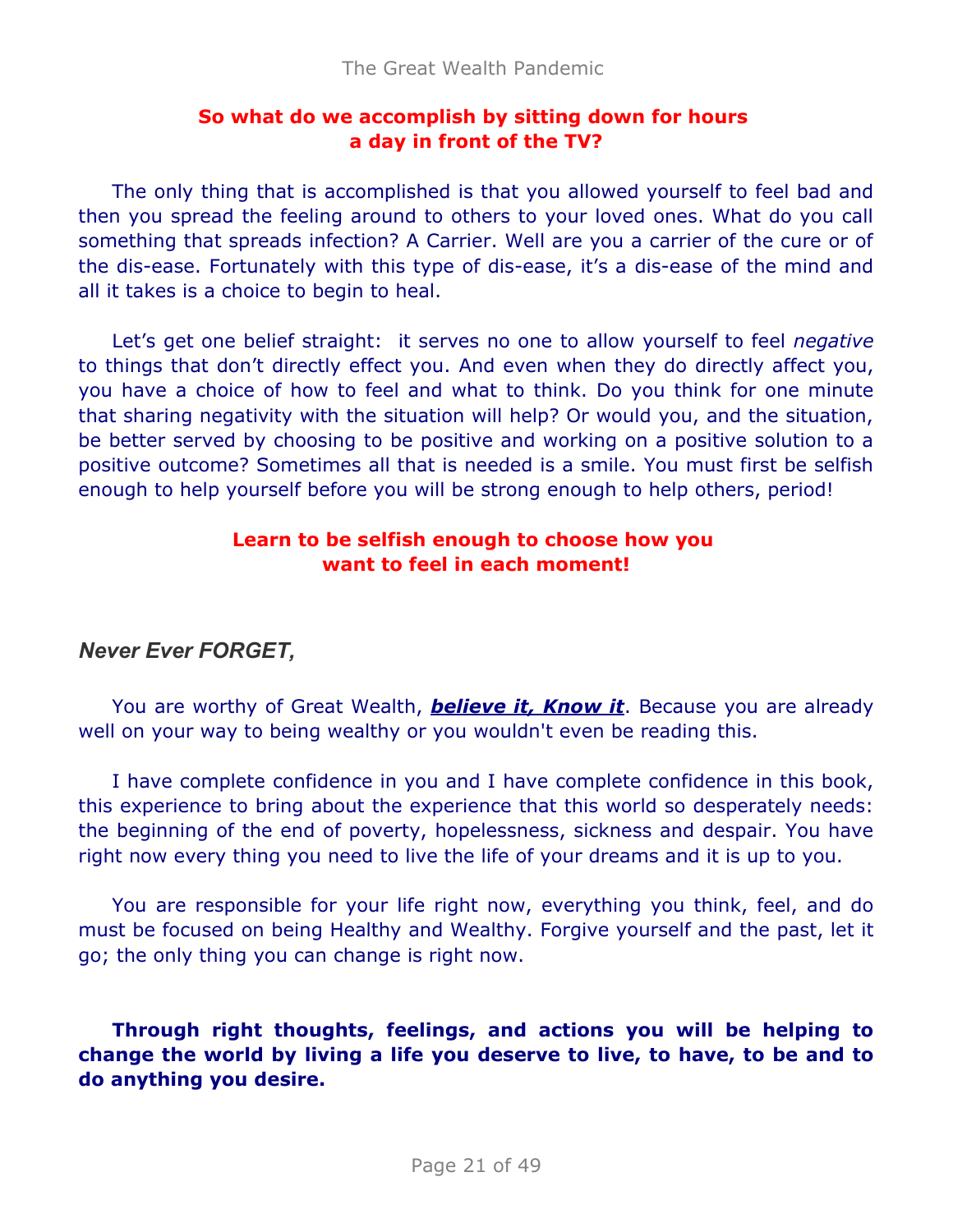#### The Great Wealth Pandemic

# Here is a good quote that sums up how you should feel about selfishness and worthiness.

*If the idea of God bothers you substitute it for whatever you want: Source, The Universe, Higher Self, All that is, The BIG ink pen, you get the picture*

"Our deepest fear is not that we are inadequate. Our deepest fear is that we are powerful beyond measure. It is our Light, not our Darkness, that most frightens us.

We ask ourselves, who am I to be brilliant, gorgeous, talented, fabulous?

Actually, who are you NOT to be?

You are a child of God. Your playing small does not serve the World. There is nothing enlightened about shrinking so that other people won't feel insecure around you.

We were born to make manifest the glory of God that is within us.

It is not just in some of us; it is in everyone. As we let our own Light shine, we unconsciously give other people permission to do the same.

As we are liberated from our own fear, our presence automatically liberates others."

–*Marianne Williamson* / "A Course in Miracles"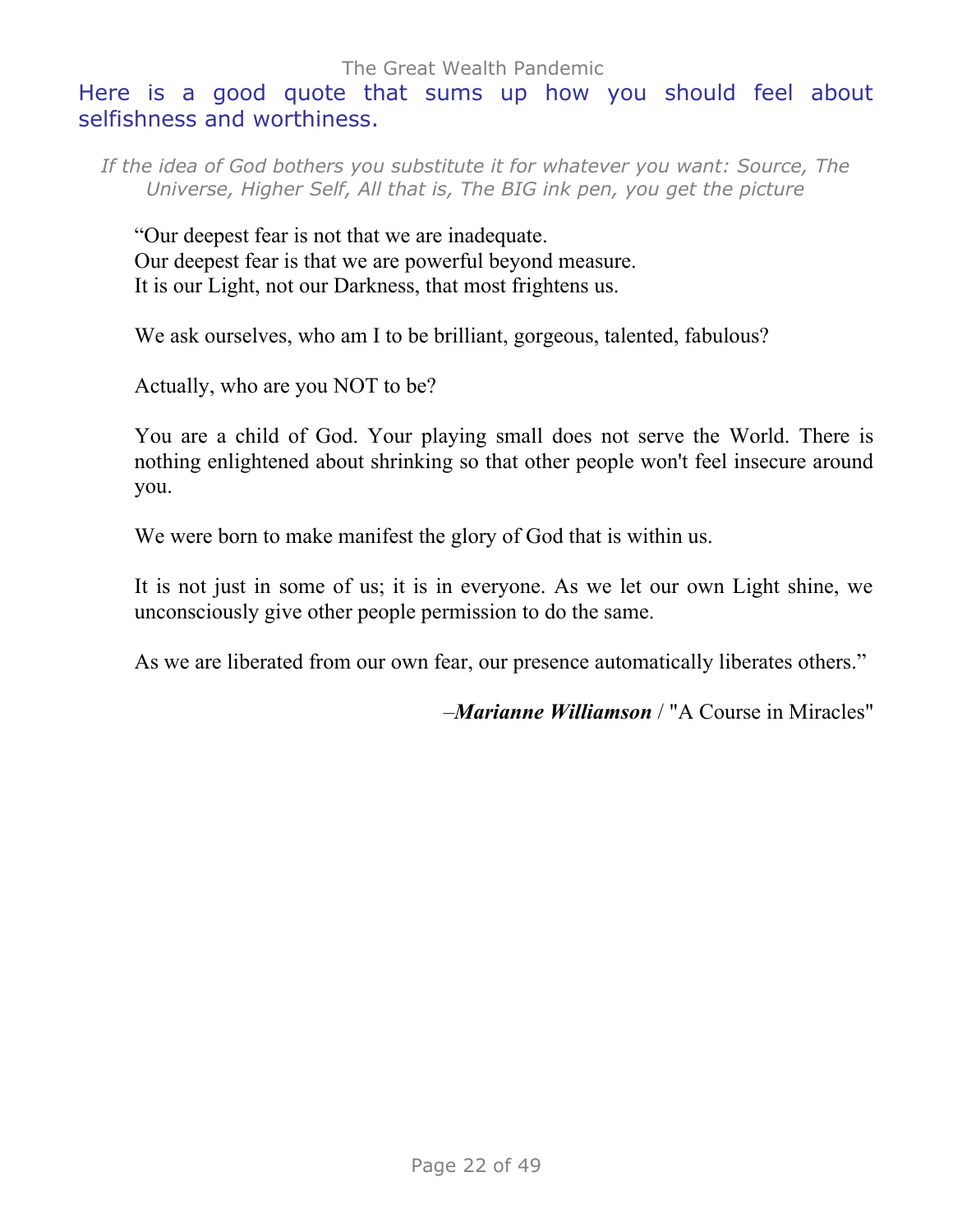# **Chapter 3 The Time for Wealth is Now**

*Tools of the wealthy*

**There are 3 basic Keys to attaining anything you desire.**

- **Thoughts**
- **Emotions/Feelings**
- **Actions**

The right use and combination of these three keys will take you wherever you want to go, and you have each of them at your disposal right now. You were born with the keys to do, be, go, and have whatever you desire in your life. Just think "T.E.A time" to help you remember.

Thoughts are like electricity, and emotions are like magnetic force they work together both simultaneously, if you choose to think happy thoughts then it is easier to feel happy, and if feel happy it is only natural you will think happy thoughts. When you feel happy and joyous you take inspired action to achieve your goals.

- **Thoughts,** you have the ability to control them.
- **Emotions,** you have the ability to control them.
- **Actions,** you have the ability to control them.

Once YOU are in control of you thoughts, feeling and actions, **you are wealthy**. Do you see how you are wealthy right now? It's a choice! And it's completely up to you to what degree of wealth you want to experience.

# *Start Programming Yourself to Become Wealthier Every Moment*

Start using simple shapes and colors to help remind you of a few things. From now on every time you see a circle, think I am infected with wealth, joy, love, abundance and gratitude.

• **Circle = "I am wealthy and abundant"**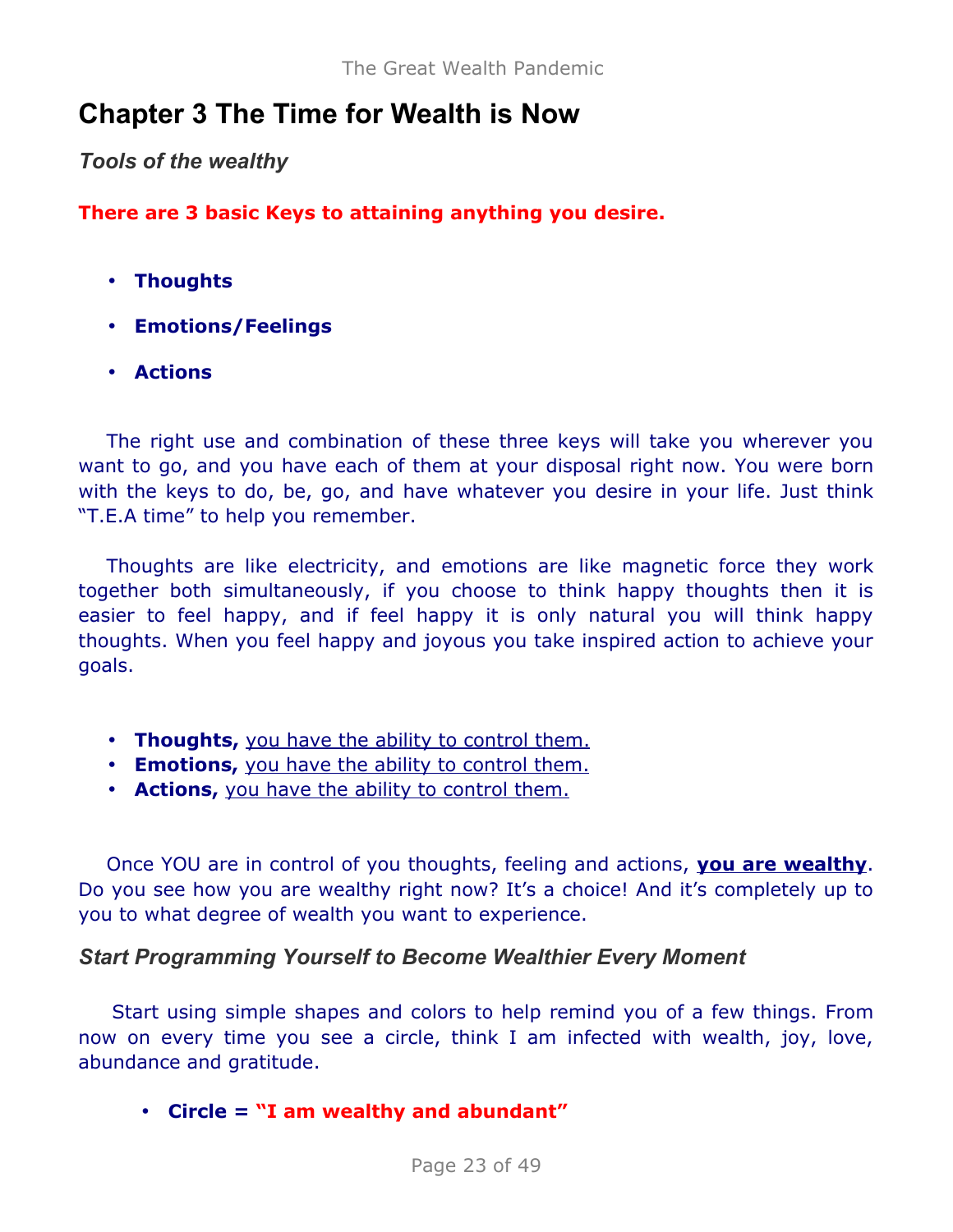A circle is a great example of abundance, of complete and total infection of abundance. A circle is a great symbol of Power, wholeness, strength, harmony. You see circles everywhere. Did you ever notice that if you try not to see a circle, then you begin to see them everywhere,? The harder you try not to see a circle the more you will find, and now every time you see a circle you will be reminded it is a great and wonderful symbol and will remind you of abundance. It will remind you to say to yourself "I am whole, perfect, strong, powerful, loving, harmonious and happy".

The circle will remind you to think abundant thoughts. You will constantly be reminded of abundance – this book, this experience – and you will begin to accept and expect the effortless experience of true wealth and abundance as part of your life. It is for the highest and greatest good of all. There is no other way. You are in the circle of true wealth.

### **Remember: "I am whole, perfect, strong, powerful, loving, harmonious and happy"**

## **Commit this affirmation to memory, repeat, and write it often throughout the day.**

Every time you see a triangle focus on the three keys: Thought, Emotion, Action. Thoughts, Feelings, and Actions are the keys to great wealth and, if used properly, are like the great pyramids – they will be strong and stand the test of time.

## • **Triangle = T.E.A (Thoughts, Emotions and Actions)**

When you see a square or rectangle, think of focused thoughts, feelings and actions. A square is a simple example of building – creating four lines put together form a square. Think wealth. Wealth is building, creating, choosing, always. When you see the square, think ownership, responsibility for your life and your creations.

## • **Square/Rectangle = Ownership, Responsibility, Creation!**

Have fun with this exercise; invent your own way to associate shapes to positive results.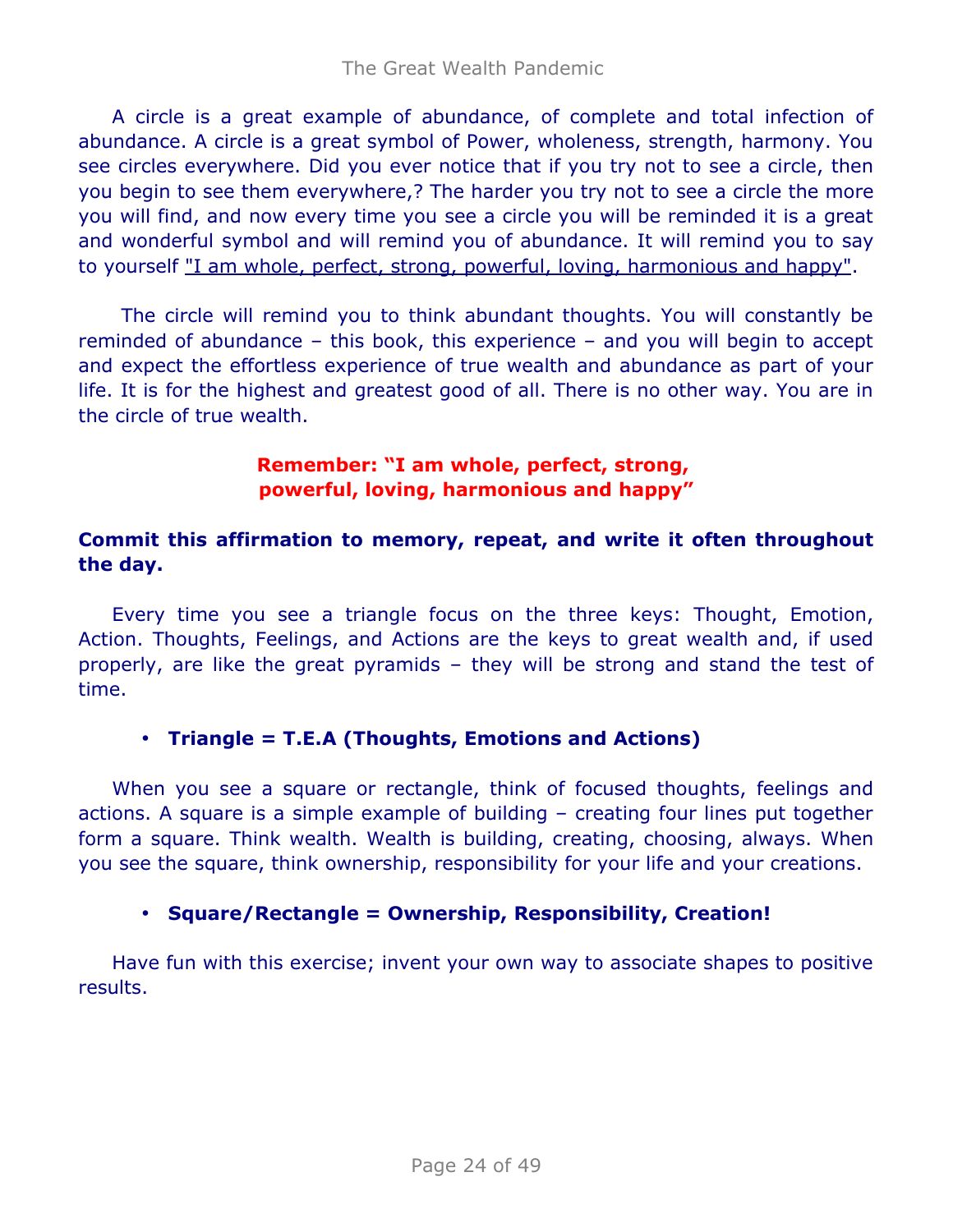# *Use Colors to Program your Mind for Wealth*

You can use colors to help remind you of true wealth building thoughts, emotions and actions.

**One very good way to remember something is trying to forget it. Funny how that works.**

### **From this moment on, every time you see these colors remember…they are to remind you of true wealth.**

- Green: think abundance, always having enough. Green is everywhere, green is calming and relaxing, abundance is green.
- Blue: equals responsibility; every time you see blue you will remember to take responsibility for your Thoughts, Feelings and Actions.
- Light Blue: the color of the sunny sky, blue sky's. Think forgiveness, forgive yourself, forgive others, forgive yourself for anything and everything, from this point on light blue means forgiveness.
- Orange: will remind you of health. To think healthy thoughts, to feel healthy, to make all your actions healthy.
- Yellow: a great color for energy. You are full of energy. Every time you see yellow you will be reminded to be energized, to think, feel, and be energized.
- Red: reminds us of strength, passion, fullness, desire, power, attraction be strongly passionate about being wealthy.
- Pink: is Love. Love yourself, learn to love everything around you. You are full of love because you are wealthy and abundance is everywhere. Don't over complicate it. Love is not something you own; it just is! You can't set conditions to be loving, you must be unconditional love. Love is like the suns warm rays that all the flowers, plants and trees reach for, the birds sing for, Love is what makes you and forces you to grow. Just accept love, receive love, give love. If you find it hard to love in any moment, remember light blue: forgiveness! Forgive yourself for finding it hard to love; now choose your thoughts, feelings and actions to be that of love. Be grateful! Love and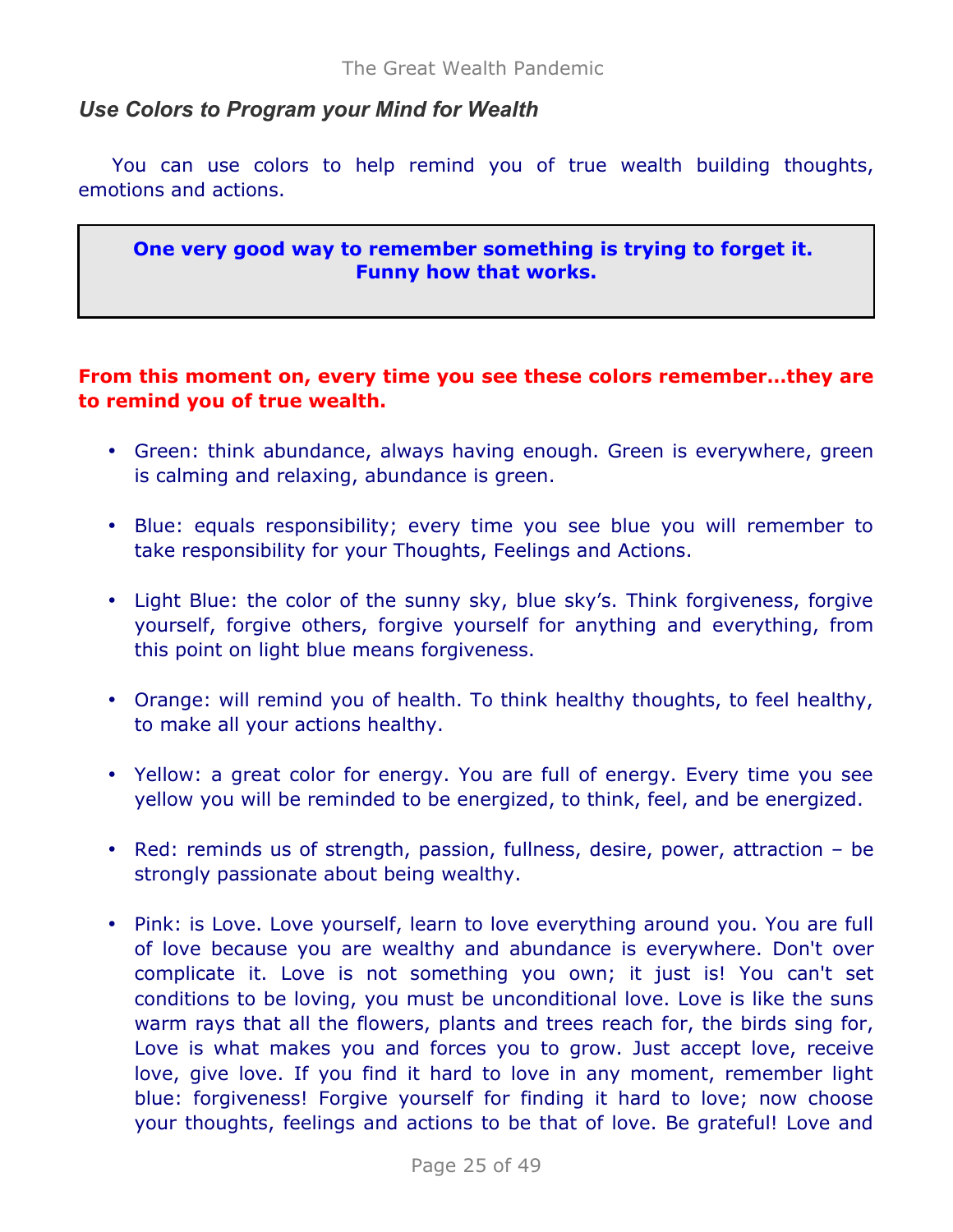gratitude go hand in hand and by being grateful you will experience more joy and love in your life.

• Purple: is healing in everything. Healing your body, mind and spirit. Purple is wisdom. Every time you see purple remind yourself to think, feel and act wisely and by being wise and thinking purple you will remind yourself to heal.

|           | • $Green = Abundance$          |
|-----------|--------------------------------|
| $\bullet$ | <b>Blue = Responablity</b>     |
|           | <b>Light Blue = Forgivness</b> |
|           | • Orange $=$ Healthy           |
|           | • Yellow = Energy              |
|           | • $Red =$ Strength             |
|           | • Pink = Love/Gratitude        |
|           | • Purple $=$ Healing           |
|           |                                |

### **Colors to Remember**

## *The Power of a Stop Sign*

**Every time you see a stop sign.** Stop, check and see what you were thinking about. Was it lofty wealthy thoughts? If not, start thinking loftier, happy, prosperous thoughts. Stop signs and stop lights are red. Red reminds us to be Strong and Passionate about being wealthy. Every time you see a door knob, it's a circle. Remind yourself you are stepping though the door to abundance.. a cup or glass is a circle. Think abundance, gratitude. Abundance and gratitude go hand in hand. It's like white on rice; they go together, like cause and effect, or thought and emotion, electricity and magnetism. They coexist and complement together as one.

### *Visualization – or as we used to call it when we were kids "pre-tending".*

(By the way, it may just be one of the best kept secrets of all time, but all truly wealthy people pre-tend. To put into practice the art of pre-experiencing our desires – pre-tending to the field of creation – is part of being wealthy now, in this moment!)

### **Visualization is the key to directing your thoughts and feelings on a conscious level and is a perfect form of un-impeded action.**

When you visualize what you desire, don't hold back, spare no expense. Your imagination is infinitely wealthy. The only limits to your imagination are the ones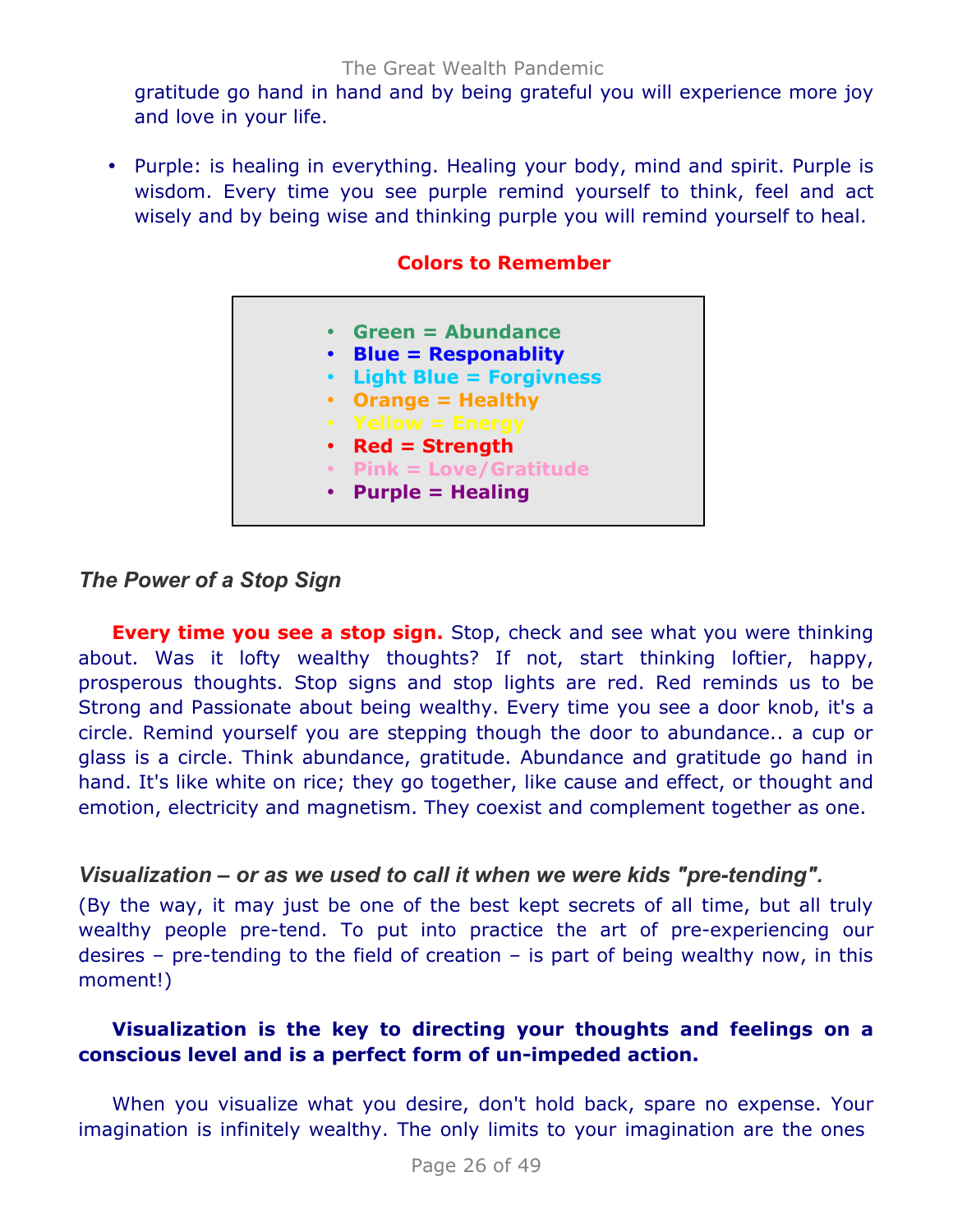you impose. Visualize every detail. The colors, the texture, the sounds, the smells. Imagine with all your senses; imagine how good it makes you feel.

When you think of anything you want, why do you want it? You want it... ultimately because of the way it makes you feel. You are basically trading your Thoughts, Feelings and Actions for an experience of a feeling, and you first imagined how it would make you feel, right? You imagined what you could do, how it would make you feel and think, which caused a feeling of relief, of being content.

You can have, right now, everything you desire. You can think anything you want; feel any way you want to feel, this very moment, if you just imagine. When you think and feel what its like to have what you desire, and you hold those thoughts and those feelings, you are taking action to magnetize yourself to bring about the circumstances that will allow you to experience the things you desire in reality.

It's called the Law of Attraction and it works whether you believe in it or not. It is working for you right now. You wanted more out of life, you wanted a change to your current situation and you in fact held the necessary thoughts and feelings in your imagination and you took action, by allowing this book into your life. It is perfectly on time. You are ready to move forward, to be part of something amazing. Think of it… A pandemic of wealth! You are in the *circle* of true wealth.

# *Putting Visualization into Practice, and Increasing Your Visualizing Skills.*

You must make the time to be by yourself, at least 20 minutes a day to visualize the life you want to live. Visualizing is different for everyone, but basically you are imagining how you would feel and think by having your desire. By doing this simple exercise of visualizing with unbridled passion, and unlimited imagination, you are magnetizing yourself for the experience you desire. **IT IS LAW;** it is a universal law, above mans laws, it cannot be denied.

> "The Dreamers are the builders of the universe, the builders of the world in which we live. The Dreamers have the courage, the passion, the strength, the love and the vision; to dare to go where no one has gone before. The Dreamers blaze the trail forward and the world follows in their wake." - *Jody Sachse*

## **Your reality right now is a direct result of your thoughts, feelings and actions.**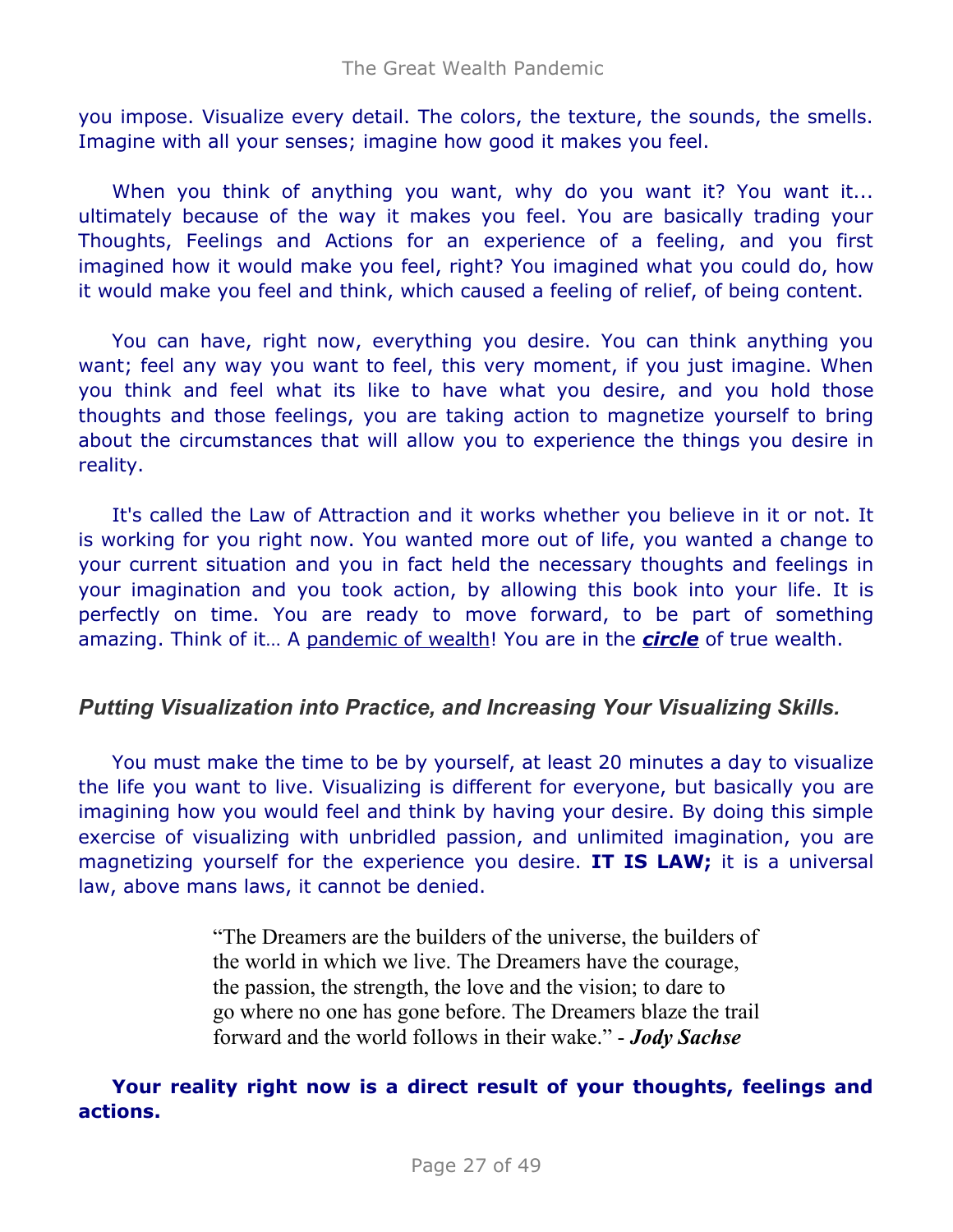Wealthy people don't think about not having enough money, time, food, lack of any kind. They think about what they can have, be and do. Period.

Is it all starting to make sense – how truly wealthy you are right now? You see if you really knew what it is that you truly desire, and see it as something that is not separate from your experience – that the only thing keeping you from the experience you desire is you – the choice is totally yours. It's up to you to begin the journey of getting out of your own way.

## *Meditation is Essential*

There is one practice that the truly wealthy do very often and that is meditation. Meditation helps you to get back to your center, to clear your inner world of clutter. By taking the time to meditate you are telling the world that you are in control of your life. Meditation is not very hard; basically you just need to find a nice quiet space to relax and let go so you can tap into your source, your true self.

I have created many resources to help you to meditate at **www[.](http://www.harmonicascension.com/?go=9b6a48a4)harmonicascension.com**. When you become a member, you'll learn secrets to help you meditate like a Zen Monk in a very short amount of time.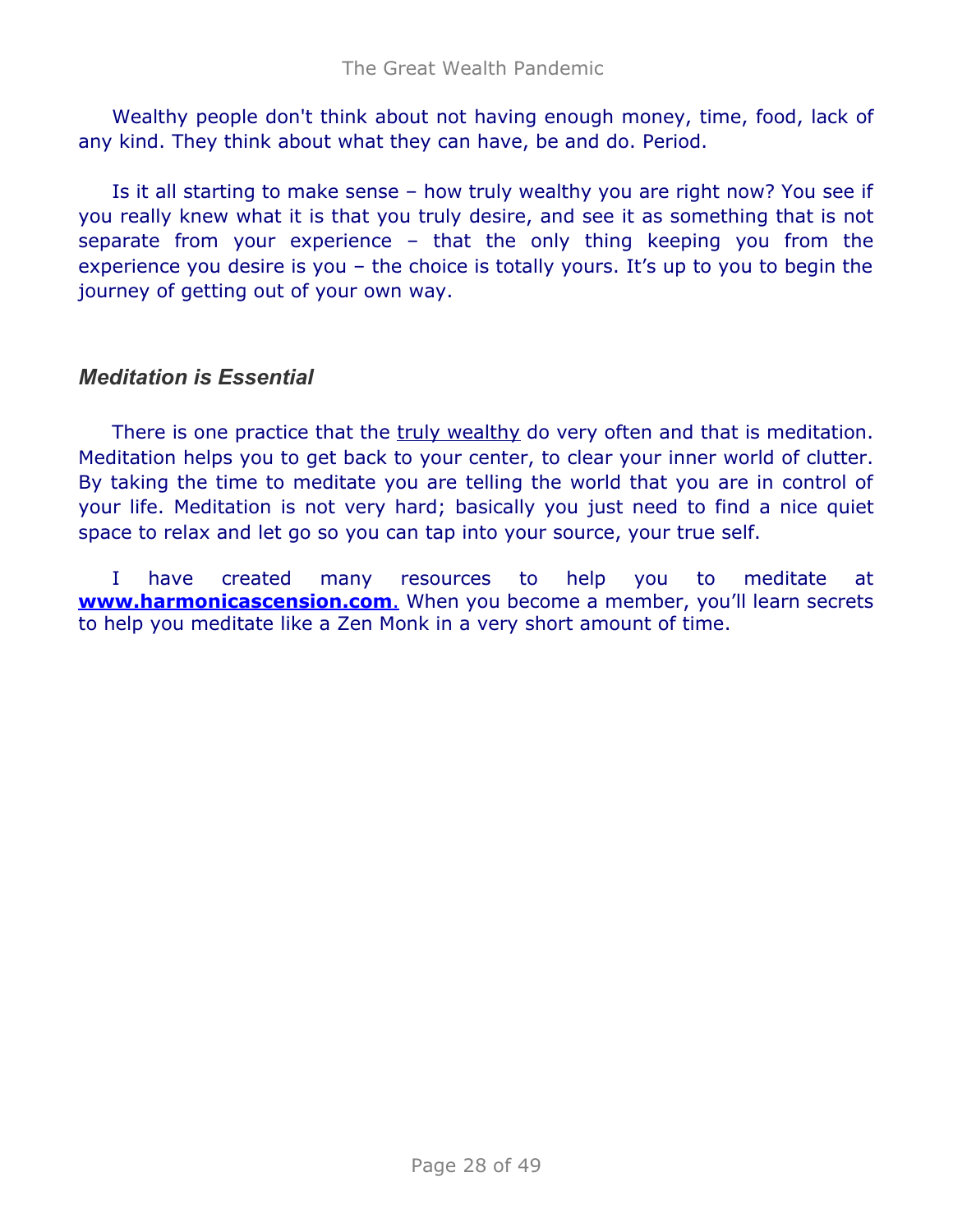# **Chapter 4 – The Art of Allowing**

## **Start practicing the art of allowing everyday**

Once you are aware of your beliefs and aware of the conflicting beliefs that are keeping you from your desire, you will be able to identify exactly what is keeping you from allowing your desires into your life

"I must work hard to get ahead." Is that an allowing belief? Is it an undisputable fact? I don't know any wealthy people that worked extra hard and long hours digging a ditch that became wealthy by working harder.

Whatever we think about gets empowered. What you focus on is what you experience.

To allow we must be in a receptive place; open, relaxed and unattached. This is what allows what we desire. Detach yourself from the outcome. No matter what happens it was meant to happen. Each moment in our life carries a lesson of how to be more allowing.

By detaching yourself from the outcome you practicing the art of allowing, and make no mistake the art of allowing is an art form, and must be practiced diligently to become an expert.

# *The Art of Gratitude*

Learning to be grateful for everything you have right now, and I mean everything, is the secret key to turning you into a super magnet to your desires. Learn to be grateful for all the good things and all the bad things.

By just being grateful for the simple things in your life – like the air you breathe and the water you drink – changes your entire vibration and the environment around you. Be grateful for the bad things in your life. They are trying to teach you a lesson on what you need to change to help you feel good, to feel joyous in each moment. Just try it! Be grateful for your misfortune and you will see just how fast it will change to a more positive experience. Meditate on gratitude everyday. It is a very powerful way to experience the art of allowing.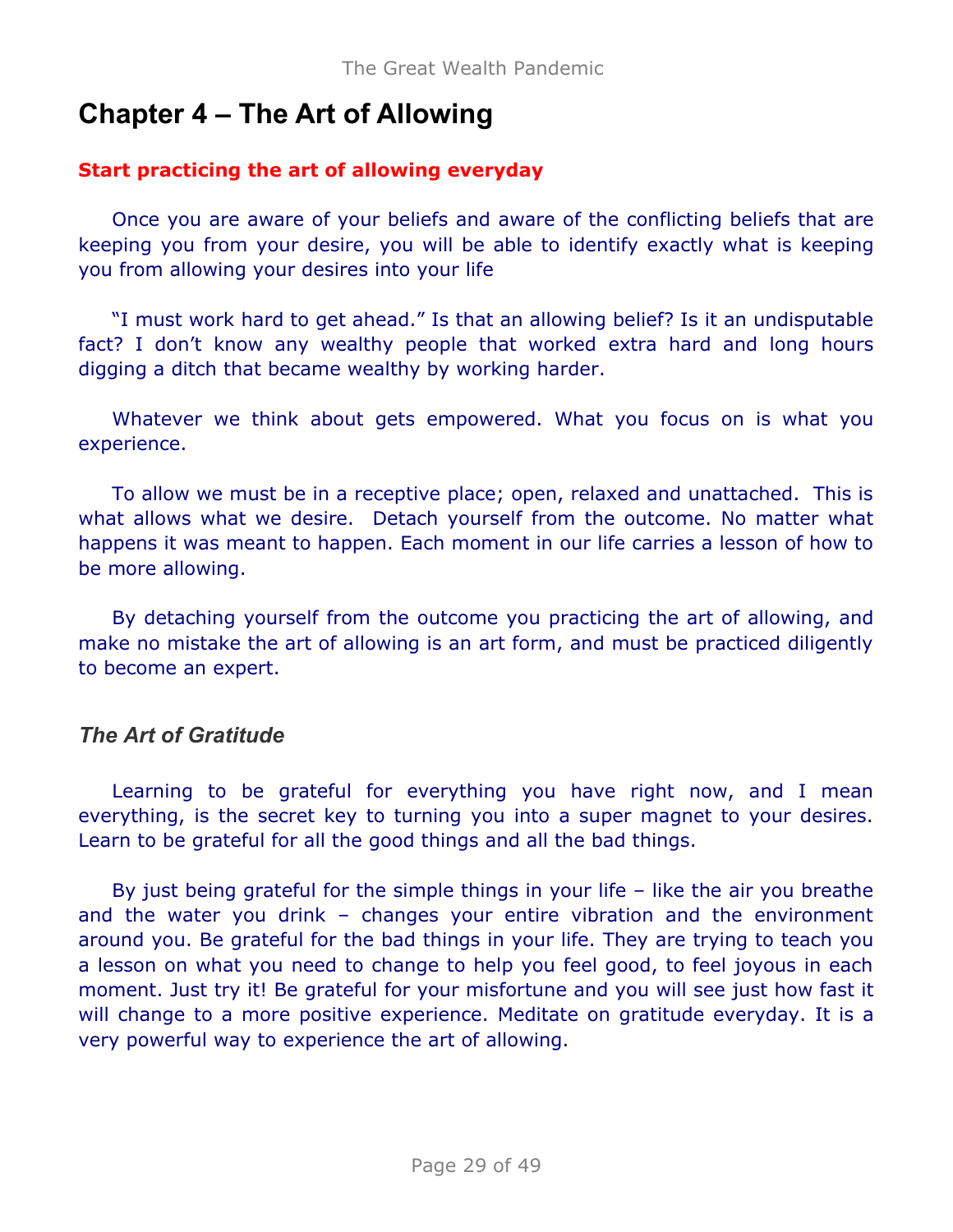# *A Few Words of Caution* –

Of course we are not talking about quitting your job and just sitting on your ass waiting for financial prosperity to knock on your door. Would you be sitting on your ass doing nothing if you were wealthy? No! You would be dreaming of new things to do. Lack is what causes laziness. When you have the means to do anything you want, at any time at your disposal, it's amazing what you will be doing. You must start to think, feel, and act like a truly wealthy person.

## **The Art of Allowing has nothing to do with being lazy. By practicing the art of allowing you are taking inspired action.**

You must also avoid becoming attached and hoarding the things that show up in your life. If you are holding onto something, your hands are full and you are not open to receiving more. By letting go of your need to be, do, and have anything, you are opening yourself up to allowing abundance in your life. Detachment from your outcome shows confidence that you are in fact worthy of anything you desire.

## **The Art of Allowing is simply a state of being – a frequency of gratitude that you project into the world that says I am ready, I am abundant, all of my needs are always and effortlessly met.**

You are, right now, becoming a magnetic positive being and allowing your natural state of abundance become your chosen reality. Even just reading this book is altering you right now in more positive ways than you may be currently aware of!

Just allow it to happen it is for your greatest good and the greatest good for all of us.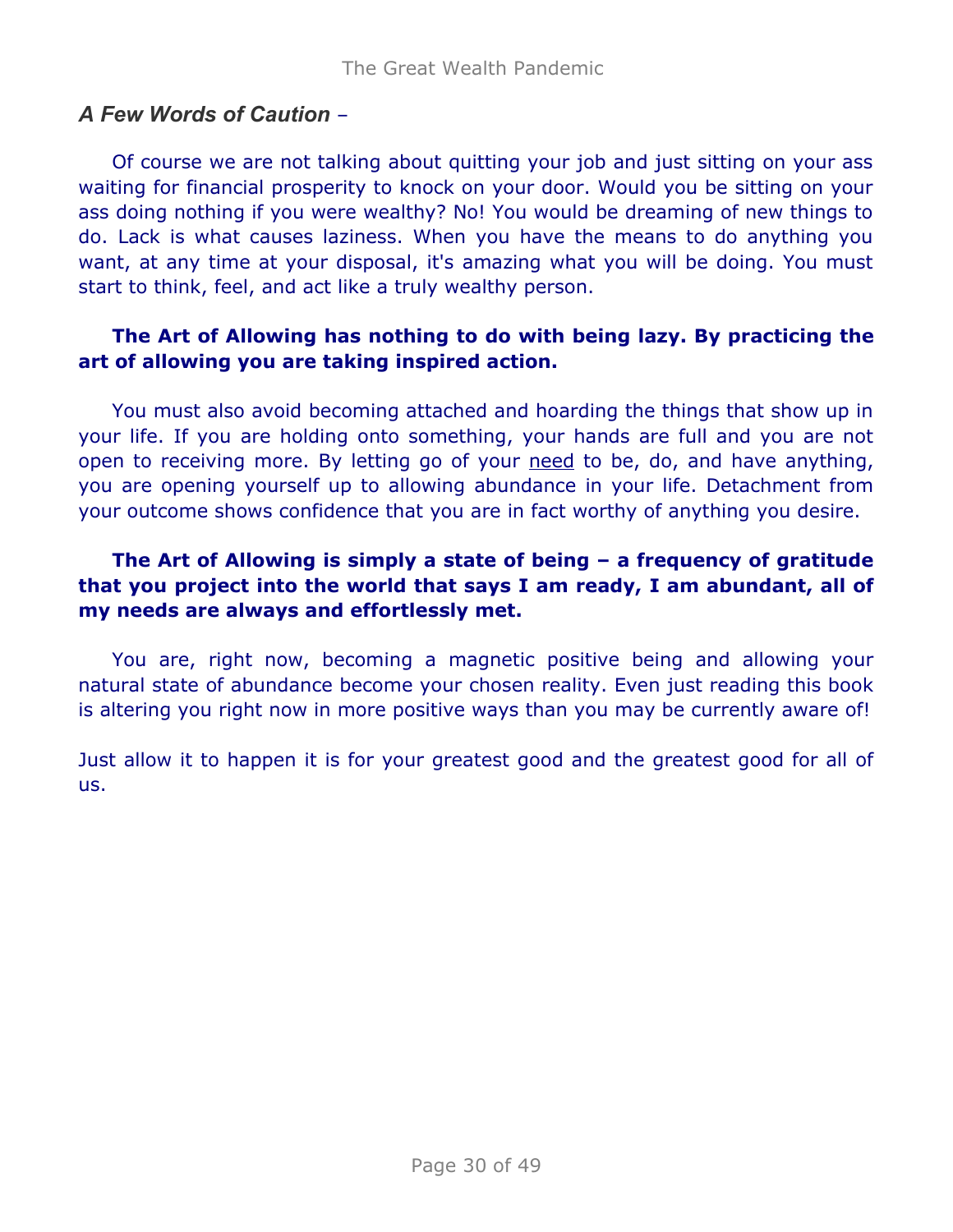# **Chapter 5 –The Universal Laws**

# *What are the Universal Laws?*

The Universal Laws are all inter-related and are founded on the understanding that everything in the universe is energy, including us, and that energy moves in a circular fashion. At the microscopic level, we are a whirling mass of electrons and energy atoms spinning rapidly. In fact, everything in the world is comprised of energy and we are intimately connected with this sea of energy, this sea of whirling electrons.

Our thoughts, feelings, and actions are all forms of energy – a frequency of energy. What we think, feel, and do in each moment comes back to us to create our realities. Energy moves in a circle. So, what goes around comes around. (There's that *circle* again) The combined thoughts, feelings, and actions of everyone on the planet creates our collective consciousness. It creates the world we see before us.

Because our thoughts, feelings, actions create the world around us, we have the power to create a world of peace, harmony and abundance. In order to do this, it is essential that we learn to control our thoughts, emotions and actions, our frequency. A good understanding of the Universals Laws is a must for learning to create the life you desire.

# *1. The Law of Divine Oneness***:**

The Law of Divine Oneness helps us to understand that we live in a world where everything is connected to everything else. Everything we do, think, feel and believe affects others and the universe around us.

# *2. The Law of Vibration or Frequency***:**

This Universal Law states that everything in the Universe moves, vibrates, and travels in circular patterns. (Circles, they really are everywhere!) The same principles of vibration in the physical world apply to our thoughts, feelings, actions, and our desires, and wills it in the Etheric world. Everything – sound, smell, light, you, me; everything including thought – has its own vibrational frequency, unique unto itself.

# **Everything is Frequency!**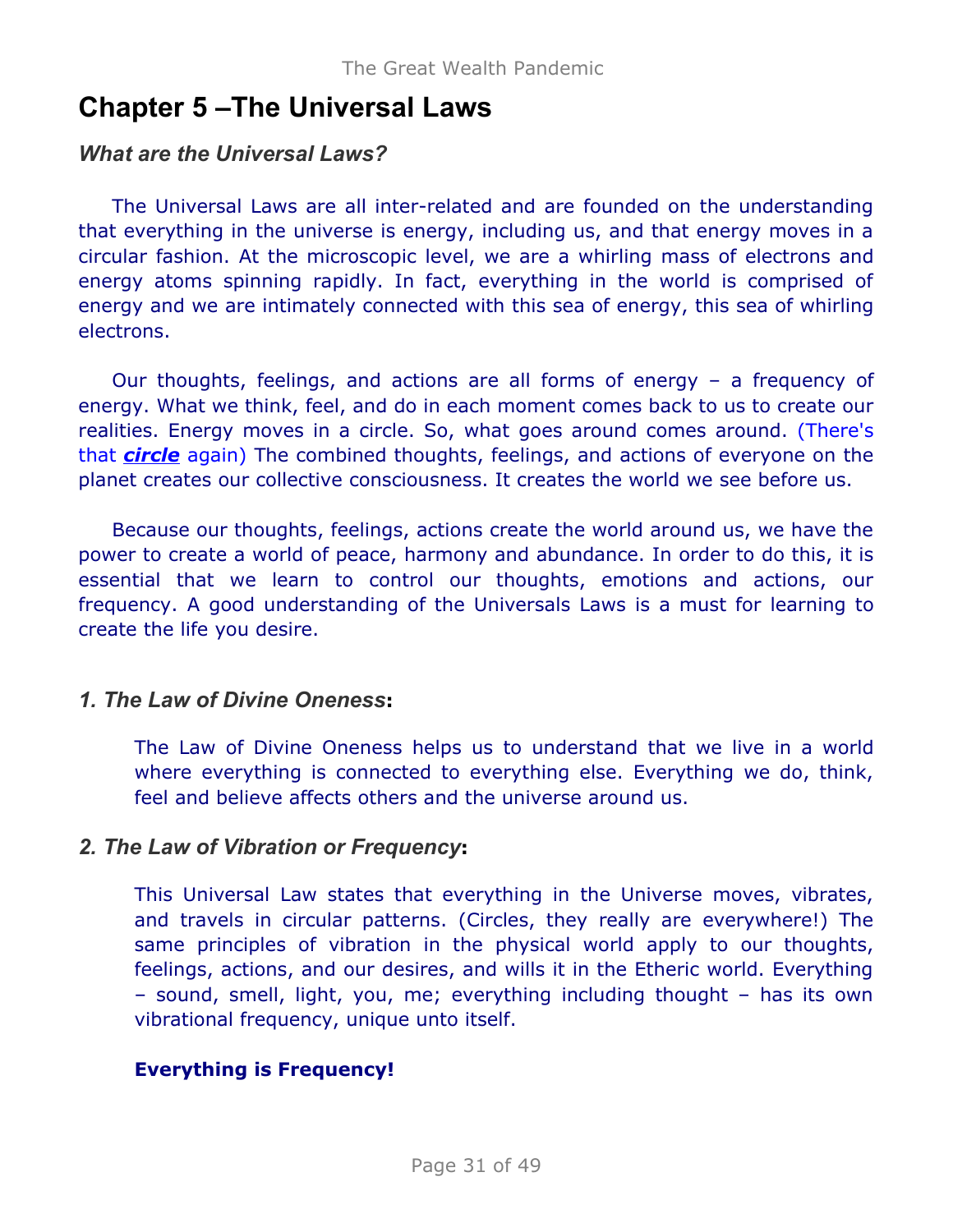## *3. The Law of Action***:**

The Law of Action must be applied in order for us to manifest our desires into our experience. Therefore, we must engage in actions that support our thoughts, emotions and desires.

### *4. The Law of Correspondence***:**

This Universal Law states that the principles or laws of physics that explain the physical world – energy, Light, vibration, and motion – have their corresponding principles in the etheric or universe. The inner determines the outer. Or, as some like to say, "As above, so below."

### *5. The Law of Cause and Effect***:**

This Universal Law states that nothing happens by chance or outside the Universal Laws. Every action has a reaction or consequence and we "reap what we have sown."

### *6. The Law of Reciprocation***.**

If it is something you desire, give it away. It's been told to us for ages you get what you give; what are you giving now? By giving this book away in your first action step you practiced the law of reciprocation. And what is that you gave away so freely? Wealth! You could have just given somebody a million dollars and it still wouldn't have been as powerful as giving this book away. Like the old saying goes: if you give a man a fish, you feed him for a day, if you teach a man to fish you feed him for a lifetime. So basically you have taken action and freely given away a lifetime of wealth, and what you give comes back to you. It is law!

> "It is one of the most beautiful compensations of this life that no man can sincerely try to help another without helping himself." –*Ralph Waldo Emerson*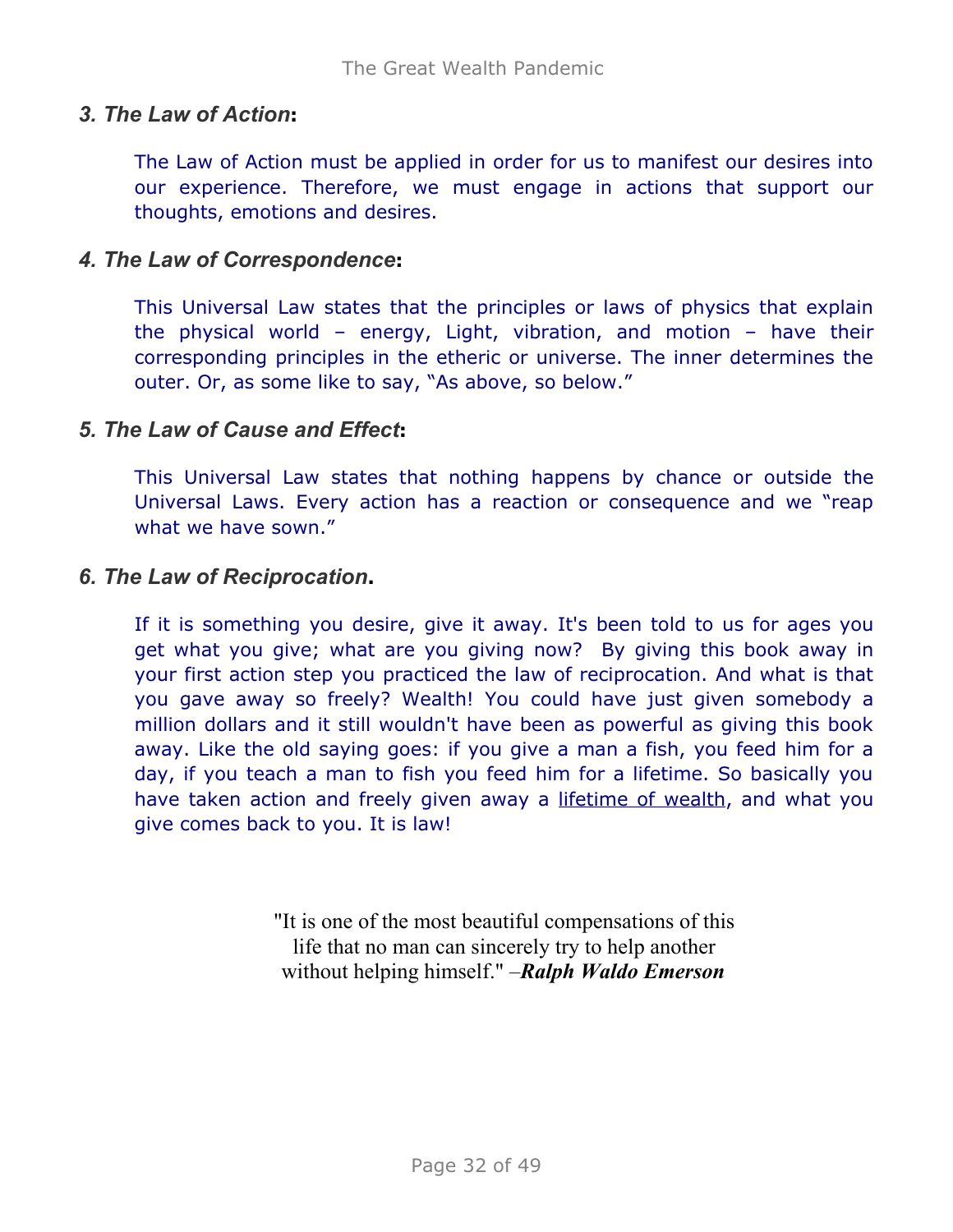## *7. The Law of Reciprocity***:**

A reciprocal condition or relationship. This law states that there is a mutual or cooperative interchange of favors or privileges. In the act of giving, for it to be complete, there must be a receiver. It creates a circular flow where one is both giving and receiving. (there's that circle again)

## *8. The Law of Compensation***:**

This Universal Law is the Law of Cause and Effect applied to blessings and abundance that are provided for us. The visible effects of our deeds are given to us in gifts, money, inheritances, friendships, and blessings.

### *9. The Law of Attraction***:**

This Universal Law demonstrates how we create the things, events, and people that come into our lives. Our thoughts, feelings, and actions produce energies or frequencies which, in turn, attract like energies or frequencies. Negative energies attract negative energies and positive energies attract positive energies. That which is like itself unto it is drawn. It's all about frequency.

## *10. The Law of Expectation***:**

Energy follows thought. We move toward, but not beyond, what we can imagine. What we assume, expect, or believe, colors and creates our experience. By changing our expectations, we change our experience of every aspect of life.

### *11. The Law of Faith***:**

The Law of Faith is founded upon the recognition that we know more than we have read, heard, or studied. We Know more because we Are a part of the ALL. We have a direct link to universal wisdom. We only have to look within, listen, discern, then trust. We need to develop more trust in our own deepest intuition and wisdom as the final arbiter and source of our decisions.

## *12. The Law of Perpetual Transmutation of Energy***:**

This Universal Law states that all persons have within them the power to change the conditions in their lives. Higher vibrational frequencies consume and transform lower ones; thus, each of us can change the energies or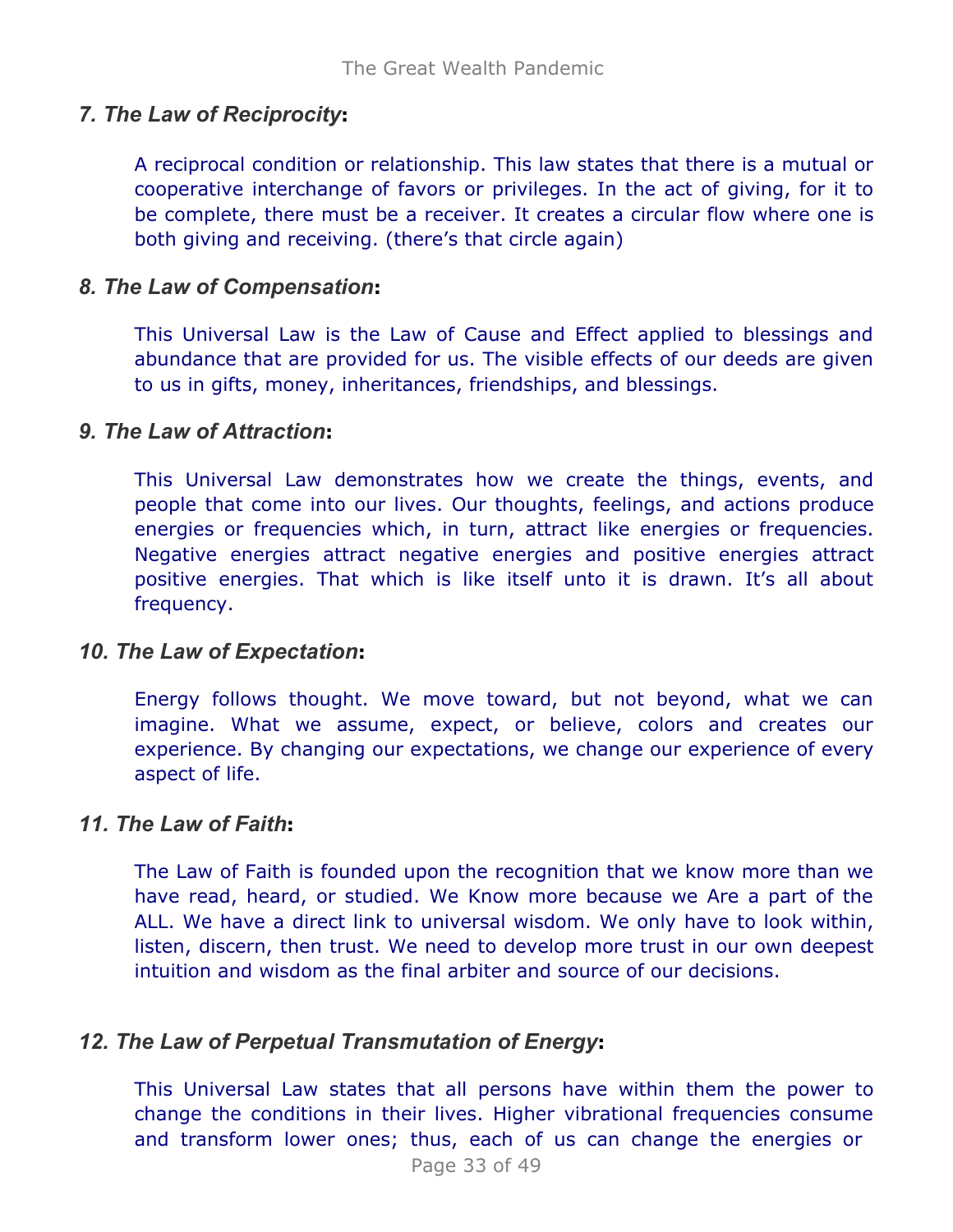frequency in our lives by understanding the Universal Laws and applying the principles in such a way as to effect change.

### *13. The Law of Relativity***:**

This Universal Law states that each person will receive a series of problems (Tests of Initiation) for the purpose of strengthening the Light within. We must consider each of these tests to be a challenge and remain connected to our hearts when proceeding to solve the problems. This law also teaches us to compare our problems to others' problems and put everything into its proper perspective. No matter how bad we perceive our situation to be, there is always someone who is in a worse position. It is all relative.

### *14. The Law of Polarity***:**

This Universal Law states that everything is on a continuum and has an opposite frequency. We can suppress and transform undesirable thoughts and frequencies by concentrating on the opposite pole. It is the law of mental vibrations.

### *15. The Law of Rhythm***:**

This Universal Law states that everything vibrates and moves to certain rhythms. These rhythms establish seasons, cycles, stages of development, and patterns. Each cycle reflects the regularity of God's universe. Masters know how to rise above negative parts of a cycle by never getting too excited or allowing negative things to penetrate their consciousness.

### *16. The Law of Gender***:**

This Universal Law states that everything has its masculine (yang) and feminine (yin) principles and that these are the basis for all creation. The spiritual Initiate must balance the masculine and feminine energies within herself or himself to become a Master and a true co-creator with the original creator.

### *17. The Law of Forgiveness***:**

This law works with the energy or frequency of allowingness and seeing all as love so one may dispense with the unnatural feeling of getting even. The old energy of an *eye for an eye* keeps the vibrational frequency of a person very low. To forgive, to release old anger, allows the law of grace to intercede and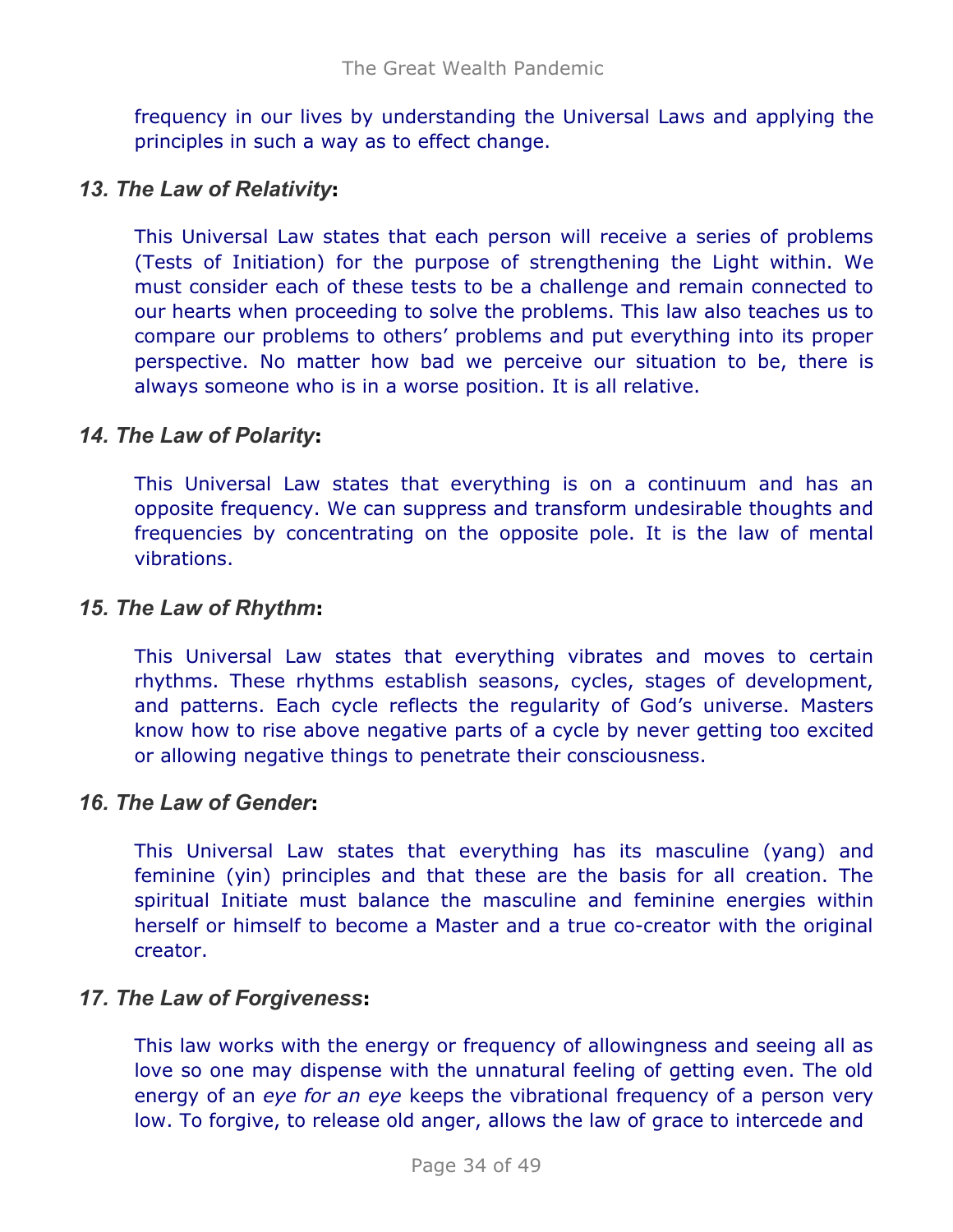dispense with amounts of karma an individual has stored in his or her akasha. Non-violence is the natural outgrowth of the law of forgiveness and love. All good comes from forgiveness. It is a truth that the continuation of the human species is due to man's being forgiving. Forgiveness is holiness. By forgiveness the universe is held together. Forgiveness is the might of the mighty; forgiveness is quiet of mind. Forgiveness and gentleness are the qualities of the self-possessed, and represent eternal virtue and strength.

# *18. The Law of Free Will, or the Law of Choice***:**

We in third dimension have the right to expand or contract, to bring our creative and expressive energy frequencies out into the world in positive or negative ways. This is our ultimate decision. Not all of existence lives with this law as it carries with it both the possibility of great soul growth and the ability to loose soul growth and create evil or negativity. No matter what our circumstances, we have the power to choose our direction. We also choose to be under the influence of others or choose to be an example for others. We do it with a hundred actions which lead to the circumstances we find ourselves in today. Thoughts are things and the mind is the builder. The Free Will we use to create mixes with our ability to love profoundly, and therefore this path reflects the duration of the time spent in attempting to merge with the Great Soul of all Creation.

The Christ warned of that which could destroy the soul (not Spirit) so there is always a possibility that a soul entity on its journey could become a Godhater with diminished light and be absorbed back into the Spirit of God to become just spirit and no longer a soul with separate awareness. A goal of our higher selves is to voluntarily and willingly surrender our egos to be a perfected spirit, hanging up the Soul-Overcoat of manifestation regardless of how many lifetimes it takes.

## *Sub-Laws*

There are more universal laws. These are just some of the important ones that you need to learn to work with. There are also 21 sub-laws that I currently know of. They are actually human characteristics that relate to the Universal Laws.

These characteristics are: Aspiration to A Higher Power, Charity, Compassion, Courage, Dedication, Faith, Forgiveness, Generosity, Grace, Honesty, Hope, Joy, Kindness, Leadership, Noninterference, Patience, Praise, Responsibility, Self-Love, Thankfulness, and Unconditional Love. Covering all these laws is beyond the scope of this book and can be learned by practicing right use of the above universal laws.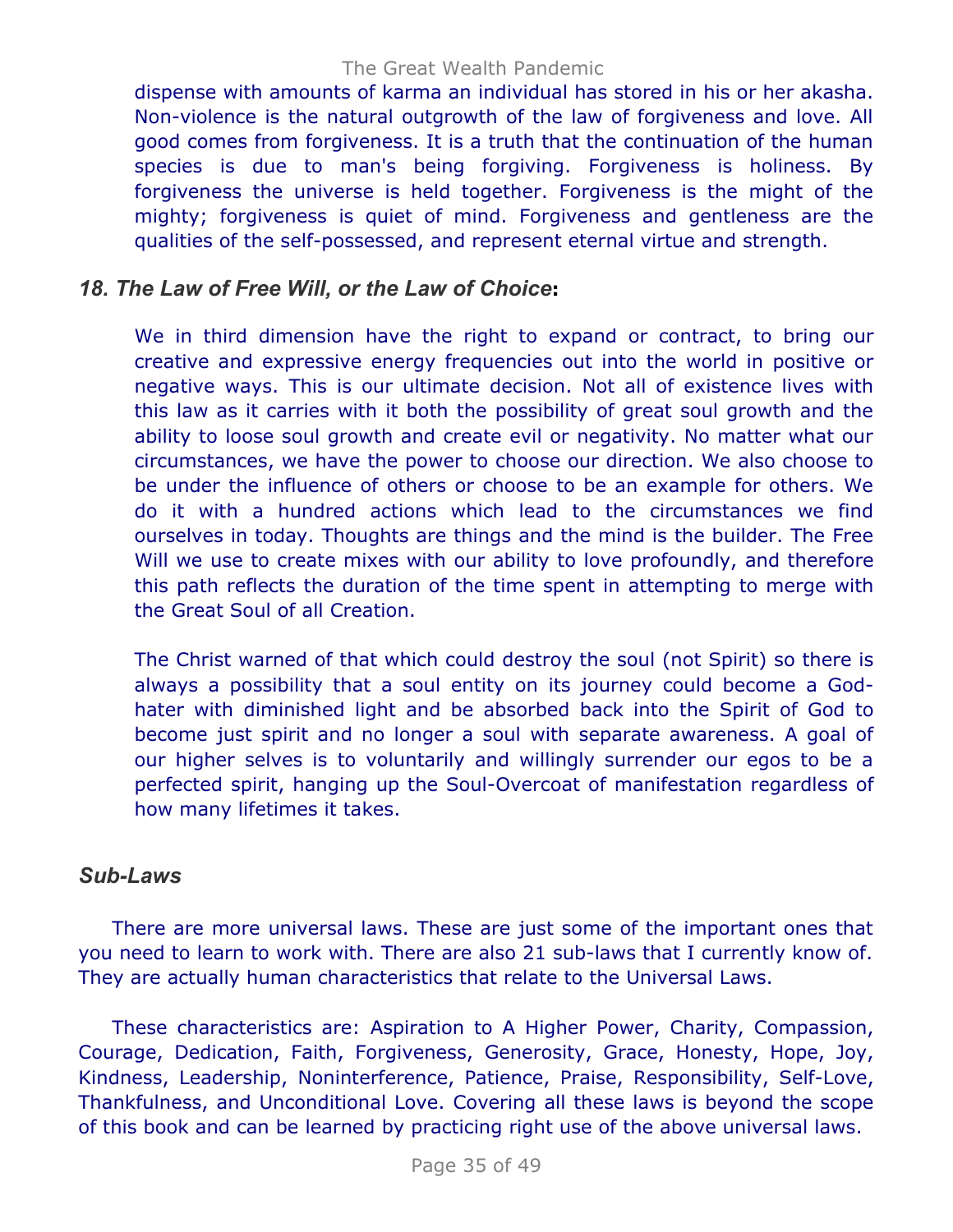# **Chapter 6 – Mastering Wealth**

# **Practical Application of Universal Laws**

By learning the Universal Laws that pertain to great wealth, you will now need to learn the practical application of such laws.

Practical application of the universal laws begin with your thoughts. Your thoughts determine your emotions and actions.

By learning to master your thoughts and use them in conjunction with the universal laws, you will learn the art of manifestation. Manifestation is a very easy and natural process and is already working perfectly in your life right now. It is not a process that needs fixing. Just understanding what *it is* and how it works will be enough to turn you into a master of your own life and experiences.

You are already a master manifestor at the soul level but you must also become a master of manifestation at the physical level. Part of becoming a master is by learning, understanding and applying the universal laws to everything. The universal laws are always at work and can be seen and explained in everything. You must meditate on how the universal laws are at work in everything. A rock is a good example.

Once you can understand how all of the universal laws are at work or can be activated and used within a rock you will, without a doubt, have become a master of the universal laws. Some things cannot be explained…they just simply have to be experienced.

Remember everything is energy and everything vibrates to a certain frequency. Frequency is Everything. All frequencies co-exist to make up the entire Universe. The Universe is the song that is the expression of all the frequencies in infinity. The Universal song is the expression of infinite creation and experience.

# *Manifesting your desires is a very natural process*

Manifesting your desires is a very natural process that can get very complicated, very quickly, if you force the process. Being attached to a certain outcome is one of the quickest roads to disappointment. You must be open to the possibility that there is a greater intelligence in you that will create circumstances to help you better learn how to use your power of manifestation and in getting clear with your intent.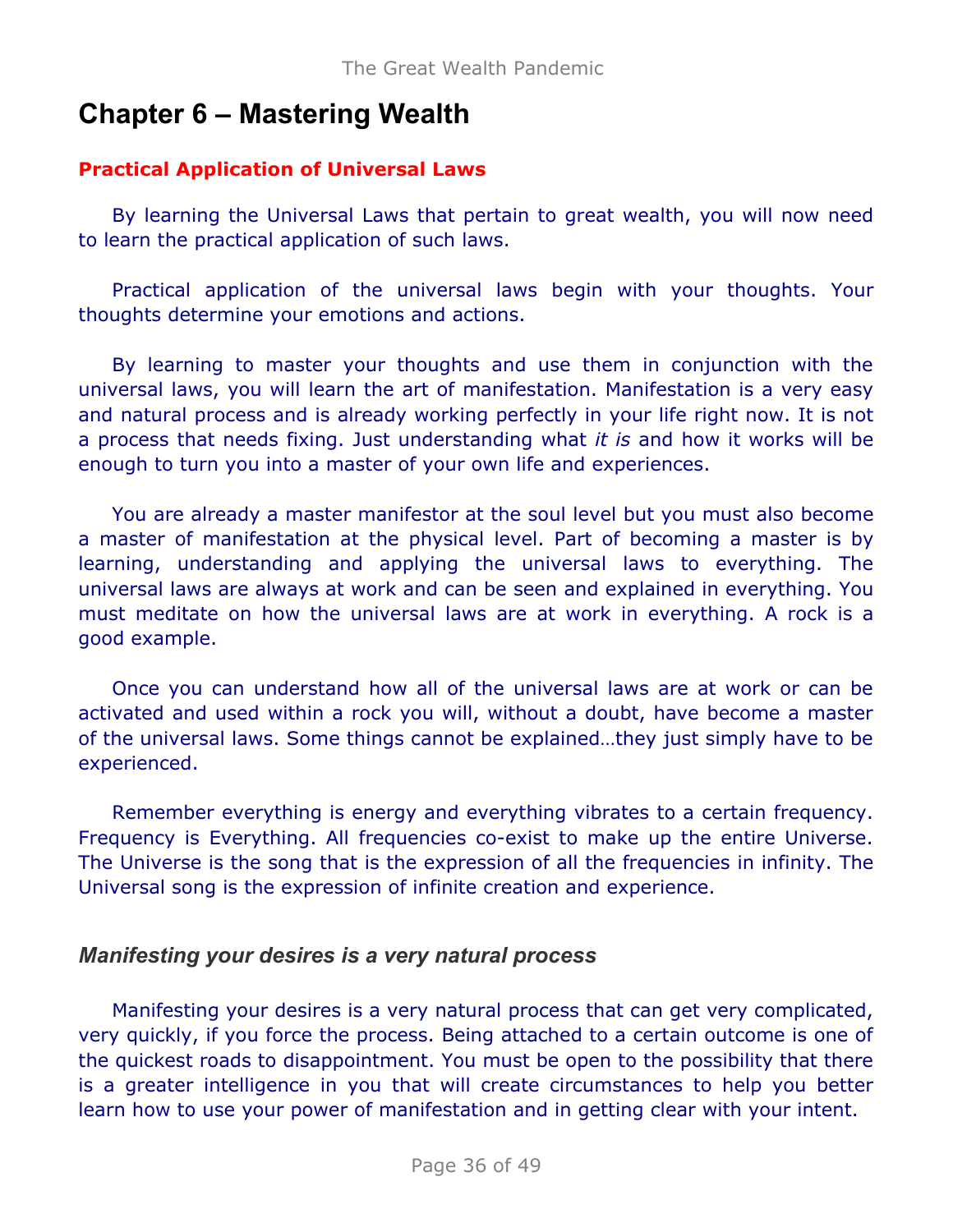#### The Great Wealth Pandemic

When one is focused upon material gain, as an end in itself, the outcome is constricted by the foundation of fear upon which scarcity is based. When one is focused upon selfless service to the higher good of All Life, without fear for one's own well-being, the highest result is manifested for all.

You do not need to be any less prosperous in making such a shift. For the key to sustaining the manifestation of abundance, under conditions where the idea of personal prosperity is irrelevant, is the subtle shift in where one chooses to focus one's intent.

#### *Live your highest purpose in each moment.*

People who choose to dedicate their lives to humanity or through restoring the harmony of the environment are not required to choose poverty as a demonstration of that selflessness. Circumstances will manifest quite naturally that would ensure the physical comforts of those in question when one is aligned with one's own highest purpose.

You can help restore harmony to your environment starting today by raising your frequency. I have created several tools at [www.HarmonicAscension.com](http://www.harmonicascension.com/?go=9b6a48a4) that will raise and balance your frequency which will in turn harmonize and balance your environment. We are merely highly advanced frequency generators and by using certain *tools* it is possible to begin to generate harmonious frequencies almost instantaneously.

When you are living your highest purpose and experiencing life in all of it's wonders and abundance you automatically give others the confidence and permission to do the same, which is the greatest result for all.

You are not here as a statement of separation from life, but as a materialized statement of unification with it.

#### *You are a powerful creator*

Manifesting is not about proving to yourself that you are a creator. There is no need to prove something that you already are. Manifesting your desires is natural, as natural as breathing.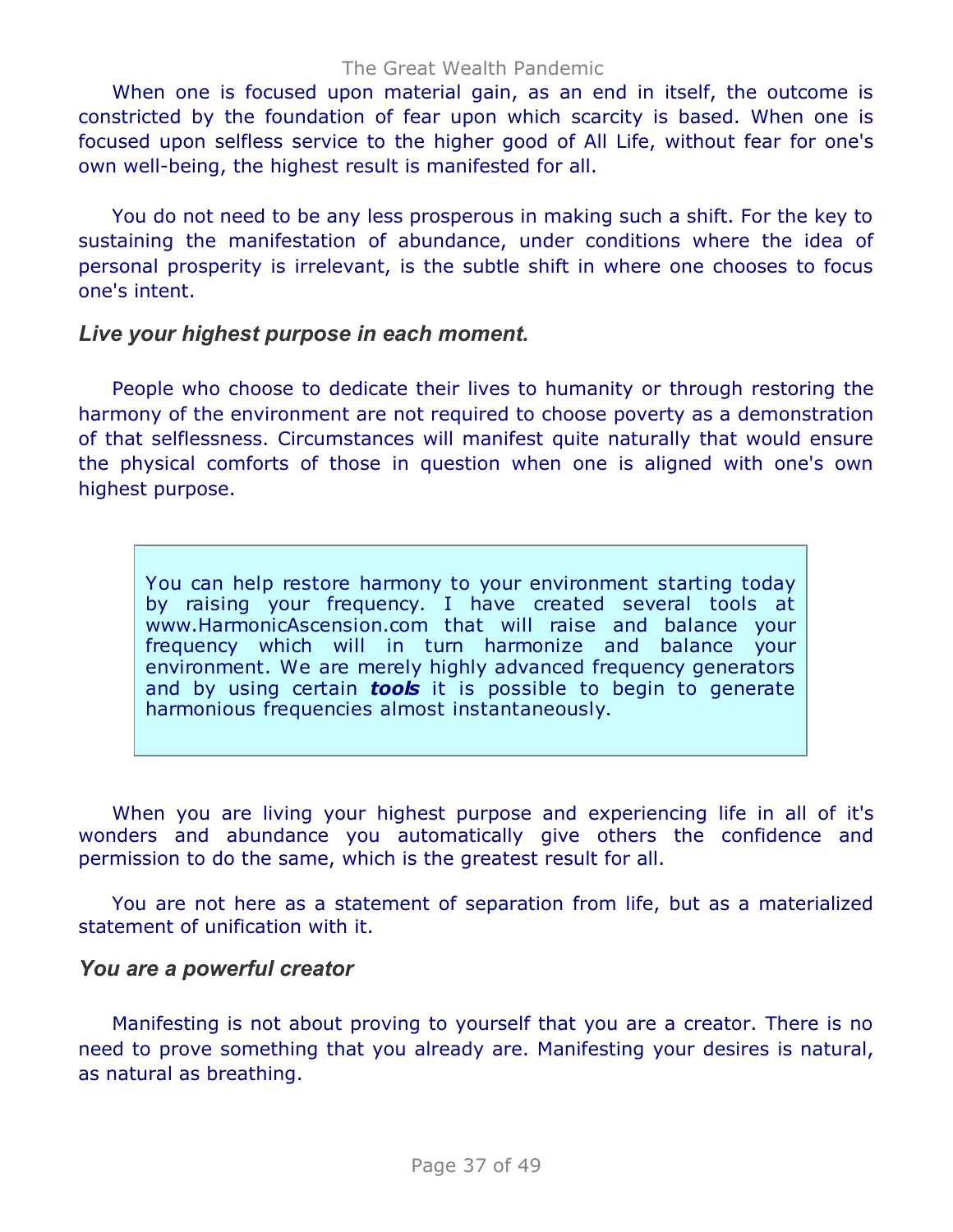Begin to actively use your imagination to create from formless energy, create and mold your creation from pure energy as a sculptor would create a sculpture out of clay.

> "Imagination is the movement of the universal mind within you. Your imagination creates the inner picture that allows you to participate in the act of creation. It's the invisible connecting link to manifesting your own destiny." – *Dr. Wayne Dyer*

Desire: you breathe out; Creation: you breathe in. Your first moment was enjoying your creation of embodiment, your first breath in.

## **Intent is the focus of vibrational frequency or thought to create anything you want in Life. Intent is desire in pure form.**

### **The Keys to Manifest Naturally in 2 easy steps**

- 1. Focus your intent, breath out.
- 2. Creation, breathe in and enjoy your manifested desire.

Example: your body desires oxygen, so you breathe out to make room for the oxygen, then you breathe in, and your body enjoys the experience of the new oxygen and when it wants more new oxygen you simply breathe out to make room for more expecting that again your desire for air will be fulfilled.

Transformation need not take years or digging for clues in the subconscious for past karma or blockages or unknown barriers. Set your intent to be that of what you desire, knowing that you have always been whole and complete! Remove from your mind the concept of linear earthly time. Be timeless and you will know that all is known and all is perfect.

## *The Breath IS Life.*

Enjoy each moment naturally as you breathe in and out and know that you are the Alpha and the Omega; the beginning and end. You are the equation of all possibilities in everything, everywhere!

- **1. Breathe in, expand Your Universe.**
- **2. Breathe out, expand The Universe.**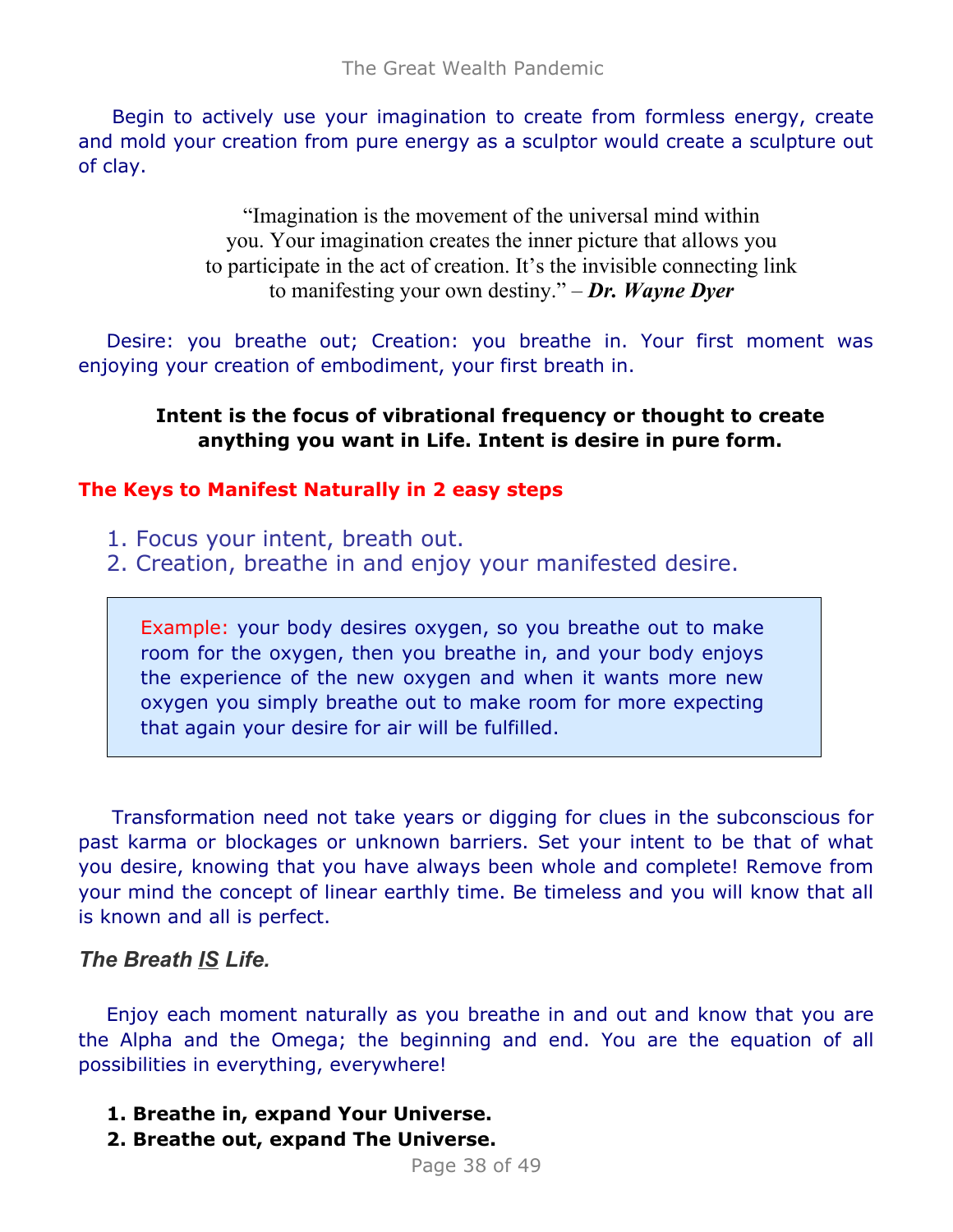## *Discover your true potential.*

We have been taught by a society that has learned and, in turn, teaches the path of constriction of lack. That is why you (your higher being) have chosen to create barriers that frustrate and infuriate you as a motivation for you to learn what it is that you are not: Limited. You have created barriers in your life to discover your true potential and to remove those barriers that stifle the very essence of that which you are: Limitless!

The very fact that you are reading these words is a testament to your relentless pursuit of the beliefs you have consistently questioned and tested so that you may find your own truth. There is only one truth - your truth - and in knowing that you come to realize that you must allow all others to live their own truth. Shine by the example of living your own truth, not by trying to convince others of your truth.

### *Your reality is limitless!*

Once responsibility is realized to it fullest ramifications then the limits you have in creating your desires are completely up to your level of acceptance of what you can create.

When you permit yourself the luxury of openly, unabashedly, fantasizing about what it is you truly yearn for, and dream of, you set into motion the energetic parameters for manifesting your heart's desire.

Until you give free expression to the limitless vision you keep under wraps, you cannot, by definition, create it into your reality.

## *You are worthy and you will always be worthy*

Why am I bringing up the subject of worthiness again? Because, it took years of programming and repetition to convince you that you were not worthy in the first place. So with repetition, and keen awareness, you will overcome this obstacle.

When you operate your life from the mindset of the unworthiness to have your heart's desire, when you dare not ask for what you truly want out of fear of disappointment. That disappointment is virtually guaranteed!

## **You must know that you are already whole; that you are in fact worthy of anything you desire.**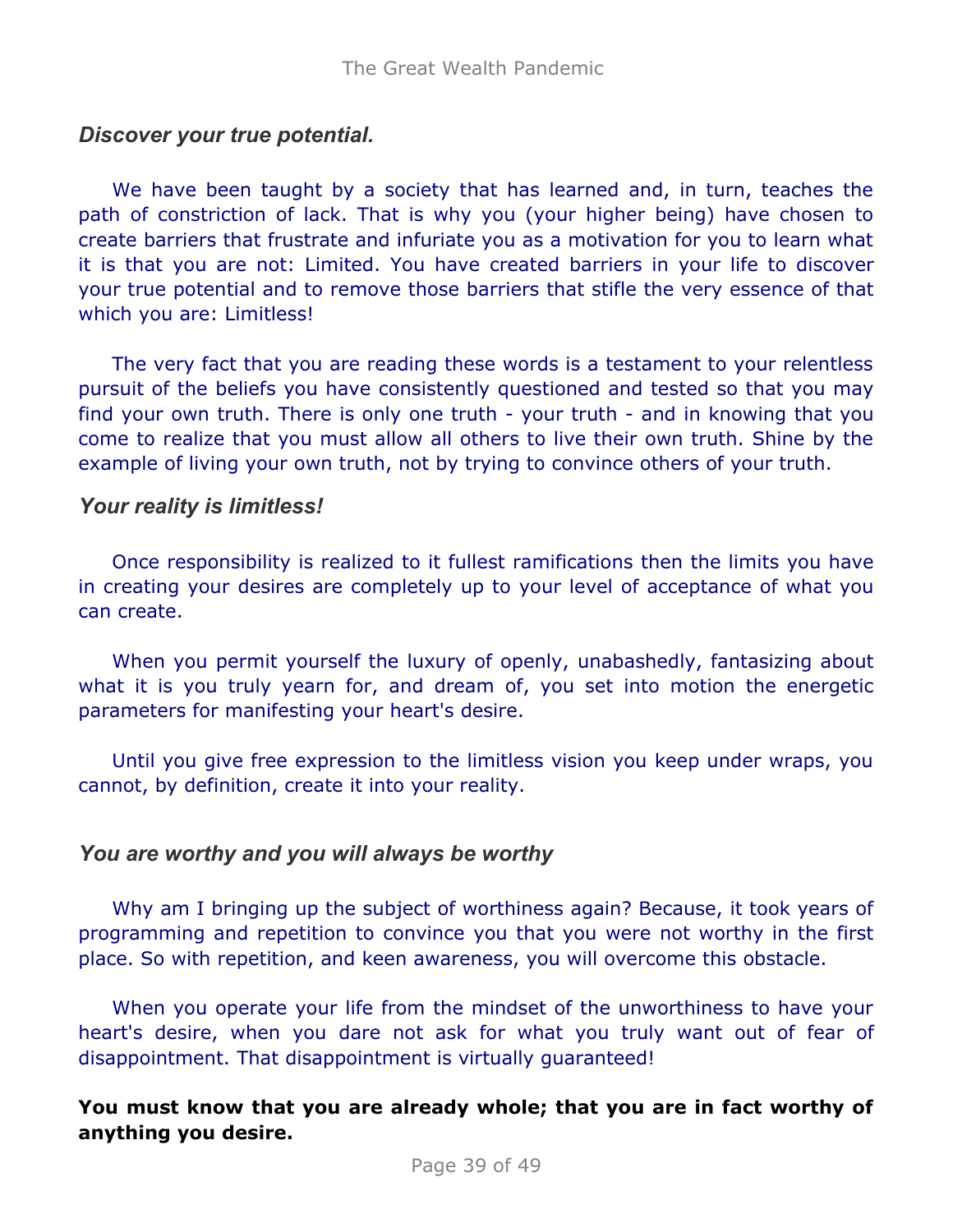Would you, on a hot day, think of treating yourself to an ice-cream cone then go out and buy yourself an ice cream cone? Then, in fear of disappointment or lack of worthiness, decide not to even taste it? Would you just let it melt away? Something that your heart desired, you paid for, only to in fact taste the disappointment that you were afraid of by not allowing yourself to taste the ice-cream? Robbing yourself from true experience.

### **Do you see how it works?**

The moment you imagined what it would be like to have your desire, you have in essence already paid for it. You already expended the energy required to create it. The seed was planted. Now nurture it, protect it, give it love, allow it to grow into your reality so that you may enjoy it. Never for one second allow yourself to believe that you don't deserve it or how it happens to manifest into your life. Just know that's it's a natural occurrence.

You do deserve it and you are worthy or you wouldn't have desired it in the first place. Sometimes depending on the clarity of your intent and how open you are, you may even receive something far better.

If you dare to envision yourself in circumstances where your deepest most heartfelt longings were manifested, without reservation and compromise, you might begin to experience the radical shift in the circumstances of your life that would provide you with the very evidence that you are looking for that you do indeed create your life.

### **I dare you… No, I double dog dare you to begin live the life of your dreams!**

Twenty years from now you will be more disappointed by the things you didn't do than by the ones you did do. So throw off the bowlines. Sail away from the safe harbor. Catch the trade winds, in your sails. Explore. Dream. Discover. – *Mark Twain*.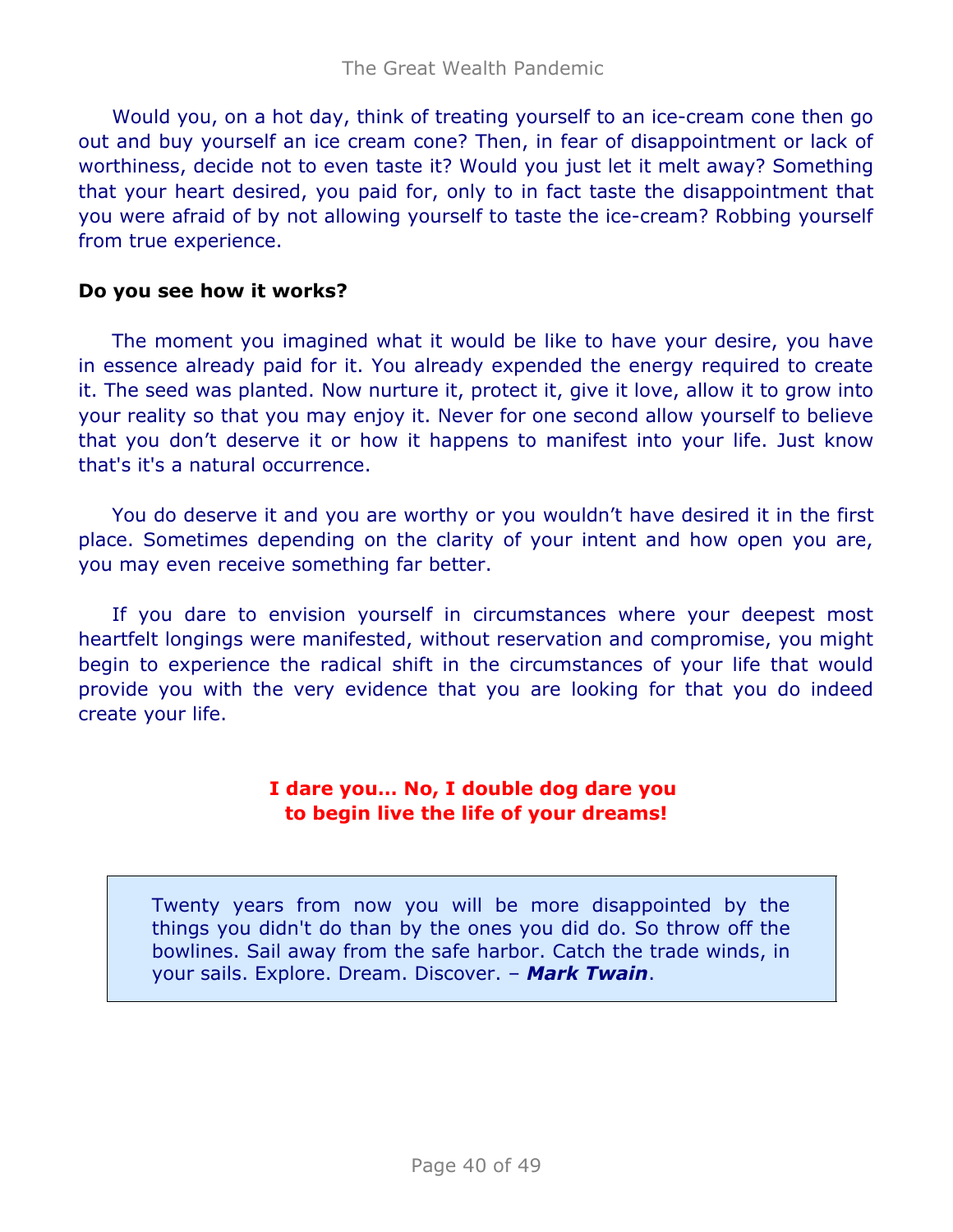## *Let go of limitation based thinking.*

If you dared to risk letting go of your limitation-based thinking that keeps you anchored in the experience of disappointment in the areas that matters most to you, you might experience the shift from those patterns.

Accept the full responsibility that you are in fact the creator of your experience. For just a moment toy with the thought and you will realize that manifesting your desires are as natural as breathing and you are responsible for all of it.

Allow yourself to be your highest purpose; there is no need to struggle to attain your highest purpose you are already living it every moment whether your realize it or not.

> **Breathe Naturally and Manifest Your Life, the Life you Deserve to Live, Yours!**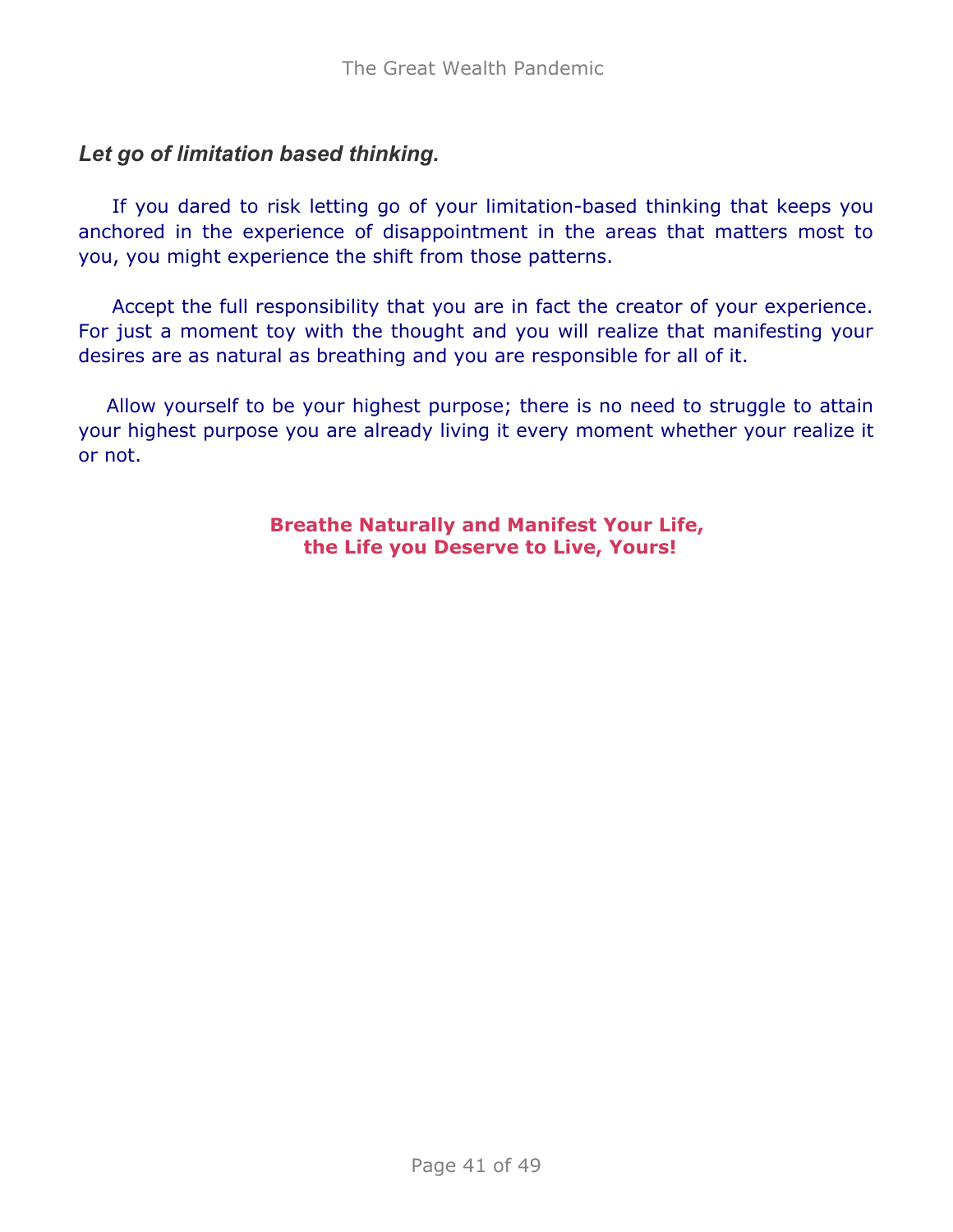# **Chapter 7 - Passion is Your Purpose**

**Your purpose in life is to live your Passion**

What is your passion?

What is it that you can do that makes you feel great joy? Do that, do what makes your heart sing and you will know your purpose. Once you know your passion and your purpose life reality will begin to align itself to your purpose. You will know your true purpose and passion when you know that it is for the greatest good of all involved. You will know it as your own unique contribution to the well being of all humanity, and you learn that by being your true self.

> "A Purpose is always more compelling than a goal. When you keep your higher purpose in mind, you will choose an ideal that is worthy of you. When you choose an ideal that is worthy of you, you become passionate about your life. When you are passionate about your life you magnetize everything you need to live your life on purpose!" **–** *Jody Sachse*

Remember back when I asked you if you had done it all? What would you do next? Well that is part of the path to finding the true you, your true passion. Once you get all of your programmed desires and all of your limited ego based desires out of the way you will discover your true song, your soul's song and the reason you are here.

The answer is simple: Live your highest purpose in each moment, to be focused on the higher good for ALL life, without fear for one's own well-being, the highest result will be manifested for ALL.

## *Discover Your Purpose*

Once you discover your source, your true Self, life will truly be a wondrous joyful experience.

Discovering your purpose can be a tough adventure for some. We invent all types of purposes for our life. What we think is our purpose may take on many different forms and change frequently. Once you know your purpose, you are living it in each moment and you didn't even know you found it. Because you were living your life with passion and you have no reason to question if it is your purpose you just simply know it.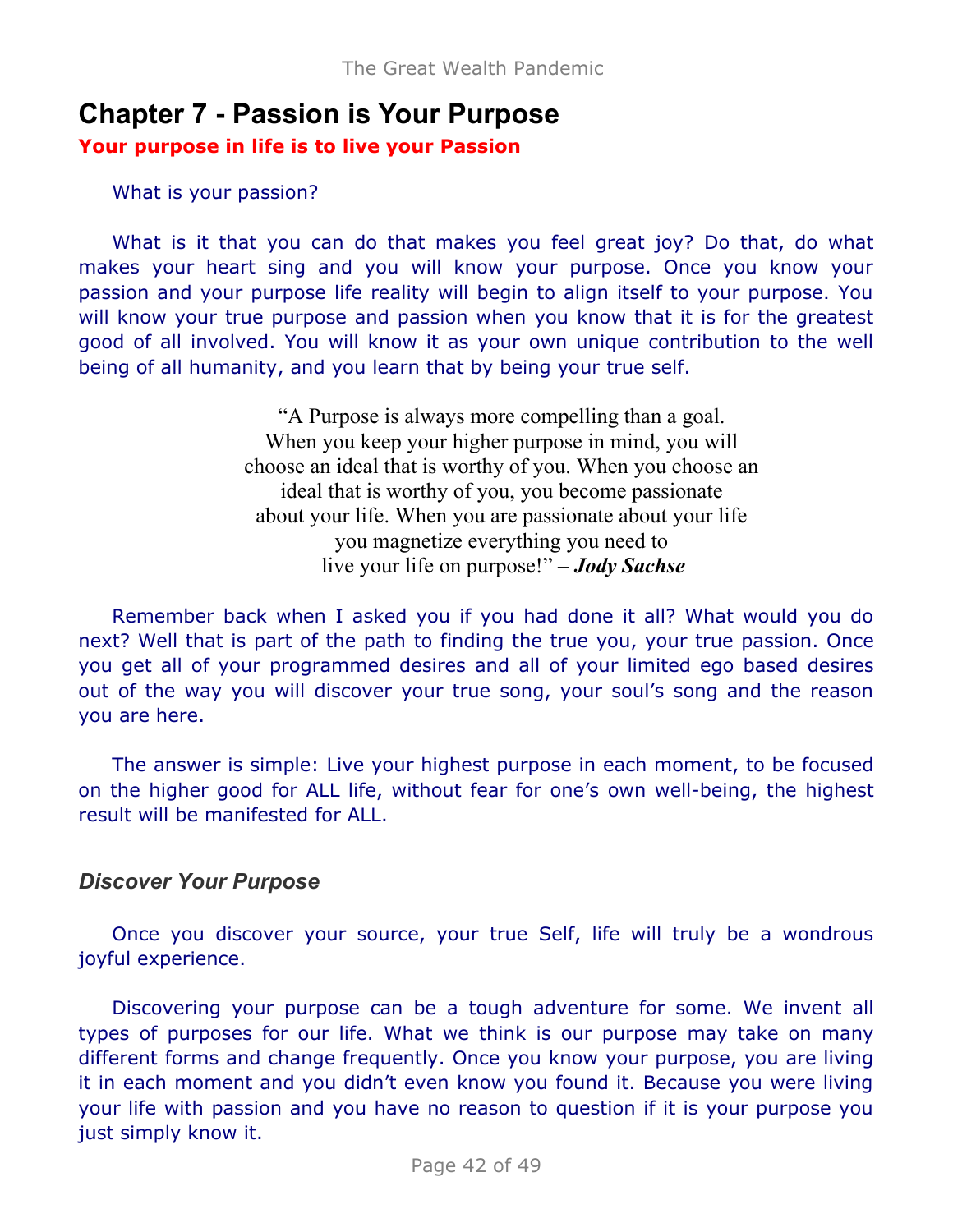You purpose can be simply summed up to: *Life is a Journey* and it is your purpose to fully experience it and engage it and contribute with your unique perspective.

### *What are you Tolerating*

Another good way to uncover more passion in your life is to uncover all the things in your life that you are tolerating. By being aware of all the things in your life that you are tolerating you begin to understand things that you may not have to tolerate, things that you were unaware of that are keeping you from being truly passionate about your life.

Tolerating things is like making excuses for the way things are and that you just don't feel like dealing with them right now so you tolerate them. Little annoyances that you put up with are things you are tolerating. Make a list, go all out.

### *Health and Well-Being*

Health and Well-Being are very important to helping you experience more joy and more passion in your life. If your body feels good, it tells you it's feeling good and when your body feels good you have good emotions, you think good thoughts.

There are some simple remedies that can help you to feel better immediately.

- **1. Drink Plenty of Water**
- **2. Take Vitamins**
- **3. Get Plenty of Rest**

One of the main problems with people feeling unhealthy is lack of hydration. Your body needs the proper amount of water to function at optimum levels. Drink a full glass of water right now and you will see that within 20 minutes you will feel a bit better than you had 20 minutes ago. It's a fact. Of course, not all water is good for you but if you hold the intention that the water you are drinking is healing, it will be.

Scientists are just beginning to discover that frequencies can be impressed upon water and be a carrier of that frequency. Dr. Emoto has done several experiments with our intentions impressed upon water and has had amazing results. If you would like to learn more point your browser to hado.net and discover for yourself something truly amazing.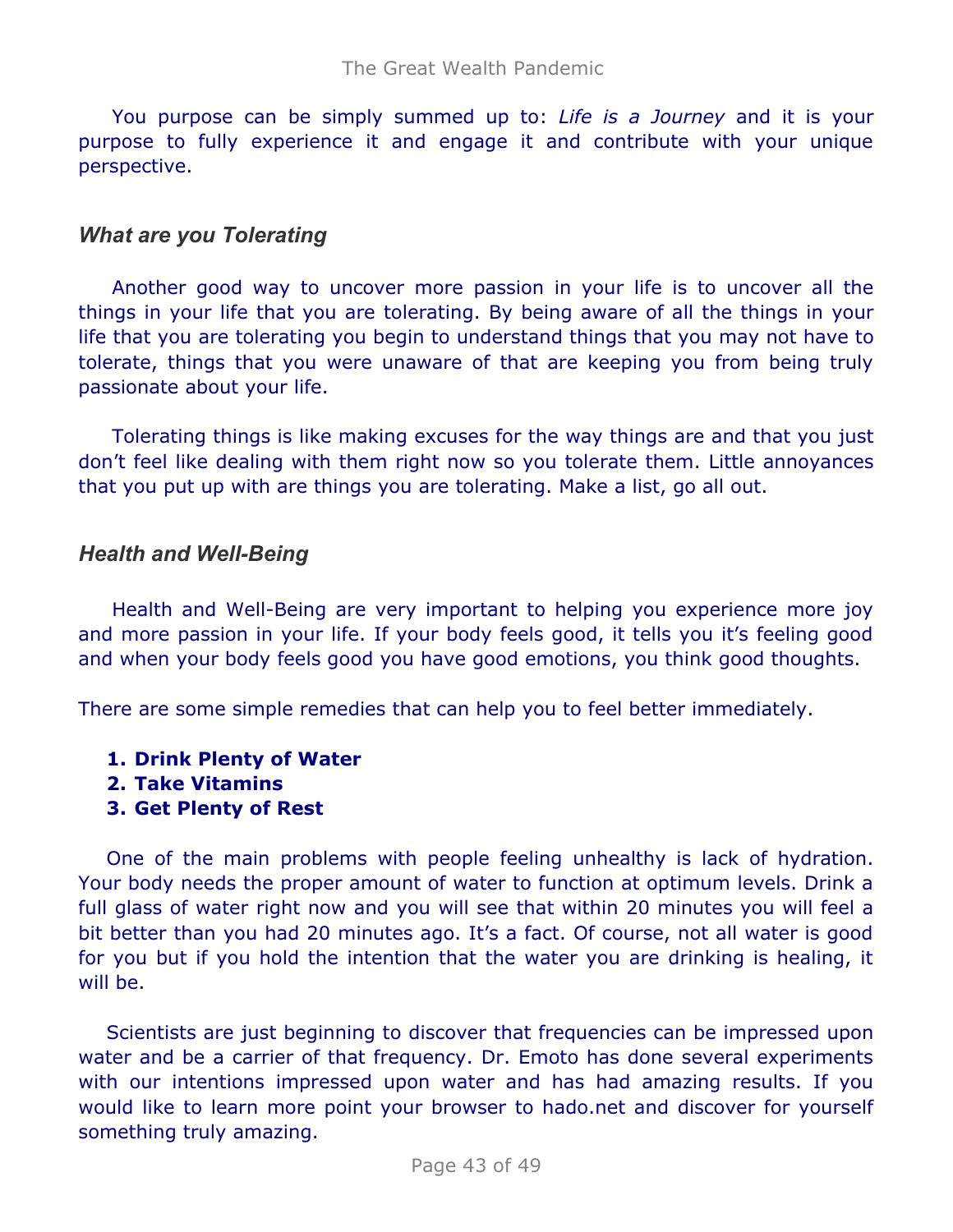Another quick way to feel better is go out and get yourself some vitamins, or an energy drink. You will soon see that when your body has what it needs you will be able to experience higher and more frequent levels of happiness and joy.

Make sure to get plenty of rest. If your body doesn't get the rest it needs then you will feel stressed out; things will tend to get on your nerves more often. If your body doesn't get the rest it needs by your choice it will make the choice for you by breaking down and getting sick.

Then you have to rest to get better. Your body is very intelligent and every single cell and atom of your body is in constant communication with itself. Begin to love and treat your body with respect, it's yours it's the only one you get this lifetime and it's up to you to care for it love it and respect it.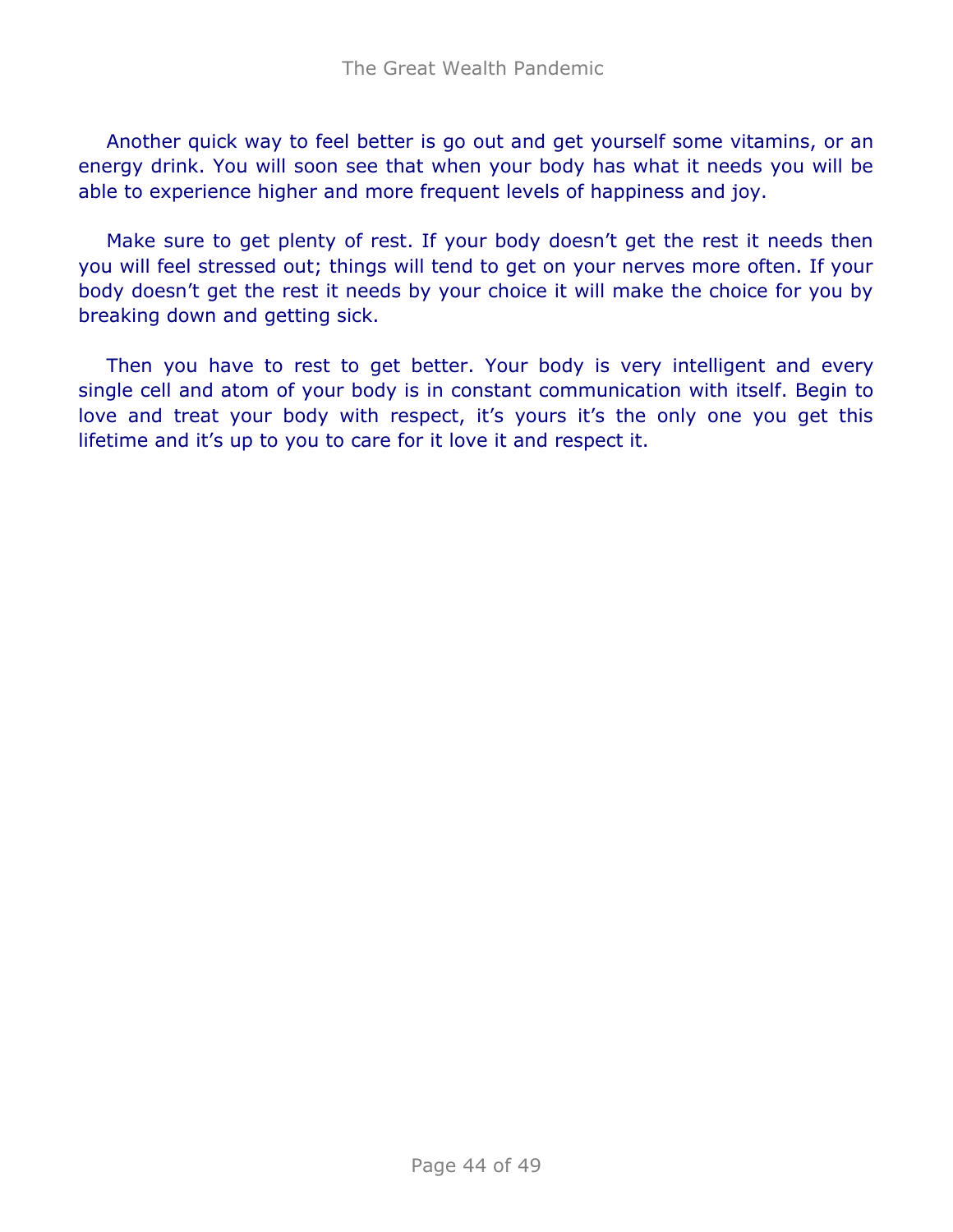# **Chapter 8 - The Law of True Wealth**

### **1. The Law of True Wealth**

The Law of true wealth states that if you live in harmony and act within the universal laws that you will live a life filled with wealth.

The law of true wealth is that you are never separate of true wealth; you only have to *choose* to be that which you already are, wealthy.

### **2. The Law of The Great Wealth Pandemic**

This law states that the more wealth you give away the wealthier you will be. You become part of the Great Wealth Pandemic. It is Law.

By now you surely must understand why I told you to give away this book in the very beginning and if you haven't done so already, you should be convinced by now that this book is wealth itself.

This book is priceless. Why do I say that? Because, I know what works. I have used these techniques and keys and I still do. That is how I became wealthier. When you are wealthy and have all you could desire you are now at a point where you can give freely because you know what you give comes back to you.

Not only am I providing a cure for poverty, lack, despair and limitation, I am also giving it away freely and my intention is if I can make the world a better, more beautiful, place to live in, by helping anyone and everyone become wealthy, I will be creating a wealthier life for myself and for everyone.

I know that we are all in this together, and I am accepting 100% responsibility for my life and I intend to constantly improve my life. Once I learned how to cure the dis-ease's of my mind, that was focused on poverty, lack and limitation, I began to cure myself by becoming wealthy, thinking wealthy thoughts, feeling wealthy and taking action as though I was already wealthy. I started writing the story of my life to be that of infinite wealth where everything I think, feel and do is wealthy.

Our lives are full of abundance. Once we realize that it is our thoughts, feelings and actions that in fact create the reality we were experiencing, we tap into the wealthiest source there is: we tap into ourselves, our imaginations, we take ownership of our lives and begin to choose what we want to think, feel and do. When it becomes a habit to consistently choose our thoughts, feelings and actions our inner world becomes the outer world; now it is just a matter of allowing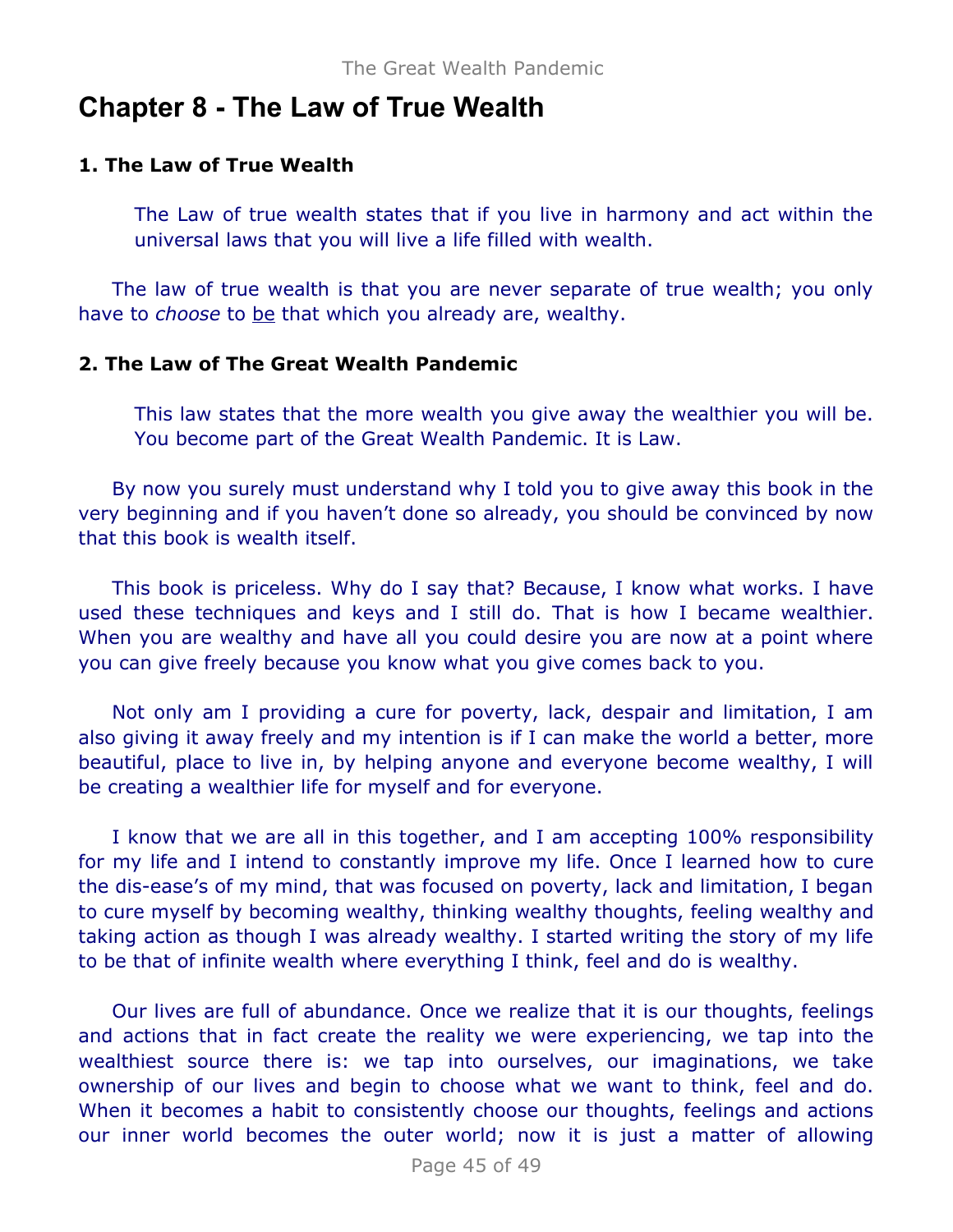whatever we desire into our lives. It will become natural to experience and expect effortless abundance and living a life of true wealth.

## *The Truly Wealthy Know*

The truly wealthy also know that whatever you do for the highest good of the greatest number, it puts to work several universal laws and multiplies everything in your life. If you have nothing to give but your smile, that is a start. Do that and soon you will have more to give because you will receive more smiles, smile at the right person, and they may just be, do or have what you need most. By exercising faith and choosing to be Grateful now you become a super magnet, you become undeniably attractive to your desires. Things will seem to show up in your life as if it were magic.

## "Amazing things happen every moment. The trick is learning to recognize them. Be Amazed!" **–** *Jody Sachse*

If you begin to look only for the amazing wonderful things in life, then soon that is all you will see. What you focus on is what you are. Focus on wealth, see it everywhere. Nature is the most perfect example. The leaves on a tree, the blades of grass, the grains of sand, the colors, the smells, the sights. Everywhere! Its all about the way you look at everything. Be Amazed. Be abundant; be wealthy now in this moment, you have all the tools you need already. This is merely a beginners manual – Volume One – on how to use these tools.

> "Anyone who lives within - his means suffers from a lack of imagination." –*Lionel Stander*

# *It is Very Important to Have Fun!*

In Closing I want to remind you to Have Fun! What is it that truly wealthy are very good at?

## **Having fun.**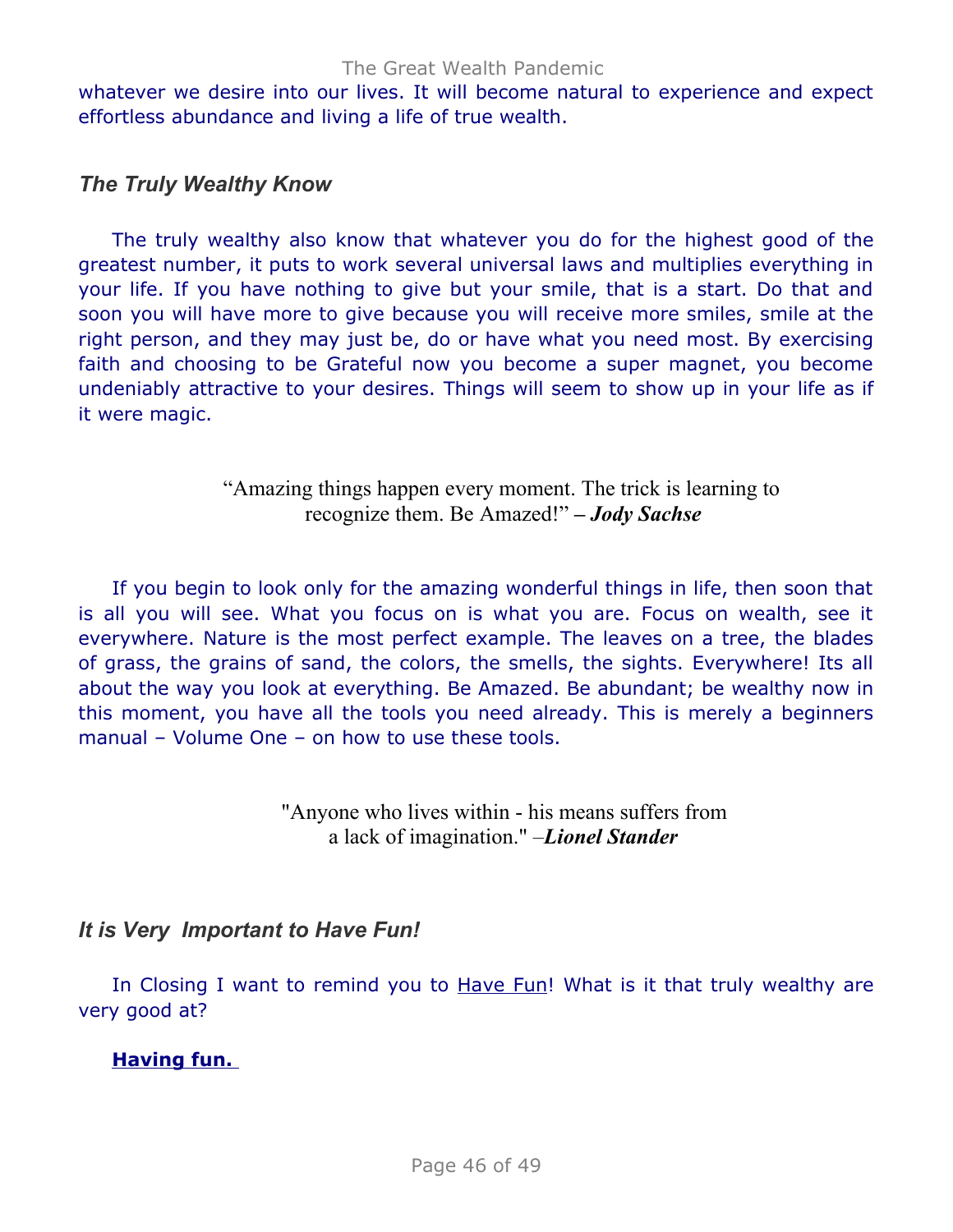Learn to live fully, being your true self in each moment and practice having fun in someway in each moment. **There is no rush.** You are never going to get it all done. Relax, have fun.

Life is all about the journey. And, since it's a journey, you better make up your mind now if you want to have a good time or a bad time. By learning what it is that we don't want, it sure makes it easy to figure out what we do want, right?

## **"What a great loss it is to the world when one removes the childlike wonderment from their hearts and begins to look upon this earth as a burden." –** *Dan Mitchell*

Once you figure out what you do want, accept that you can have it by using the three keys (T.E.A) in the proper way. Just think… **"It's T.E.A time"** to help you remember.

Expect Wealth and accept nothing less than being wealthy in thoughts, emotions and actions.

Sometimes old habits are hard to break. The good news is newer healthier and wealthier habits are easier to pick up and keep.

If you consistently and constantly think inspired thoughts, you will feel inspired. Your every action will be some inspired action. You are living a life of inspiration every moment.

### **"You can be what you will to be" – Charles Hannel**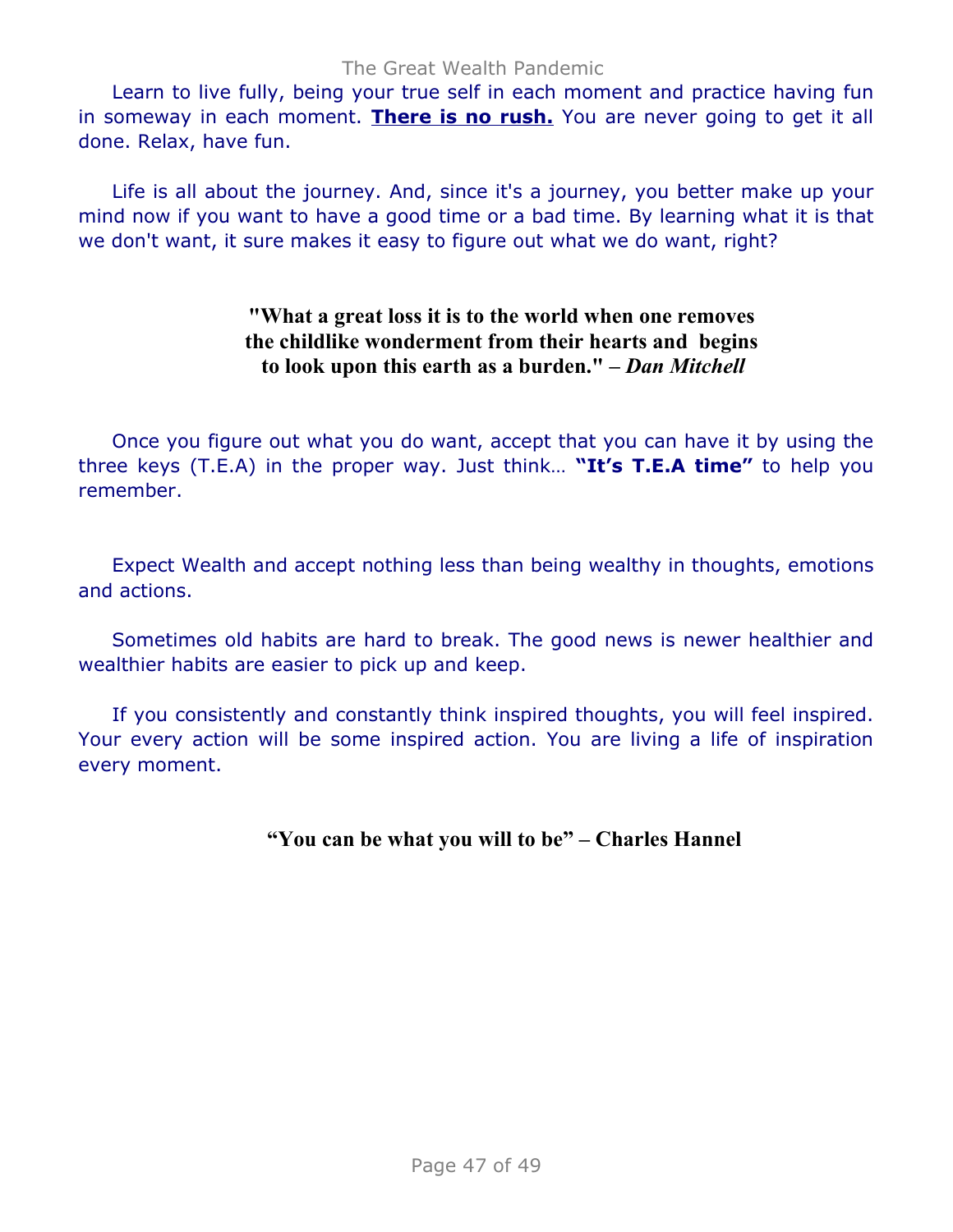**Remember:** Wealthy Thought's, Wealthy Feelings, And Wealthy Actions. It is for the greatest and highest good of all. There is no other way.

Thank you for infecting yourself with **The Great Wealth Pandemic.** I look forward to you living a life only you could dream of.

This life is yours. Take it by the reigns and begin to live it fully, a life without limits.

**"Dreams are made real through actions; take action live your dream"**

**(Don't forget, give this book away, help spread the infection of The Great Wealth Pandemic)**

Harmonically Yours,

ly Sachse

Mr. Jody Sachse Founder Harmonic Ascension LLC [www.harmonicascension.com](http://www.harmonicascension.com/?go=9b6a48a4)